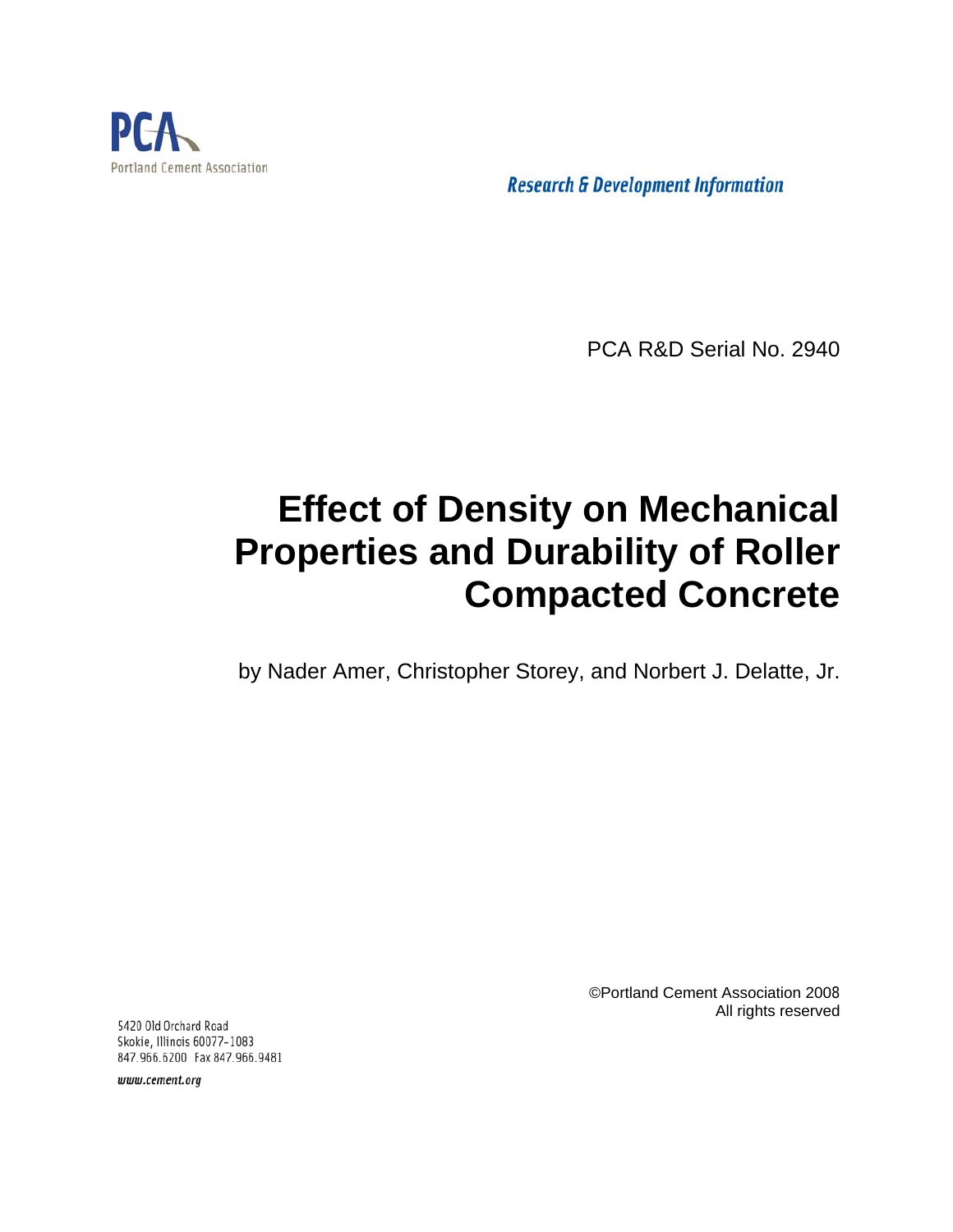# **KEYWORDS**

freeze-thaw durability, gyratory compactor, roller compacted concrete.

# **ABSTRACT**

Roller compacted concrete (RCC) is a durable, economical, low maintenance material for low speed, heavy duty paving applications. However, it is difficult to prepare laboratory specimens to represent field performance, because RCC is very dry and requires considerable compactive effort to achieve field densities. The gyratory compactor, commonly used to prepare hot mix asphalt specimens, may be used in preparing specimens for laboratory testing. Materials and mix designs from two industrial paving projects were used to prepare specimens for comparison. Results indicated that the gyratory compactor produced specimens with mechanical properties consistent with those achieved in the field. Specimens had high strength and consistent density, with low variability. The effects of density and specimen size on compressive and splitting tensile strength were investigated. The number of gyrations applied to the specimen may be used to duplicate the desired field density. Moreover, the effects of water-cement ratio and degree of compaction on the freeze-thaw resistance of gyratory compacted RCC have been investigated. Due to the consistency and compatibility of results obtained, the gyratory compactor may be used to replace the modified Vebe apparatus, the vibrating table, and the vibrating hammer because of some limitations in preparing RCC specimens using these methods.

# **REFERENCE**

Amer, Nader; Storey, C., and Delatte, N., *Effect of Density on Mechanical Properties and Durability of Roller Compacted Concrete,* SN2940, Portland Cement Association, Skokie, Illinois, USA, 2007, 61 pages.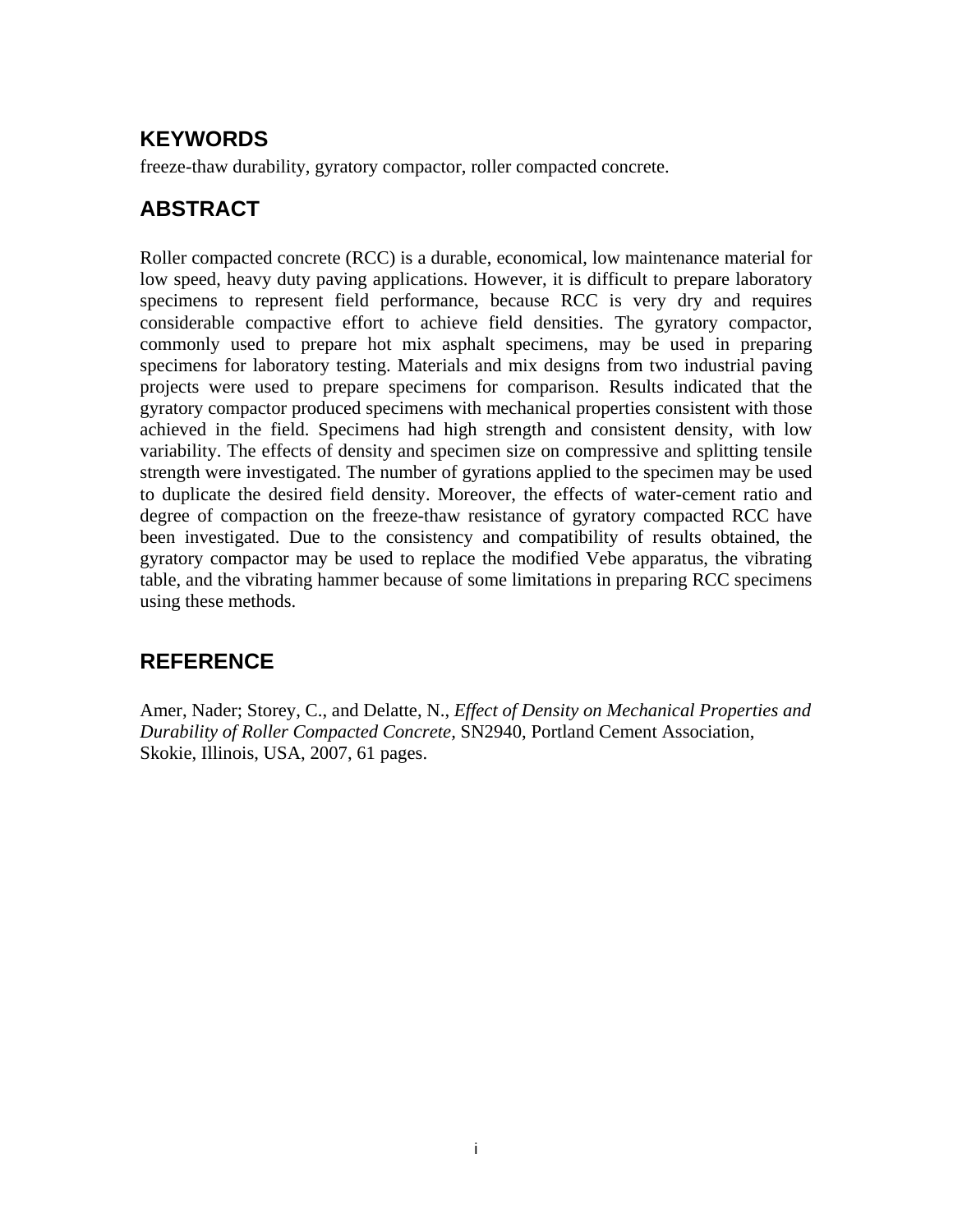# **TABLE OF CONTENTS**

| Stage Three: Freeze-Thaw Durability of Gyrated RCC Specimens  19      |    |
|-----------------------------------------------------------------------|----|
|                                                                       |    |
|                                                                       |    |
|                                                                       |    |
|                                                                       |    |
|                                                                       |    |
|                                                                       |    |
| Comparison between compressive and splitting tensile strength  36     |    |
|                                                                       |    |
|                                                                       |    |
| Mass loss versus water-cement ratio in freeze-thaw testing.           | 41 |
| Mass loss versus cement content by weight for freeze-thaw testing  43 |    |
|                                                                       |    |
|                                                                       |    |
|                                                                       |    |
|                                                                       |    |
|                                                                       |    |
|                                                                       |    |
|                                                                       |    |
|                                                                       |    |
|                                                                       |    |
|                                                                       |    |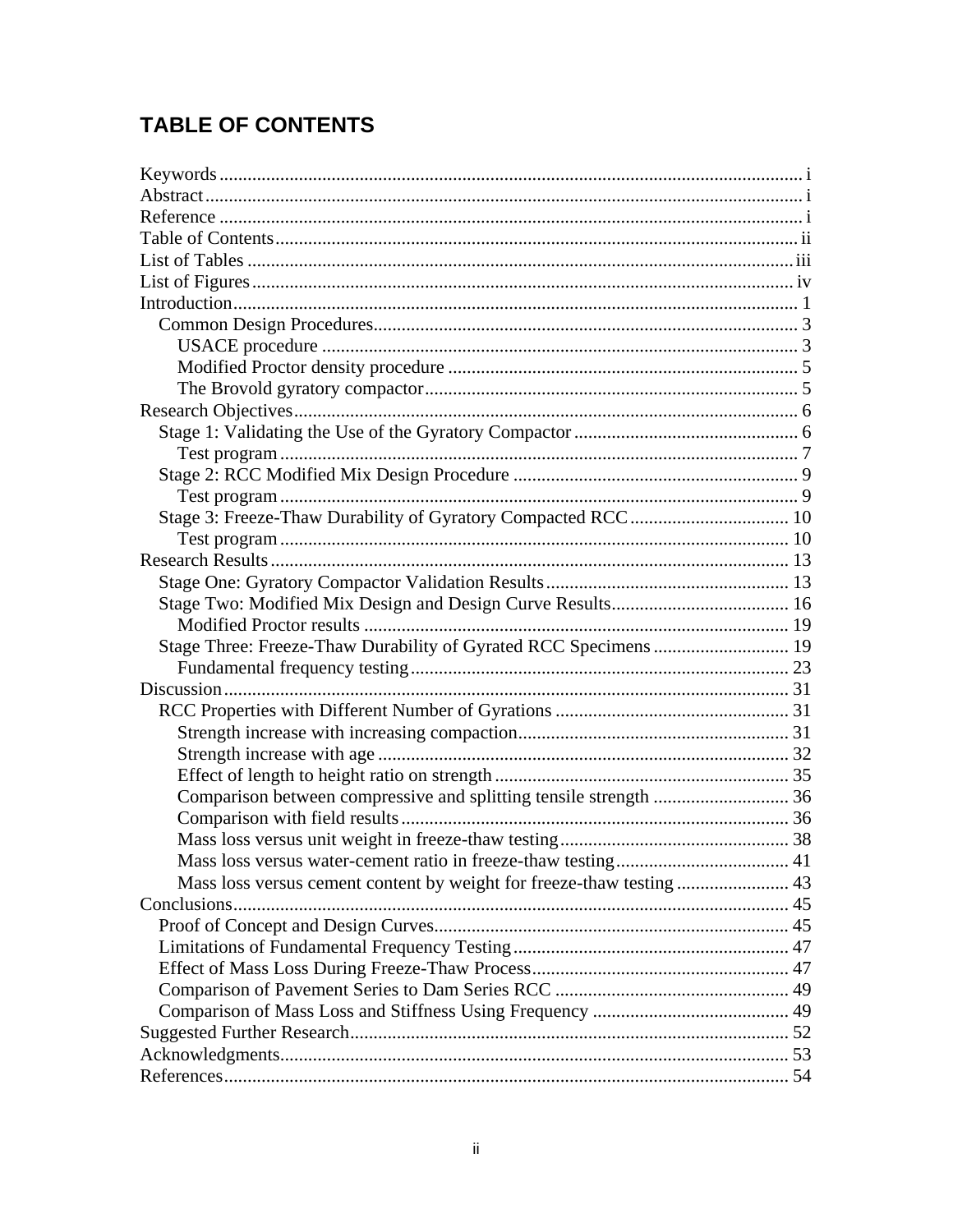# **LIST OF TABLES**

| Table 1. Water and Aggregate Estimates from USACE Table 3-3 (USACE 2000) 4         |  |
|------------------------------------------------------------------------------------|--|
|                                                                                    |  |
| Table 4. Summary of Test Specimens Fabricated by the Gyratory Compactor - Stage    |  |
|                                                                                    |  |
| Table 5. RCC Mixture Proportions Investigated for Design Curves - Stage Two 9      |  |
|                                                                                    |  |
|                                                                                    |  |
| Table 8. Mercedes Project Aggregate Gradation - Pavement Series  11                |  |
|                                                                                    |  |
| Table 10. Strength Results for Specimens with Different Number of Gyrations (Amer, |  |
|                                                                                    |  |
|                                                                                    |  |
|                                                                                    |  |
|                                                                                    |  |
|                                                                                    |  |
|                                                                                    |  |
| Table 16. Fundamental Transverse Frequency (FTF) at Each Set of Cycles  24         |  |
|                                                                                    |  |
|                                                                                    |  |
|                                                                                    |  |
|                                                                                    |  |
|                                                                                    |  |
|                                                                                    |  |
|                                                                                    |  |
|                                                                                    |  |
|                                                                                    |  |
|                                                                                    |  |
|                                                                                    |  |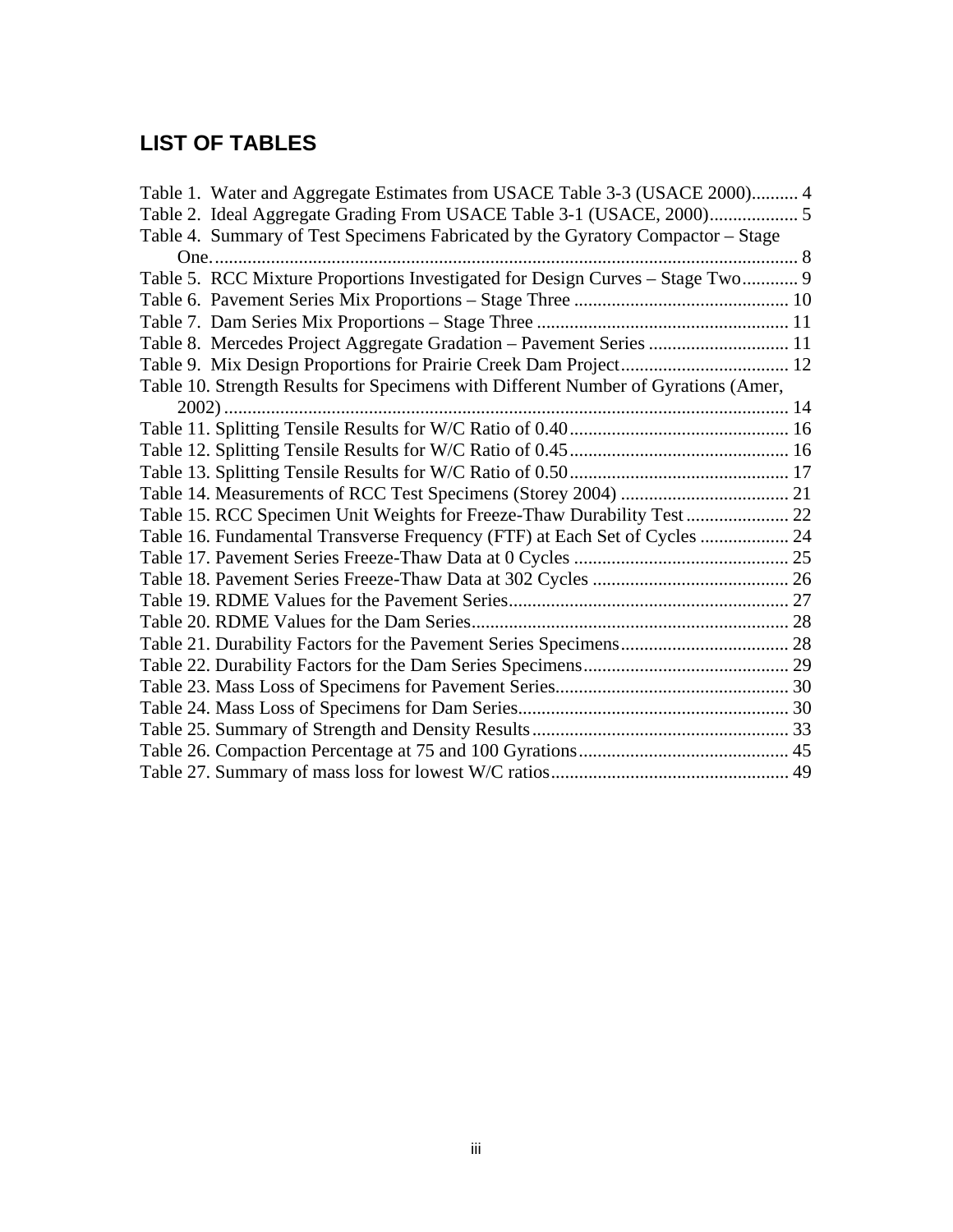# **LIST OF FIGURES**

| Figure 3. USACE guidance for selecting cement content (USACE 2000) 4                     |  |
|------------------------------------------------------------------------------------------|--|
|                                                                                          |  |
|                                                                                          |  |
| Figure 6. Different surface textures for different number of gyrations  15               |  |
|                                                                                          |  |
|                                                                                          |  |
|                                                                                          |  |
|                                                                                          |  |
|                                                                                          |  |
|                                                                                          |  |
| Figure 13. Compressive strength development with an increasing number of gyrations. 31   |  |
| Figure 14. Splitting tensile strength development with an increasing number of gyrations |  |
|                                                                                          |  |
|                                                                                          |  |
|                                                                                          |  |
|                                                                                          |  |
| Figure 18. Comparison between compressive and splitting tensile strength 36              |  |
|                                                                                          |  |
|                                                                                          |  |
|                                                                                          |  |
| Figure 22. Mass loss (133 cycles) versus unit weight (pavement series) 39                |  |
| Figure 23. Mass loss (133 cycles) versus unit weight for (dam series) 40                 |  |
| Figure 24. Mass loss (166 cycles) versus unit weight for (dam series) 40                 |  |
| Figure 25. Mass loss (103 cycles) versus W/C ratio (pavement series)  41                 |  |
| Figure 26. Mass loss (133 cycles) versus W/C ratio (pavement series)  41                 |  |
|                                                                                          |  |
|                                                                                          |  |
| Figure 29. Mass loss (103 cycles) versus cement by weight (pavement series) 43           |  |
| Figure 30. Mass loss (133 cycles) versus cement by weight (pavement series) 43           |  |
| Figure 31. Mass loss (133 cycles) versus cement by weight (dam series)  44               |  |
| Figure 32. Mass loss (166 cycles) versus cement by weight (dam series)  44               |  |
|                                                                                          |  |
| Figure 34. Pavement series average mass loss versus freeze-thaw cycles  48               |  |
| Figure 35. Dam series average mass loss versus freeze-thaw cycles  48                    |  |
| Figure 36. Average mass and RDME loss vs. number of cycles (pavement) 50                 |  |
|                                                                                          |  |
|                                                                                          |  |
|                                                                                          |  |
|                                                                                          |  |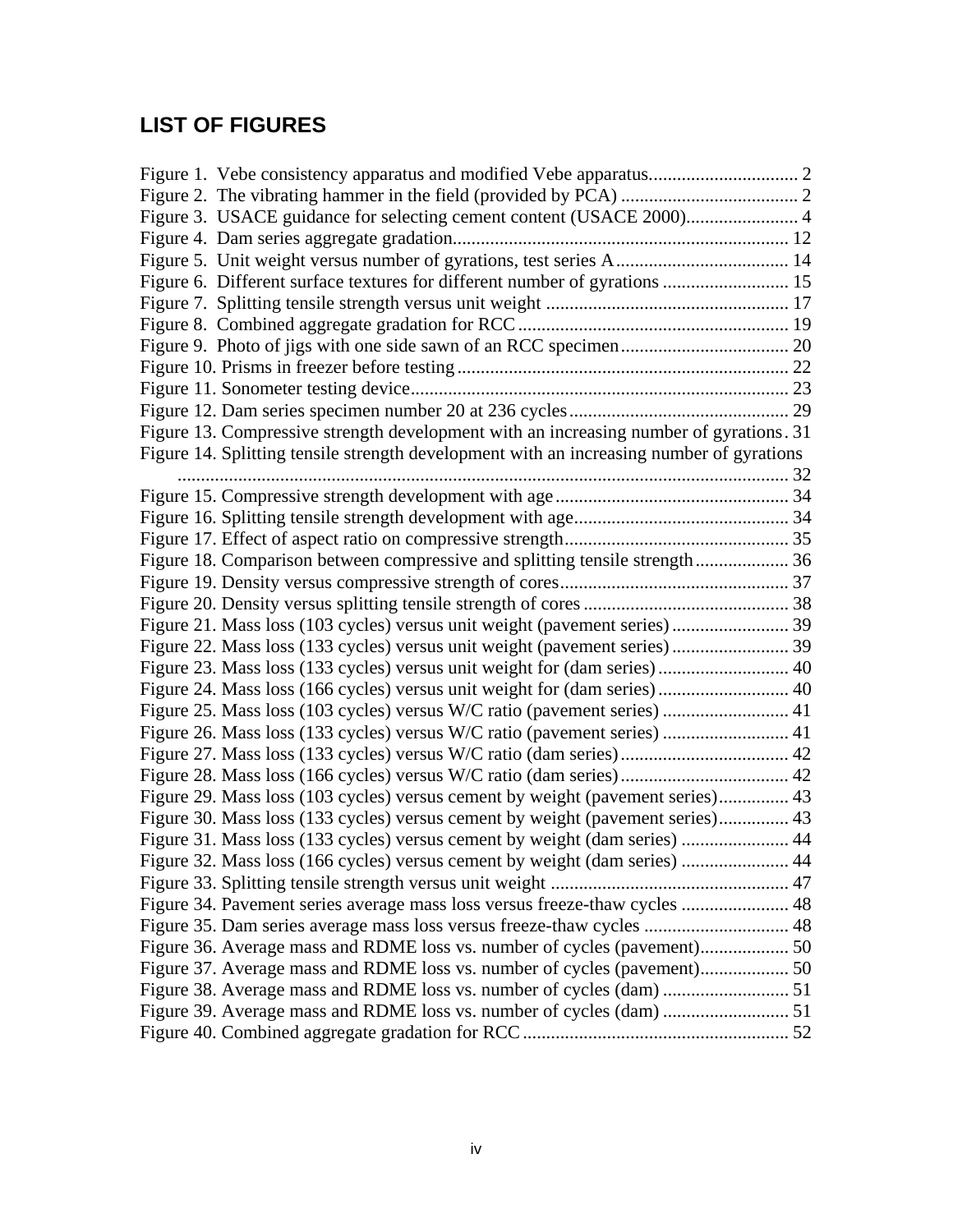# **Effect of Density on Mechanical Properties and Durability of Roller Compacted Concrete**

by Nader Amer, Christopher Storey, and Norbert J. Delatte, Jr.<sup>\*</sup>

# **INTRODUCTION**

Over the past 26 years, many roller compacted concrete (RCC) pavement projects have been constructed in North America. RCC has proven to be a reliable, economical, durable material for low speed, heavy duty pavements. One of the pioneers in using RCC in the United States was the Army Corps of Engineers (USACE) which used RCC extensively for tank test roads and equipment hardstands. Other successful projects documented by the Portland Cement Association (PCA) include ports and intermodal terminals, storage areas, and roads (Piggott 1999). RCC pavements have been used for:

- Highway weigh stations
- Airport aprons

 $\overline{a}$ 

- Docks and container ports
- Multimodal facilities
- Heavy industrial facilities such as logging and automobile manufacturing

Extensive research has been carried out for both RCC pavements and dams. Many of those involved with the industry started to show interest in more research to better understand the mechanical behavior of RCC. Points of interest include the evaluation of curling and warping, freeze-thaw durability, use of admixtures, methods to improve RCC surfaces, and the use of overlays on RCC. Laboratory work is essential to investigate these topics. Even though the performance of RCC has been unquestionably impressive, it is necessary to find better ways of predicting field performance. In the past, it has been difficult to fabricate consistent laboratory specimens. The research team proposed using the gyratory compactor developed by the Strategic Highway Research Program (SHRP) to fabricate RCC specimens for testing. RCC construction is not that different from asphalt pavement construction. Therefore, the research team hypothesized that the gyratory compactor could be used to fabricate RCC specimens to match field test results. (Amer, Delatte, and Storey 2003)

Before this hypothesis could be verified, one question that had to be answered was whether it was possible to fabricate an RCC specimen in a gyratory compactor and remove it intact for subsequent testing. A pilot test showed that it was possible. The biggest task was then to show the consistency and reliability of test results obtained for RCC gyrated specimens, the main reason this machine was being used. Other methods

<sup>\*</sup> PhD Candidate, former student, and Associate Professor, Department of Civil & Environmental Engineering, Cleveland State University, 2121 Euclid Avenue SH 108, Cleveland, Ohio, USA, 44115- 2214.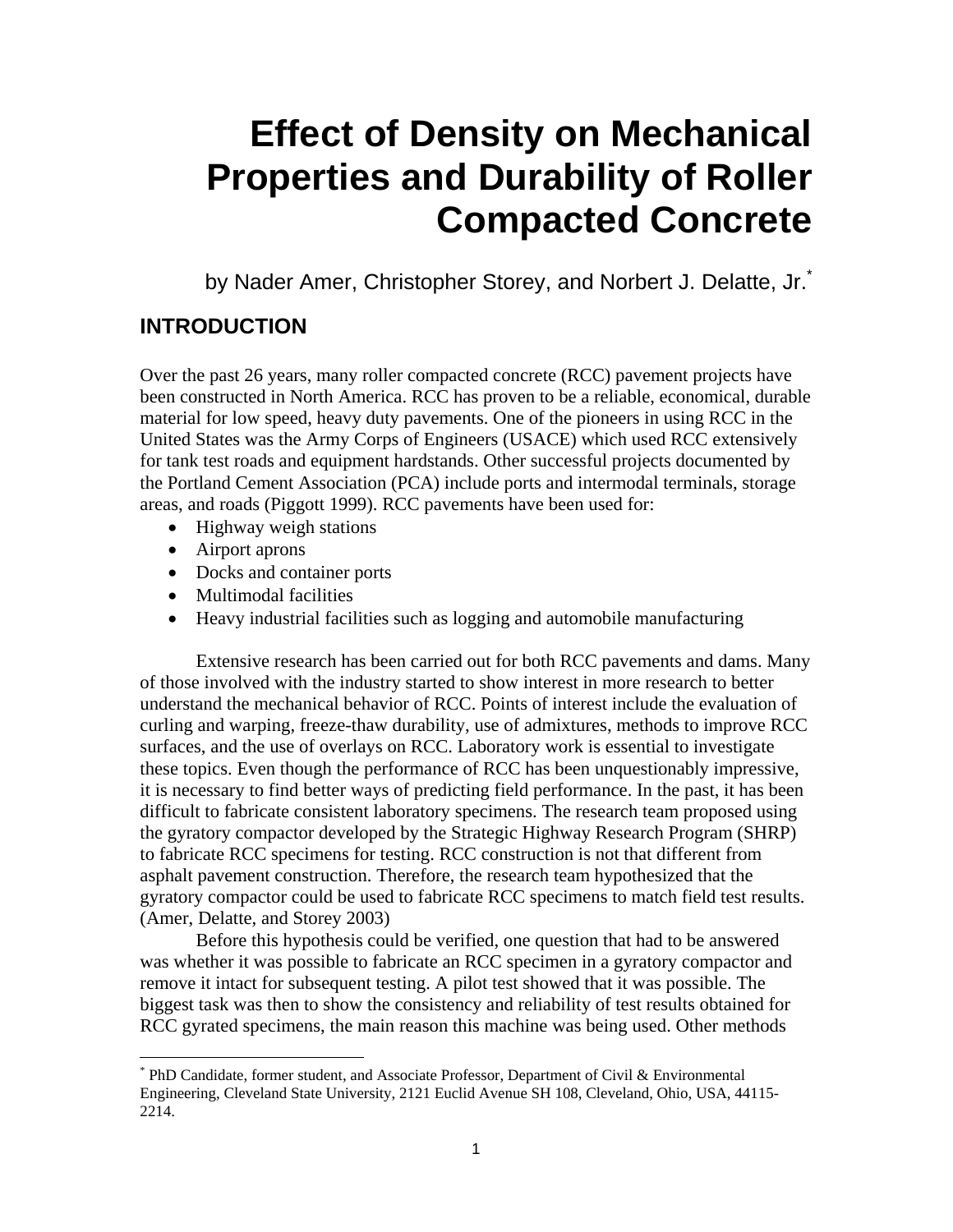for producing RCC specimens have some drawbacks such as variability in quality, difficulty in preparing samples, and extensive correlation requirements. The most common equipment used to fabricate and investigate RCC properties includes the Proctor moisture-density equipment, the modified Vebe apparatus shown in Figure 1, and the Hilti impact hammer shown in Figure 2.



**Figure 1. Vebe consistency apparatus and modified Vebe apparatus.** 



**Figure 2. The vibrating hammer in the field (provided by PCA).** 

Proctor and Vebe tests are used to evaluate density and consistency, whereas the impact hammer is used to compact specimens for later strength testing. In this research, the gyratory compactor was investigated as an alternative to the impact hammer for preparing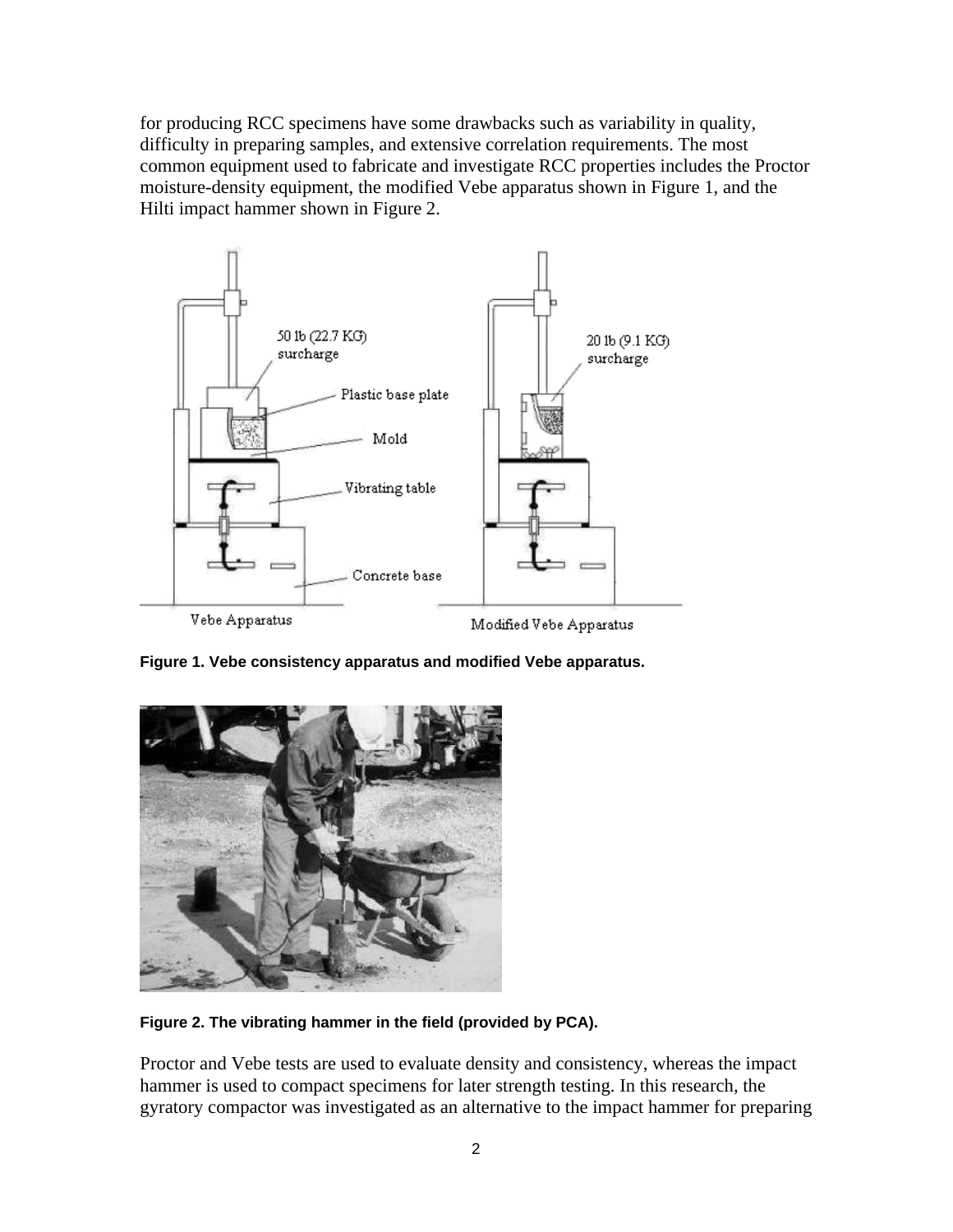laboratory and field specimens. Unlike the gyratory compactor, an impact hammer can only prepare specimens to a single compactive effort with a single density. The impact hammer can be user dependent, which makes results differ from one site to another even when using the same mix. On the other hand, consistency is assured with the gyratory compactor even though different models are available for it. The one used throughout most of this research was a lightweight, easily moved gyratory compactor. It also prepares a specimen in less than 10 minutes. Therefore, it takes almost the same time as the Hilti hammer to prepare specimens in the field or the lab, but the gyratory compactor has an advantage due to its ability to prepare specimens to any desired density (Amer 2002). As will be seen later in this research, results are consistent and applicable to RCC pavements for a wide variety of heavy duty, low speed, applications, and to dams. Existing mixture design and test methods for RCC were investigated for comparison with the results obtained from the gyratory compactor. The USACE ETL1110-2-2006 and the American Society for Testing and Materials (ASTM) D 1557 were the main procedures considered.

### **Common Design Procedures**

Two methods of mixing and producing RCC mixtures were evaluated for the purpose of this research. The USACE procedure uses a step-by-step process for selecting proportions (USACE, 2000). The modified Proctor-density testing procedure, on the other hand, is used to determine the maximum dry density and optimum moisture content for a RCC mixture then the constituents are adjusted (ASTM D 1557 2004).

**USACE procedure.** The USACE procedure starts by determining the performance requirements for the RCC pavement, such as strength and durability. Then, material testing is performed to evaluate aggregate gradation, aggregate specific gravity, etc. From the water content table (USACE Table 3-3, 2000), the amount of water is estimated. In that table, the water content depends on time determined by the modified Vebe apparatus. Applicable information from Table 3-3 has been converted and extracted as Table 1 for the 19-mm ( $\frac{3}{4}$ -in.) maximum size coarse aggregate typically used for pavements. The table provides the amounts for water content, sand content, mortar content, paste-mortar ratio, and entrapped air content. Figure 3 gives the amount of cement required by taking the compressive strength across the chart. Figure 3 is part of a more comprehensive graph produced by USACE to represent the relationship between compressive strength and cement content.

Next, the amounts of coarse and fine aggregate required are computed from Tables 1 and 2 (USACE Tables 3-1, 3-3 2000).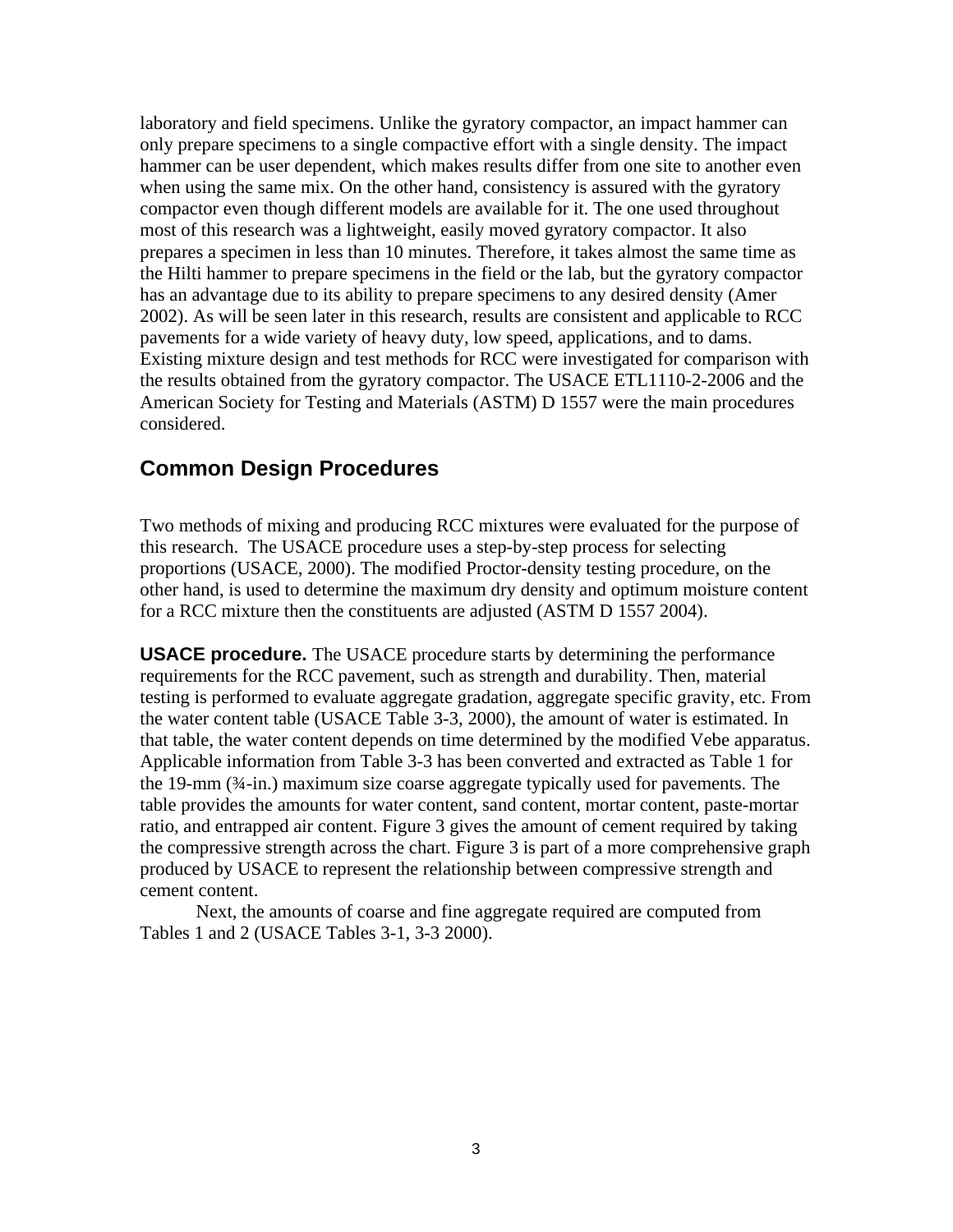| Water Content, Sand Content, Mortar Content, Paste-Mortar Ratio, and<br><b>Entrapped Air Content</b> |                       |                                                                    |  |  |  |  |
|------------------------------------------------------------------------------------------------------|-----------------------|--------------------------------------------------------------------|--|--|--|--|
|                                                                                                      |                       |                                                                    |  |  |  |  |
|                                                                                                      |                       | Typical Values for Use in Estimating RCC Trial Mixture Proportions |  |  |  |  |
|                                                                                                      |                       | Nominal Maximum Size of Aggregate                                  |  |  |  |  |
|                                                                                                      |                       | 19 mm $(3/4 \text{ inch})$                                         |  |  |  |  |
| Contents                                                                                             | Average               | Range                                                              |  |  |  |  |
| Water content, lb/yd <sup>3</sup> (kg/m <sup>3</sup> )                                               |                       |                                                                    |  |  |  |  |
| a) Vebe < 30 sec                                                                                     | 253 (150)             | 224-305 (133-181)                                                  |  |  |  |  |
| b) Vebe > 30 sec                                                                                     | 226 (134)             | 185-259 (110-154)                                                  |  |  |  |  |
|                                                                                                      |                       |                                                                    |  |  |  |  |
| Sand content, % of total                                                                             |                       |                                                                    |  |  |  |  |
| aggregate volume                                                                                     |                       |                                                                    |  |  |  |  |
| a) Crushed aggregate                                                                                 | 55<br>49-59           |                                                                    |  |  |  |  |
| b) Rounded aggregate                                                                                 | 43<br>38-45           |                                                                    |  |  |  |  |
|                                                                                                      |                       |                                                                    |  |  |  |  |
| Mortar content, % by volume                                                                          |                       |                                                                    |  |  |  |  |
| a) Crushed aggregate                                                                                 | 70<br>63-73           |                                                                    |  |  |  |  |
| b) Rounded aggregate                                                                                 | 55                    | 53-57                                                              |  |  |  |  |
|                                                                                                      |                       |                                                                    |  |  |  |  |
| Paste: mortar ratio, $V_p/V_m$ ,                                                                     | 0.41<br>$0.27 - 0.55$ |                                                                    |  |  |  |  |
| by volume                                                                                            |                       |                                                                    |  |  |  |  |
| Entrapped air content, %                                                                             | 1.5                   | $0.1 - 4.2$                                                        |  |  |  |  |

### **Table 1. Water and Aggregate Estimates from USACE Table 3-3 (USACE 2000)**



**Figure 3. USACE guidance for selecting cement content (USACE 2000).**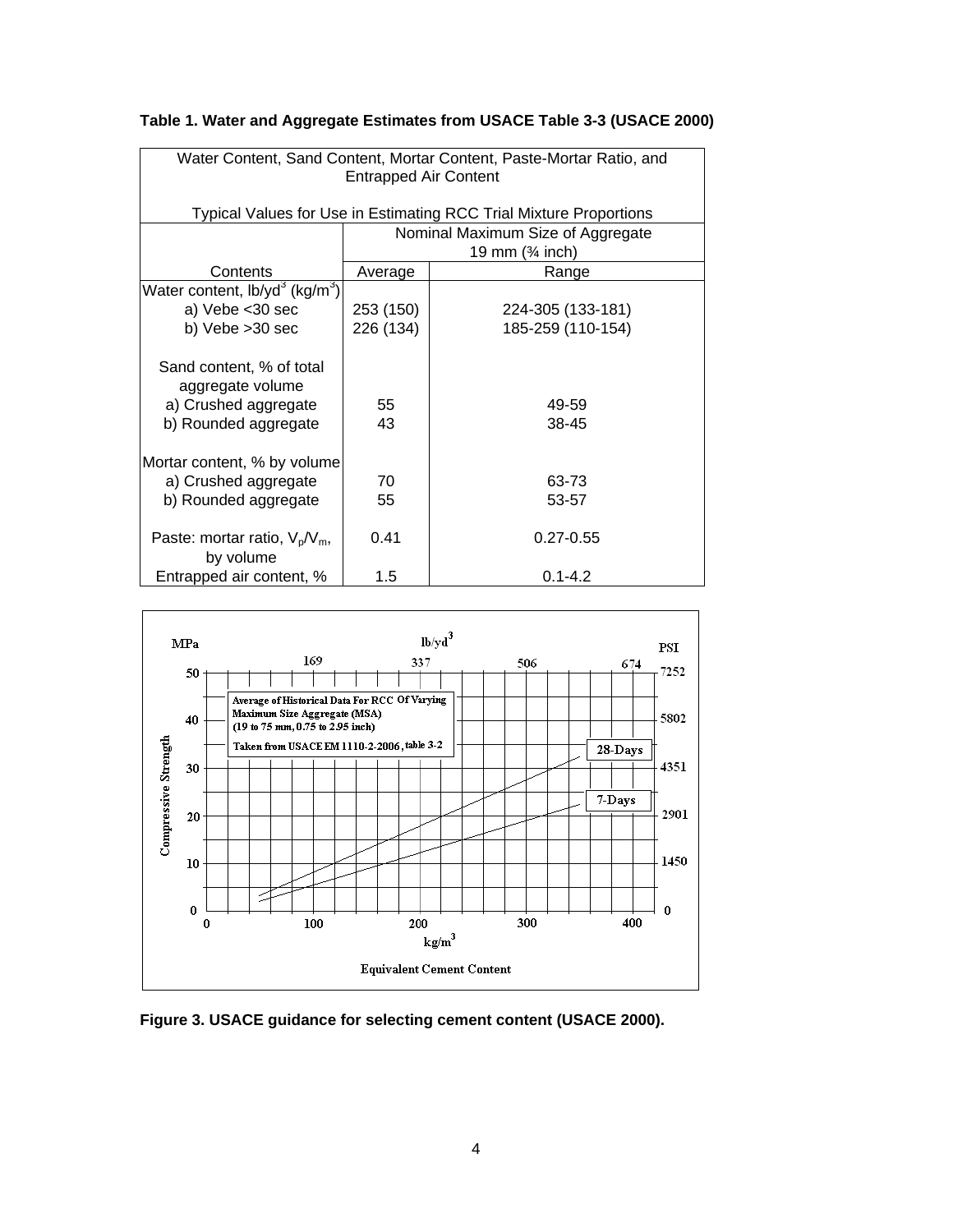| Table 2. Ideal Aggregate Grading From USACE Table 3-1 (USACE 2000) |  |  |  |
|--------------------------------------------------------------------|--|--|--|
|--------------------------------------------------------------------|--|--|--|

| Ideal Coarse Aggregate Grading                   |                    |  |  |
|--------------------------------------------------|--------------------|--|--|
| lSieve Size<br><b>Cumulative Percent Passing</b> |                    |  |  |
| 4.75 to 19.0 mm                                  |                    |  |  |
|                                                  | (No. 4 to 3/4 in.) |  |  |
| 1 in. $(25.0 \text{ mm})$                        | 100                |  |  |
| 3/4 in. (19 mm)                                  | 100                |  |  |
| 1/2 in. (12.5 mm)                                | 63                 |  |  |
| 3/8 in. (9.5 mm)                                 | 41                 |  |  |
| No. 4 (4.75 mm)                                  |                    |  |  |

After the calculation of volumes and masses for the constituents of the mixture, the results are compared again with given information in Table 1, USACE Table 3-3. The next step is to determine the volume of paste and the ratio of paste volume to mortar volume. Finally, the mixture is assessed by trial batching (Amer 2003).

**Modified Proctor density procedure**. The modified Proctor density procedure begins by fixing the approximate amount of cementitious material and aggregate for the RCC pavement. Then the modified Proctor density test specified in ASTM D-1557 is used to develop the moisture-density curve for the RCC mixture. To achieve optimum density, modifications can be applied to the aggregate content. The optimum density is an indication of specific moisture content, which is used to determine the amount of water required for the mix. Test cylinders are fabricated to investigate if the strength requirements are achieved. If not, then the mix design would not change except for modifications in the cement content keeping the aggregate and water content the same. The number of trial batches depends heavily on the experience of the laboratory engineer using the modified Proctor density procedure. RCC pavement consultants use this method as the common practice, while the USACE method is a more thoroughly researched method. The USACE procedure might be more helpful in reducing the amount of time and trial batches (Amer 2003).

**The Brovold gyratory compactor**. The gyratory compactor commonly used to prepare hot mix asphalt specimens may offer another approach to fabricating specimens and designing mixtures. The first stage of testing resulted in some promising preliminary results. The gyratory compactor gave consistent and reliable results, proving it can compact different RCC mixes. This encouraged the idea of improving the procedure of RCC mixture proportioning. The mix design procedure improvement is based upon two major principles. The first is that the gyratory compactor produces specimens with consistent densities, with a coefficient of variation between 0.66 and 0.99 and a low standard deviation of 17.3 kg/m<sup>3</sup> (1.08 pcf) to 24.7 kg/m<sup>3</sup> (1.54 pcf). The second is the increase in strength with the increase of compaction. The compaction effort is applied by the gyratory compactor and can be indicated by a set number of gyrations (Amer 2002).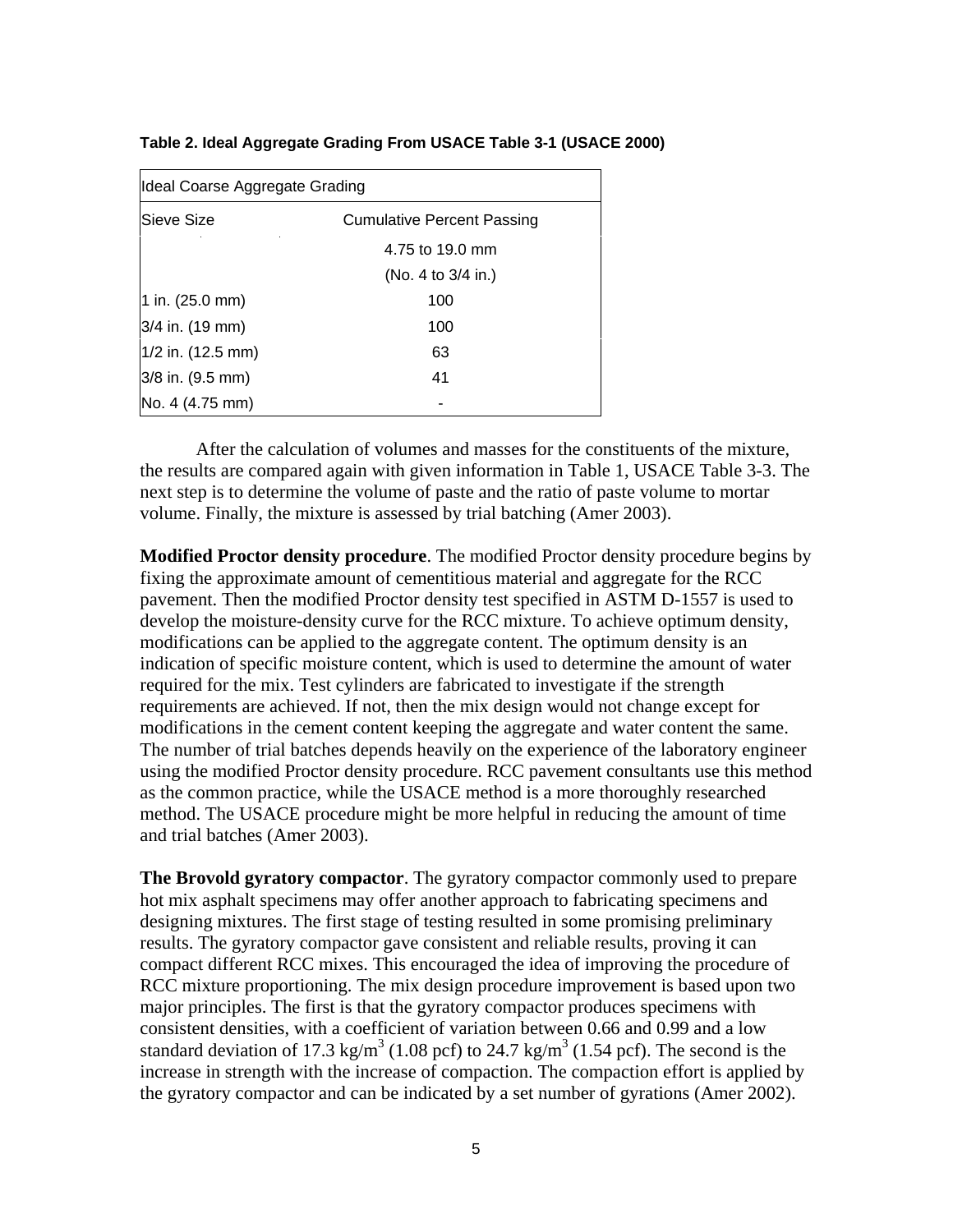Organizations such as ASTM, American Concrete Institute (ACI), PCA, and USACE have investigated standards and test methods for RCC. The present research is investigating the mechanical properties of RCC to support the work of some of these organizations. For example, it was found in this research that the splitting tensile strength of RCC specimens prepared using the gyratory compactor was between 8% and 14% of the compressive strength. These results agree with known engineering property relationships for conventional concrete (Amer 2002).

Another area of interest would be to investigate freeze-thaw performance of gyrated RCC specimens and relate that to RCC pavement and dam performance. RCC pavements are widely used in Canada and North America where weather conditions are a major issue, especially during winter. Therefore, the study of freeze-thaw resistance was addressed since it is an important design factor. RCC reacts very well in general under severe cold weather, but this fact has been concluded from long-life performance rather than design or lab evaluations. It would give a much better understanding of the material behavior if a study is made to evaluate the freeze-thaw resistance of RCC pavements through laboratory tests rather than trial and error. To evaluate freeze-thaw, ASTM C-666 is used to measure the deterioration of concrete. There are 300 cycles in the rapid freezethaw test where one cycle takes about four hours to be completed. ASTM C-666 allows 36 cycles to be performed at the same time. Therefore, 36 cycles will take up to six days to be completed, which means testing will take a total of eight and a half weeks to be accomplished. Some investigations have been conducted on freeze-thaw resistance, and they gave a wide range of results with different performance ranges (Cortez 1990, Marchand 1990).

### **RESEARCH OBJECTIVES**

Research was divided into three major stages. Stage one was the proof-of-concept stage where the gyratory compactor was successfully used to produce RCC specimens. It was also possible to test these specimens and compare them to field results for actual projects that provided the material used in the research. The second stage dealt with developing a modified RCC mix design procedure using the gyratory compactor with existing procedures. Finally, a study was made in stage three of the freeze-thaw effects on RCC samples produced by the gyratory compactor.

### **Stage 1: Validating the Use of the Gyratory Compactor**

A gyratory compactor was used to duplicate field compaction, using the material and mix designs from industrial paving projects. In order to provide an outline for a valid testing procedure, it was necessary to achieve the following objectives:

- Determine how unconfined compressive strength changes with specimen density (degree of compaction).
- Determine how splitting tensile strength changes with specimen density.
- Determine how specimen's length to height ratio affects unconfined compressive strength.
- Determine how RCC strength develops with specimen age.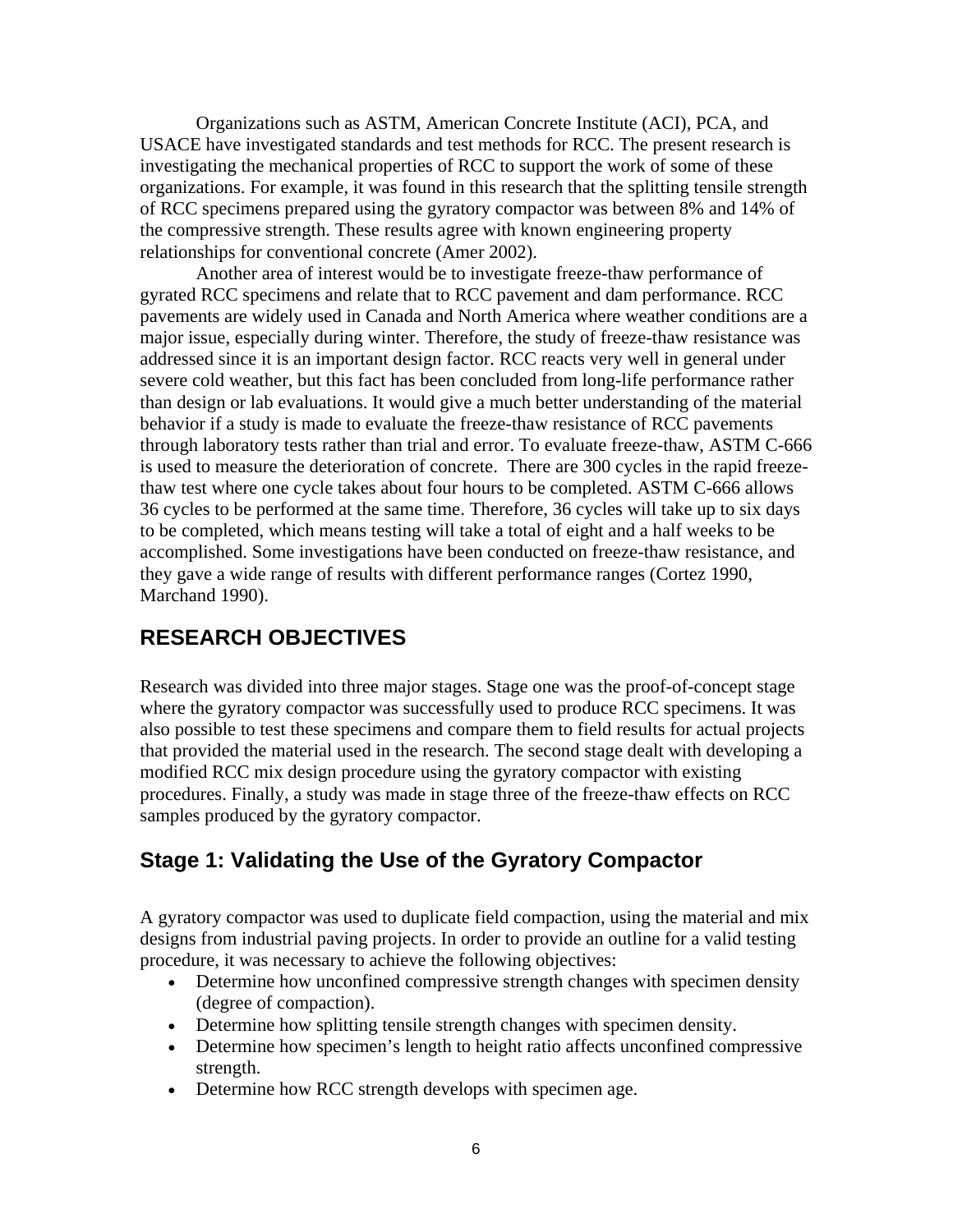- Validate that laboratory specimens have density and strength consistent with field specimens.
- Determine the number of gyrations to select in order to match field density.

The first four objectives were achieved through laboratory testing. To validate the results, it was necessary to compare laboratory results with field properties. This was possible due to having data available for two RCC paving projects in Alabama. Actual materials and mix designs from these two projects were used for the laboratory tests. These are referred to as test sets A and B. A third, smaller, test set C investigated the properties of a dam RCC mix in order to demonstrate wider applicability of the methods. The last two objectives specified earlier for stage one were achieved by comparing strength results of field cores with specimens fabricated in the lab using the same materials. A detailed description of the gyratory compactor used and its operation are available in the references (Amer 2002).

**Test program.** Over 100 specimens were fabricated to evaluate and achieve the previous objectives. The wet density was determined by weighing each specimen in air and water. The gyratory compactor specimens showed very consistent results for strength and density. Test series (A) consisted of 40 specimens tested for strength using a mix design similar to that used for an industrial paving project. Twenty specimens were prepared to study the effect of compaction on strength by comparing specimens compacted with 60, 75, 80, 90, and 100 gyrations to the same height of 150 mm (6 in.). A different mix design from a different industrial paving project was used for test series B. All specimens were compacted to 75 gyrations. The difference between test series A and B was in materials and mix designs, as shown in Table 3.

| Mix Design           | Cement    | Fly Ash  | Water     | W/CM ratio | <b>Blended</b><br>Aggregate |
|----------------------|-----------|----------|-----------|------------|-----------------------------|
| <b>Test Series A</b> | 252 (425) | 89 (150) | 125 (210) | 0.37       | 2169 (3656)                 |
| <b>Test Series B</b> | 326(550)  | 0        | 131 (220) | 0.40       | 2067 (3484)                 |
| <b>Test Series C</b> | 207 (350) | 0        | 128 (215) | 0.61       | 2166 (3650)                 |

Units are in Kg/m<sup>3</sup> ( $b/v_{yd}$ <sup>3</sup>)

Using field and laboratory results from these two series helped determine the proper number of gyrations to replicate field conditions of compaction and strength. Also, results can be used to investigate repeatability, to determine the effect of compaction on strength, and to observe strength development. Test series B had 20 specimens rather than 40 because test series A had already determined an appropriate number of gyrations to replicate field conditions. It was discovered that a lower number of gyrations replicates, to some extent, compaction in the field. In test series B, the specimens were compacted with 75 gyrations rather than both 75 and 100.

Test series C investigated the mix design and materials used for a dam construction project. The purpose was to have an additional comparison between field and laboratory results using a dam mix. This mix had a much higher aggregate proportion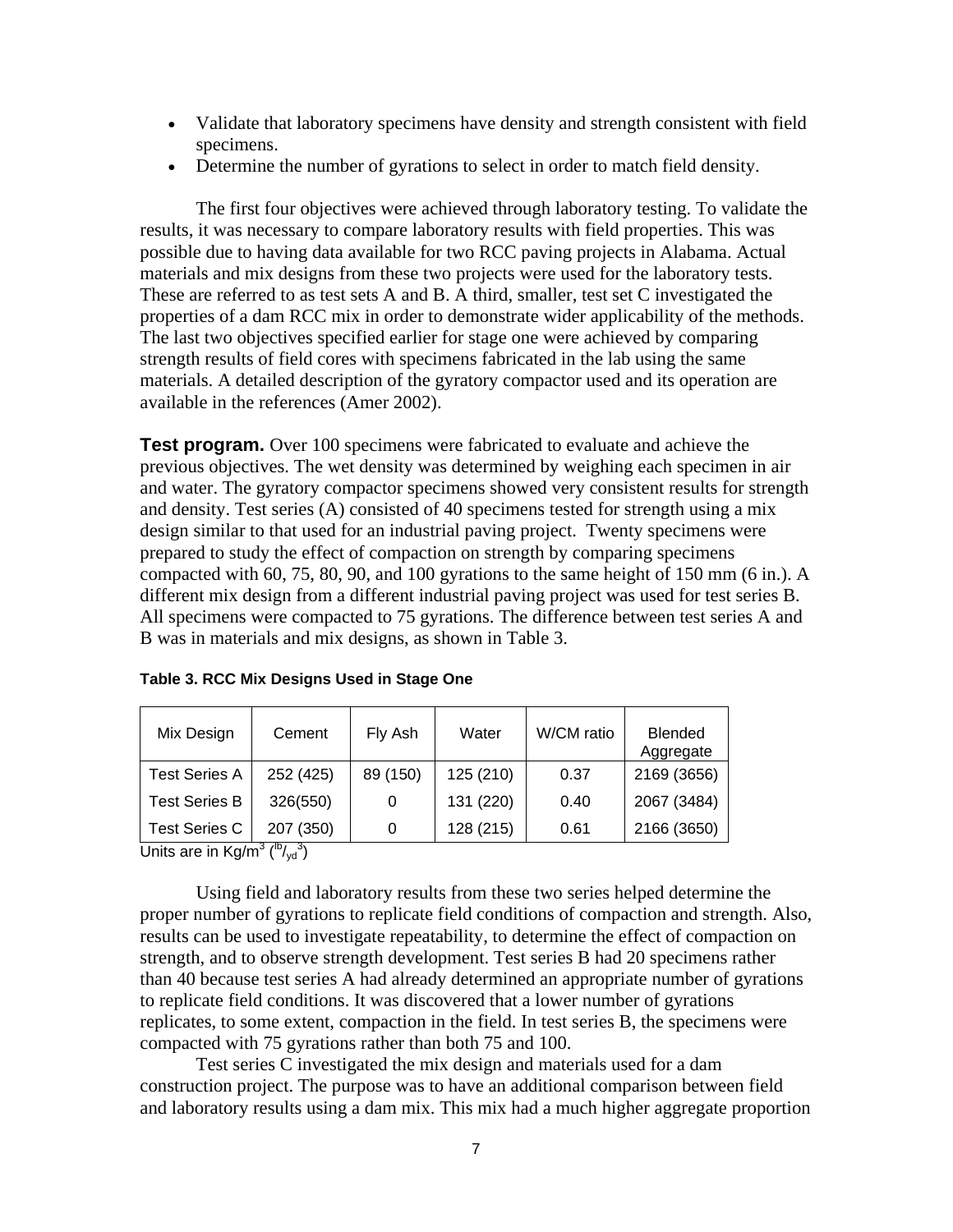compared to cementitious materials. The water-cement ratio was also different – 0.60 compared to 0.40 for test series A and B. Table 4 summarizes the number of cylinders produced with the gyratory compactor, the different test series, and the purpose of testing.

Results obtained from all three series show that the gyratory compactor produced specimens with consistent density and strength. These results are shown in the research results section. Because this was the first time the gyratory compactor was used to fabricate concrete specimens, gyrations ranging between 50 and 100 were applied during the fabricating period to determine which number would best represent field conditions. Applying 75 gyrations was found to better represent field conditions, which meant that 100 gyrations were more than were needed.

| <b>Test</b><br><b>Series</b> | Application | Specimens Number of<br>Produced | Gyrations | Purpose of Test                                                                          |
|------------------------------|-------------|---------------------------------|-----------|------------------------------------------------------------------------------------------|
|                              |             | $\overline{2}$                  | 50        |                                                                                          |
| <b>POC</b>                   | Trial       | $\overline{2}$                  | 75        | Proof of Concept (POC) - Compressive and<br>splitting tensile strength tests             |
|                              |             | 8                               | 100       |                                                                                          |
|                              |             | 10                              | 75        | Compressive strength for 1, 3, 7, 14, and                                                |
|                              | Pavement    | 10                              | 100       | 28 days                                                                                  |
| A                            |             | 10                              | 75        | Splitting tensile strength for 1, 3, 7, 14, and                                          |
|                              |             | 10                              | 100       | 28 days                                                                                  |
| Modified                     |             | 4                               | 60        |                                                                                          |
|                              | Pavement    | 4                               | 75        | To study the effect of different compaction                                              |
|                              |             | 4                               | 80        | efforts on compressive and tensile strength<br>after 28 days. (Strength versus number of |
| В                            |             | 4                               | 90        | gyrations)                                                                               |
|                              |             | 4                               | 100       |                                                                                          |
| A                            | Pavement    | 8                               | 75        | Test specimens with different heights for<br>strength after 28 days                      |
|                              |             | 10                              | 75        | Compressive strength for 1, 3, 7, 14, and<br>28 days                                     |
| B                            | Pavement    | 10                              | 75        | Splitting tensile strength for 1, 3, 7, 14, and<br>28 days                               |
| C                            | Dam         | 3                               | 100       | Compressive strength at 28 days                                                          |
|                              |             | 3                               | 100       | Splitting tensile at 28 days                                                             |

**Table 4. Summary of Test Specimens Fabricated by the Gyratory Compactor – Stage One**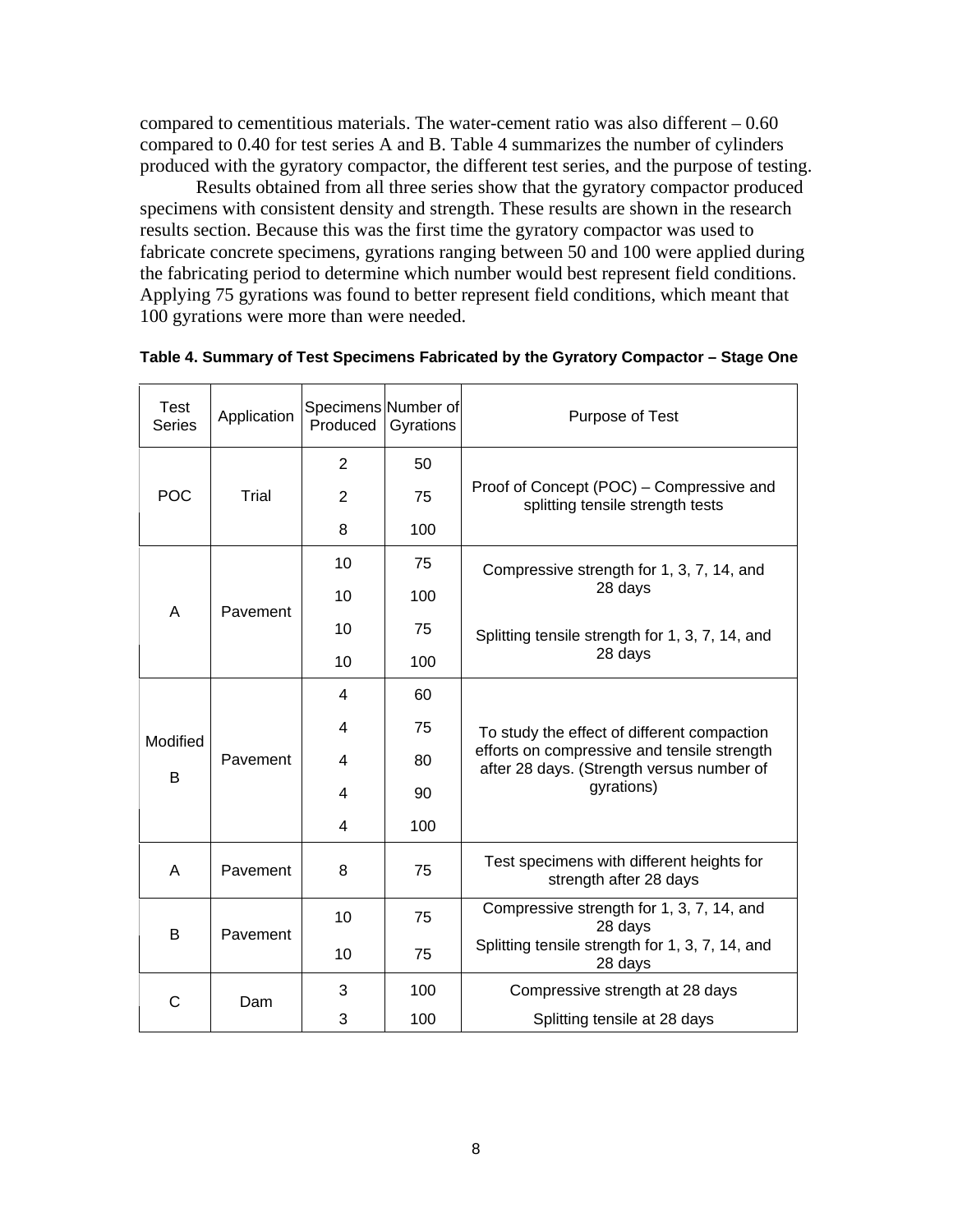# **Stage 2: RCC Modified Mix Design Procedure**

The next stage was to develop the theoretical framework for a modified mix design procedure using the gyratory compactor. The traditional methods discussed previously provide properties at a single level of compactive effort. In contrast, it is possible to vary the degree of compaction using the gyratory compactor. A second objective of the research was to investigate the variation of RCC properties with water-cement ratio and compaction level. For this investigation, the amount of water and the aggregate gradation were kept constant, and the amount of cement was varied. Aggregates used came from an actual project that had been successfully constructed and is performing according to design. The main feature that distinguishes the gyratory compactor is the compacting effort produced by the number of gyrations. The number of gyrations and the unit weight of specimens were important variables in this investigation. The research program investigated ways to:

- Create example design curves to help engineers design an RCC mixture.
- Determine the water-cement ratio for the mix by determining the number of gyrations most appropriate to achieve the desired strength.
- Document how unit weight increases with a higher number of gyrations.
- Compare results to previous work with the gyratory compactor to verify the theory.

These were accomplished by testing specimens from three different mix designs compacted to three different levels of compaction (number of gyrations). The mix designs had different water-cement ratios. Comparison between the achieved results and previous work from stage one show low variability, as will be seen in the results section.

**Test program.** The gyratory compactor was used to fabricate 18 specimens that were tested in splitting tension (ASTM C 496 2000) after 14 days of curing. The matrix proposed for the mix design consists of nine points representing the 18 cylinders, with two cylinders for each point. The design curves have three curves where each curve is represented by six points. Water-cement ratios used were 0.40, 0.45, and 0.50, and represent the range of common practice in RCC mix designs. Numbers of gyrations applied were 50, 65, and 90. Previous work concluded that 60 gyrations gave a compactive effort that simulates field compaction (Amer 2003). Mixture proportions are shown in Table 5.

| Table 5. RCC Mixture Proportions Investigated for Design Curves - Stage Two |
|-----------------------------------------------------------------------------|
|-----------------------------------------------------------------------------|

| Mix Design | Cement<br>$(kg/m^3)$ $b/v_d^3$ | Water<br>$(kg/m^3)$ $b/v_d^3$ | w/c ratio | Blended Aggregate<br>(kg/m <sup>3</sup> ) <sup>lb</sup> / <sub>yd</sub> <sup>3</sup> |
|------------|--------------------------------|-------------------------------|-----------|--------------------------------------------------------------------------------------|
| Curve 1    | (326) 550                      | $(131)$ 220                   | 0.40      | $(2,067)$ 3,484                                                                      |
| Curve 2    | $(290)$ 489                    | $(131)$ 220                   | 0.45      | $(2,097)$ 3,535                                                                      |
| Curve 3    | $(261)$ 440                    | $(131)$ 220                   | 0.50      | $(2, 123)$ 3,578                                                                     |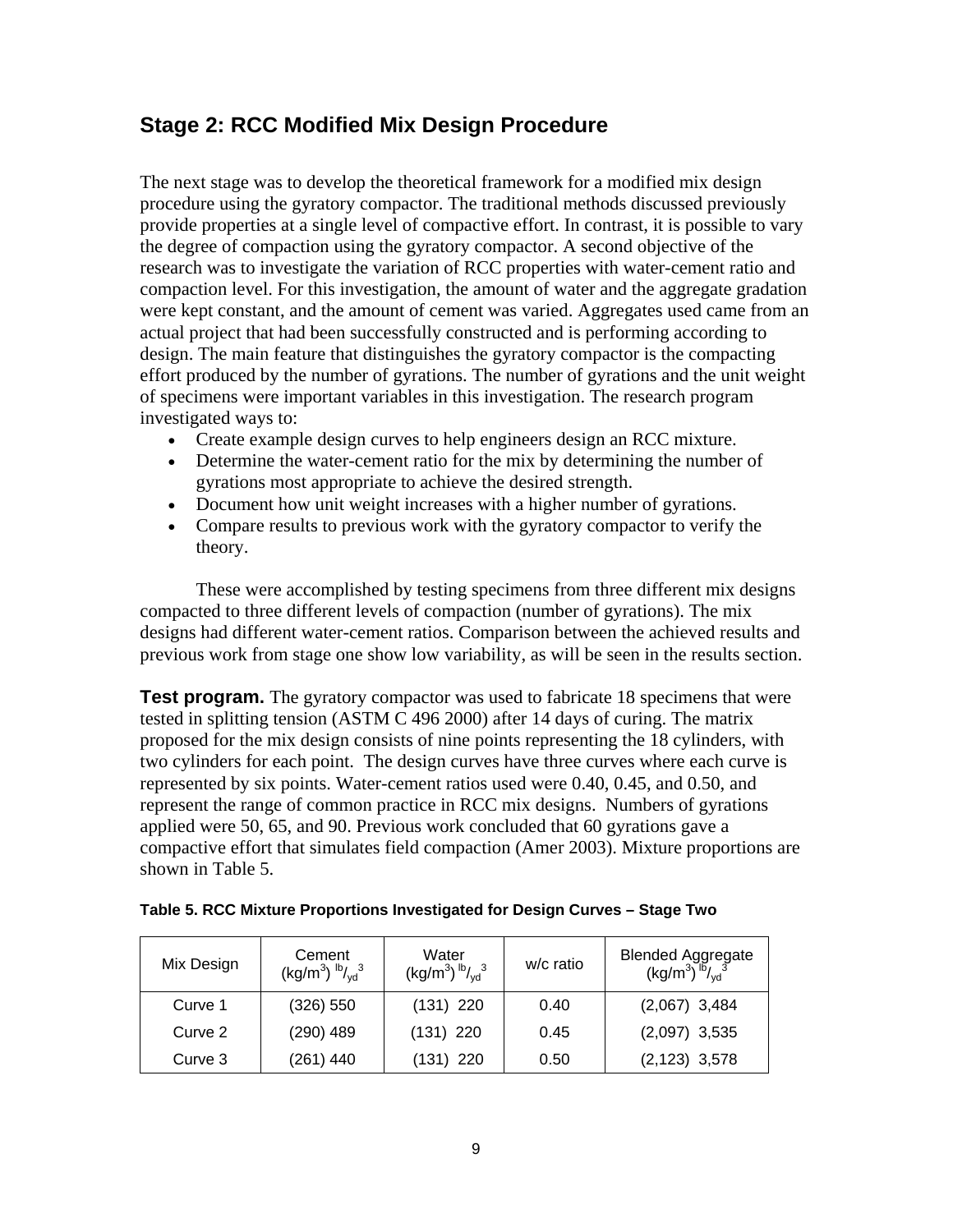Also, compaction above 65 gyrations gave similar results, since a higher number of gyrations provided little additional compaction. More specimens with a lower number of gyrations will be fabricated in the future to further validate the outcome of this research. It is expected that efficient compaction levels can be reached with a lower number of gyrations, around 60. Unit weights for lab specimens were compared to field density. Unit weight has been found to be an excellent indicator of strength for RCC (Delatte 2003). Finally, six modified Proctor tests were performed to compare Proctor density results with the specimens produced by the gyratory compactor.

# **Stage 3: Freeze-Thaw Durability of Gyratory Compacted RCC**

The main objective for this section was to evaluate how freeze-thaw resistance is affected by the water-cement ratio and the degree of compaction. The laboratory investigation included the following objectives:

- Determine the effect of various densities on freeze-thaw resistance.
- Evaluate the resistance of RCC samples produced with the gyratory compactor through cycles of freeze and thaw.
- Determine the effect of various water-cement ratios on freeze-thaw resistance.
- Compare durability of RCC pavements and dams.
- Evaluate the mass loss resulting from freeze-thaw cycles.

**Test program.** Two modified mix designs were used for the purpose of this research. Both of them are actual projects mix designs from Vance, Alabama, and Prairie Creek, Texas. The first involved a pavement at the Mercedes Plant, whereas the other is for a dam. Twelve specimens were fabricated for each mix design series. Three water-cement ratios of 0.40, 0.45, and 0.50 were used. Therefore, there were three sets of different water-cement ratios with four specimens in each set. In each set of four specimens, two were compacted to 50 gyrations while the other two were compacted to 90. For the dam specimens, the same number of sets and specimens was produced, but with water-cement ratios of 0.50, 0.60, and 0.70. Table 6 shows the mix designs used with different watercement ratios for the pavement series, while Table 7 gives the mix design proportions for the dam series.

| Mix Design                                                           | Mix 1       | Mix 2       | Mix 3       |
|----------------------------------------------------------------------|-------------|-------------|-------------|
| W/C Ratio                                                            | 0.40        | 0.45        | 0.50        |
| Water kg/m <sup>3</sup> ( $\frac{1}{v}$ <sub>yd</sub> <sup>3</sup> ) | 131 (220)   | 131 (220)   | 131 (220)   |
| Cement kg/m <sup>3</sup> $\binom{lb}{vd}$ <sup>3</sup> )             | 326 (550)   | 290 (489)   | 261 (440)   |
| Pre-blended Aggregate<br>$kg/m^3 \, (^{lb}/_{vd}^3)$                 | 2067 (3484) | 2097 (3535) | 2123 (3578) |

#### **Table 6. Pavement Series Mix Proportions – Stage Three**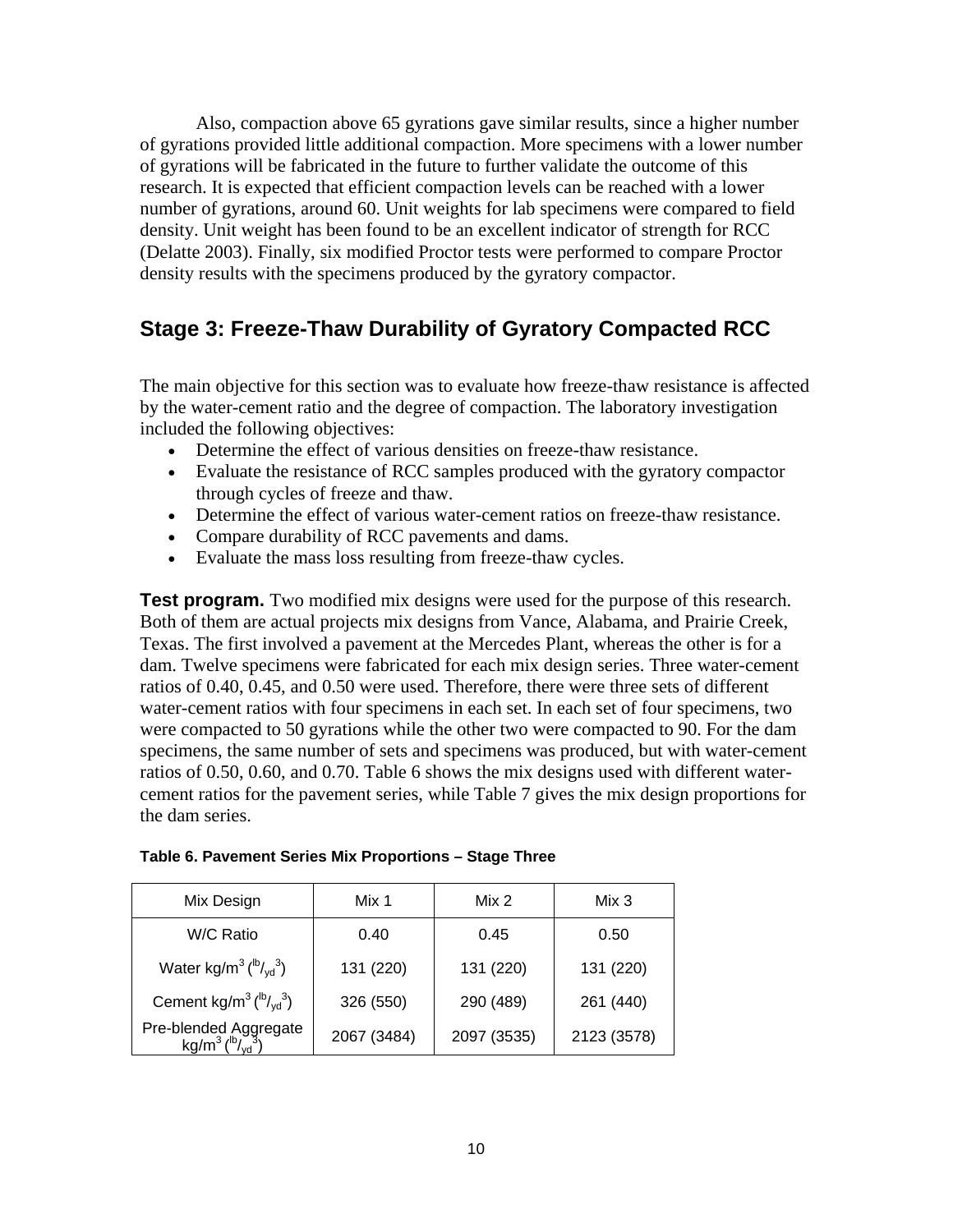| Mix Design                                                           | Mix 1       | Mix 2       | Mix 3       |
|----------------------------------------------------------------------|-------------|-------------|-------------|
| W/C Ratio                                                            | 0.50        | 0.60        | 0.70        |
| Water kg/m <sup>3</sup> ( $\frac{1}{v}$ <sub>yd</sub> <sup>3</sup> ) | 151 (255)   | 151 (255)   | 151 (255)   |
| Cement kg/m <sup>3</sup> $\binom{lb}{vd}$ <sup>3</sup> )             | 303 (510)   | 252 (425)   | 216 (364)   |
| <b>Manufactured Sand</b><br>$kg/m^3$ ( $^{1b}/_{vd}^{3}$ )           | 266 (448)   | 573 (966)   | 583 (983)   |
| # 67 Stone kg/m <sup>3</sup> ( $\frac{b}{vd}$ )                      | 1367 (2304) | 1398 (2357) | 1419 (2391) |

**Table 7. Dam Series Mix Proportions – Stage Three** 

Freeze-thaw testing was conducted following ASTM C 666 (ASTM 1992). Specimens were evaluated and inspected every 30 to 36 freeze-thaw cycles, up to 300 cycles, unless the specimen failed earlier. Specimens with higher densities and lower water-cement ratios had better resistance against freeze-thaw deterioration (Storey 2004). Materials used for the pavement series were as follows. Aggregates are a blend of #78 coarse particles and #821 manufactured fine particles of crushed limestone provided by Vulcan Materials in Alabama blended specially for RCC projects. Table 8 shows the gradation of the aggregates used.

| Sieve Size                   | % Passing |     | <b>Typical Maximum and</b><br>Minimum % Passing Limits |
|------------------------------|-----------|-----|--------------------------------------------------------|
| $25.00$ mm $(1 \text{ in.})$ | 100       | 100 | 100                                                    |
| 19.00 mm $\binom{3}{4}$ in.) | 100       | 83  | 100                                                    |
| 12.50 mm $\binom{1}{2}$ in.) | 98        | 72  | 93                                                     |
| 9.50 mm $\binom{3}{8}$ in.)  | 89        | 62  | 82                                                     |
| 4.75 mm (#4)                 | 66        | 51  | 69                                                     |
| $2.36$ mm $(#8)$             | 50        | 38  | 56                                                     |
| 1.18 mm $(\#16)$             | 33        | 28  | 46                                                     |
| 600 $\mu$ m (#30)            | 21        | 18  | 36                                                     |
| 300 $\mu$ m (#50)            | 14        | 11  | 27                                                     |
| 150 µm (#100)                | 6         | 6   | 18                                                     |
| 75 µm (#200)                 | 2         | 2   | 8                                                      |

**Table 8. Mercedes Project Aggregate Gradation – Pavement Series** 

Fineness modulus was 4.21 with a nominal maximum size aggregate of 12.50 mm  $(\frac{1}{2}$  in.). Cement type was Type I/II portland cement. The mix design is shown in Table 6. The dam series followed the mix design and material type used in the Prairie Creek Detention dam in Texas. The dam is used to retain water during heavy rainfalls. Design information and the mix were taken from the PCA Design Manual for Small RCC Dams (Schnabel 2003). Aggregates used were different than the one specified where a #67 stone and natural sand were used instead. Aggregate sieve analyses indicated a mix of 70% #67 stone and 30% natural sand with a fineness modulus of 3.70 for the stone and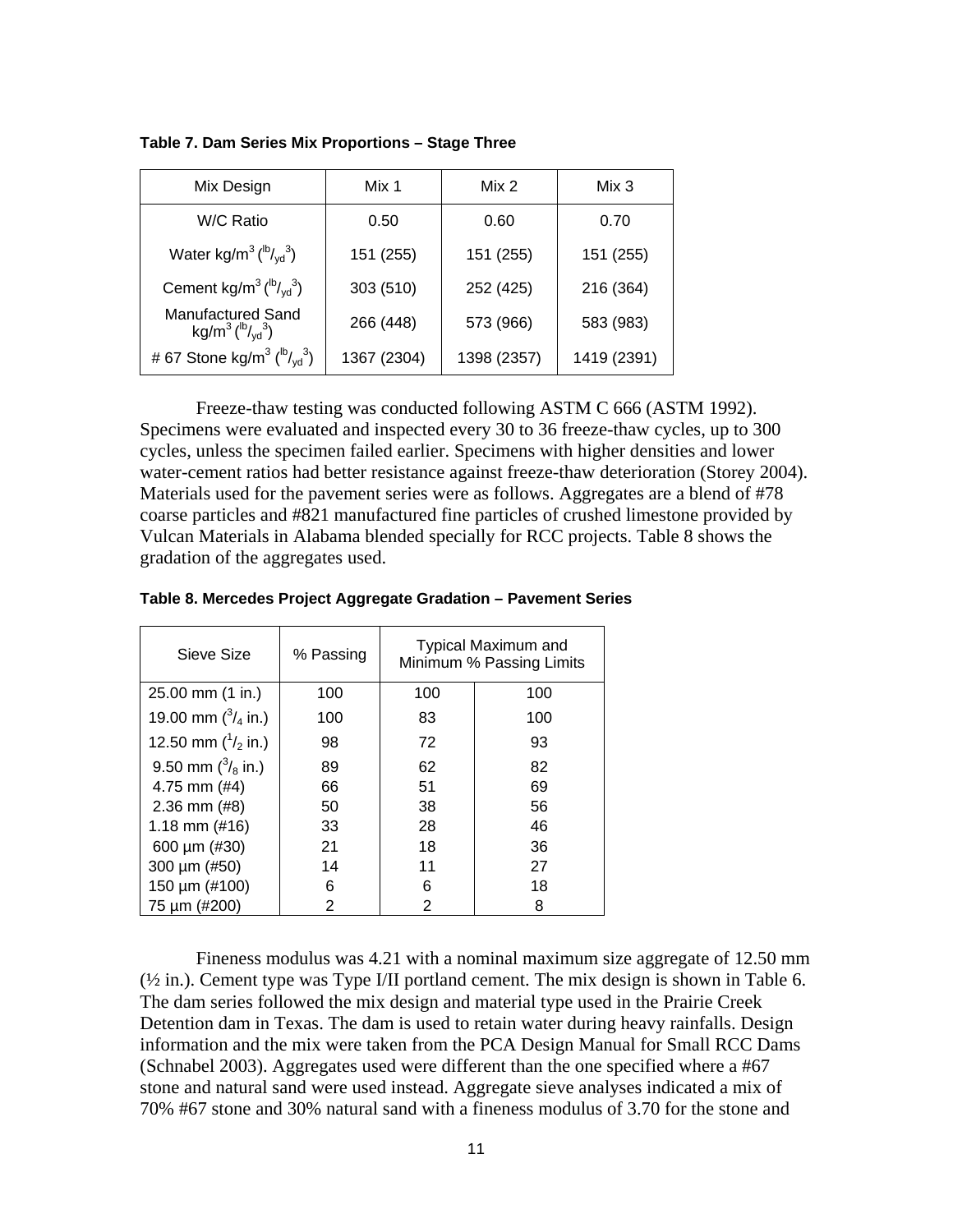1.94 for the sand. The Nominal Maximum Size Aggregate (NMSA) was 19 mm (¾ in.); typical NMSA for dams is three in. (Storey 2004, USACE 2000). Figure 4 shows the aggregate gradation used for this research along with the maximum and minimum specifications for the dam project.



**Figure 4. Dam series aggregate gradation.** 

Other parameters available for the Prairie Creek dam project were a water-cement ratio of 0.88 and a specified unconfined compressive strength of 25 MPa (3600 psi) at 28 days. Original mixture proportions are shown in Table 9.

| Material         | Weight<br>kg/m <sup>3</sup> ( $\frac{b}{vd}$ ) | Percent of<br>Weight |  |  |
|------------------|------------------------------------------------|----------------------|--|--|
| Cement           | 173 (291)                                      | 6.96                 |  |  |
| Fine Aggregate   | 972 (1638)                                     | 39.14                |  |  |
| Coarse Aggregate | 1187 (2001)                                    | 47.81                |  |  |
| Water            | 151 (255)                                      | 6.09                 |  |  |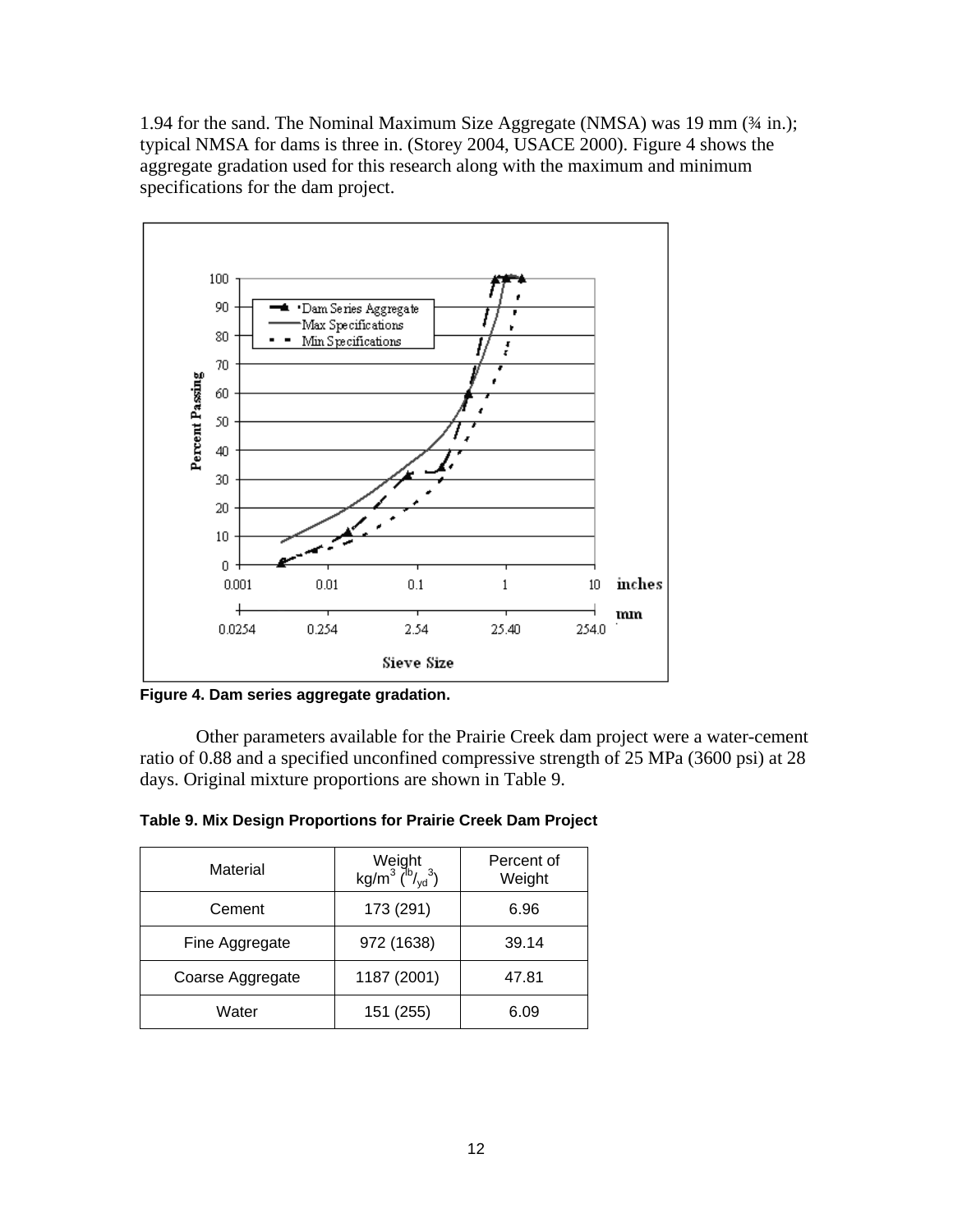### **RESEARCH RESULTS**

### **Stage One: Gyratory Compactor Validation Results**

A proof of concept was necessary to validate the use of the gyratory compactor to fabricate RCC specimens. Different test series were used to determine the proper number of gyrations, which reflects the compaction effort. The first series consisted of specimens compacted to 40 gyrations. These specimens suffered edge chipping when extracted from the gyratory compactor because they were not dense enough. Also, some 40 gyration samples broke down in the water tank during curing. The conclusion was to increase the compaction effort, or in other words, the number of gyrations. The next series was compacted to 50 gyrations. The surface had the same rough texture, but samples were denser. Therefore, the minimum acceptable number of gyrations should be between 45 and 50 in order to avoid breakage or chipping during specimen removal and handling.

Obviously, an important parameter is the density of RCC. A theoretical maximum constituent density (TMCD) can be considered as the maximum possible density of the RCC constituent materials. This is possible when all air voids are removed from the mixture. The TMCD may be calculated using the percentages of all components in the mix design and their specific gravities in the following equation:

$$
TMCD = \frac{P_e + P_f + P_{ea} + P_{fa} + P_w}{\frac{P_e}{RD_e} + \frac{P_f}{RD_{fa}} + \frac{P_{ea}}{RD_{fa}} + \frac{P_{fa}}{RD_w} + \frac{P_w}{RD_w}}
$$
 Equation (1)

where P stands for percentage of the total weight of materials used in the mix, and RD is the relative density of each constituent material. Subscripts c, f, ca, fa, and w represent cement, fly ash, coarse aggregate, fine aggregate, and water, respectively. This equation is adapted from hot mix asphalt volumetric mix design (Delatte and Amer 2003). TMCD could exceed 100% due to concrete shrinkage during the curing process. The maximum unit weight may be calculated using the previous TMCD value in the following equation:

$$
\gamma = \text{TMCD} \times \gamma_w \qquad \qquad \text{Equation (2)}
$$

where  $\gamma$  is the maximum unit weight, TMCD is the theoretical maximum constituent density, and  $\gamma_w$  is the unit weight of water, which is equal to 1000 kg/m<sup>3</sup> (62.4) pcf). Density results were very consistent with a coefficient of variation between 0.66 and 0.99, and standard deviation values between 17.3 and 24.7 kg/m<sup>3</sup> (1.08 and 1.54 pcf). Table 10 summarizes the density results for RCC specimens produced by the gyratory compactor.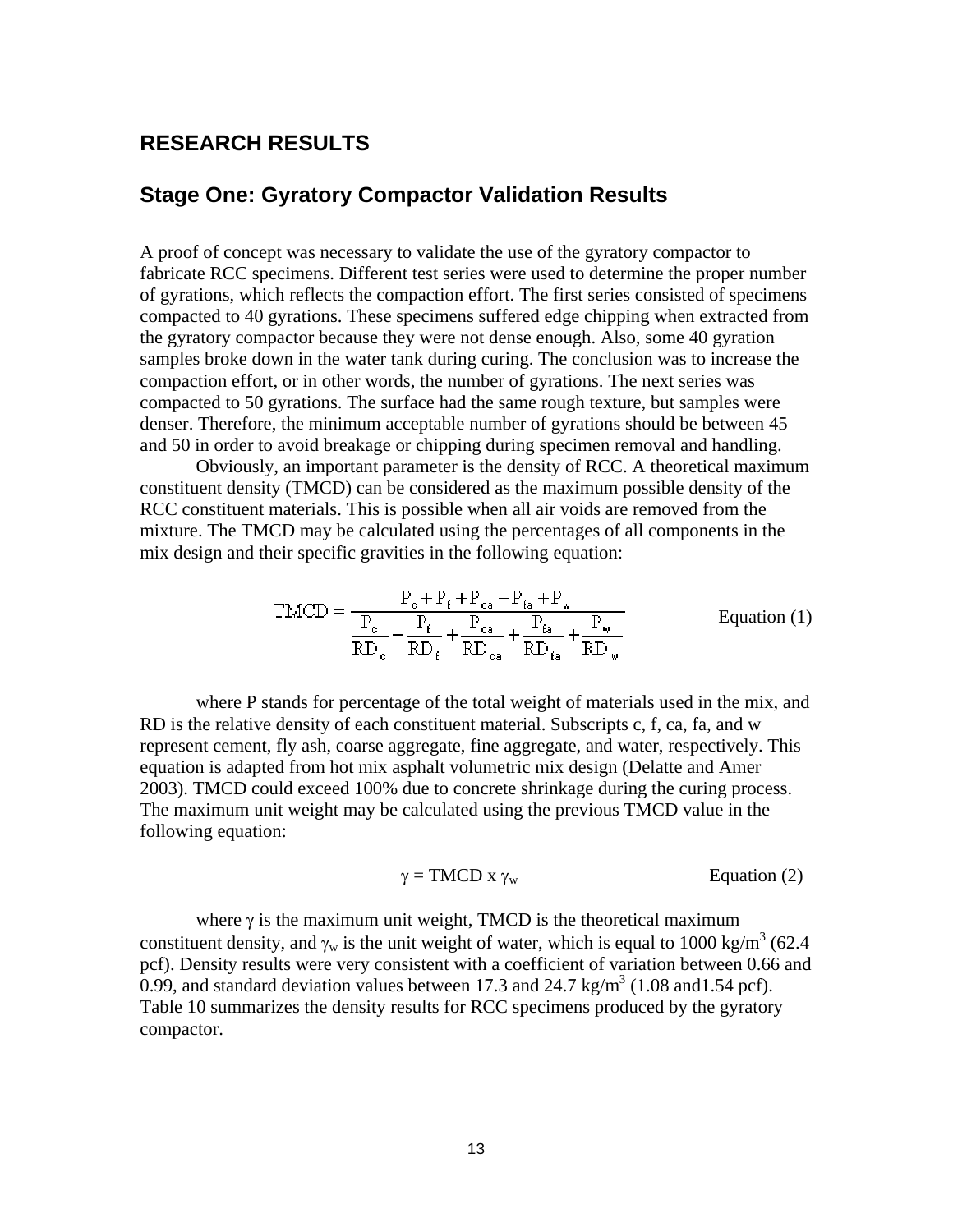| Number of<br>Gyrations | Unit Weight<br>pcf $(kg/m3)$ |         | <b>Splitting Tensile</b><br>psi (kPa) |      |       | Unit Weight<br>pcf $(kg/m3)$ | Compressive<br>Strength<br>psi (MPa) |    |
|------------------------|------------------------------|---------|---------------------------------------|------|-------|------------------------------|--------------------------------------|----|
| 60                     | 158.9                        | 2545.42 | 794                                   | 5475 | 158.3 | 2535.33                      | 6740                                 | 46 |
| 60                     | 159.5                        | 2555.03 | 789                                   | 5440 | 158.5 | 2538.54                      | 6680                                 | 46 |
| 75                     | 160.8                        | 2575.86 | 809                                   | 5578 | 158.5 | 2538.54                      | 6950                                 | 48 |
| 75                     | 159.6                        | 2556.63 | 811                                   | 5592 | 159.9 | 2560.96                      | 7010                                 | 48 |
| 80                     | 158.0                        | 2531.00 | 844                                   | 5819 | 159.6 | 2556.15                      | 6820                                 | 47 |
| 80                     | 159.2                        | 2550.22 | 826                                   | 5695 | 160.3 | 2567.36                      | 7120                                 | 49 |
| 90                     | 160.1                        | 2564.64 | 851                                   | 5868 | 159.8 | 2559.36                      | 7000                                 | 48 |
| 90                     | 160.3                        | 2567.85 | 845                                   | 5826 | 160.4 | 2568.97                      | 6700                                 | 46 |
| 100                    | 159.9                        | 2561.44 | 846                                   | 5833 | 160.7 | 2573.77                      | 7120                                 | 49 |
| 100                    | 159.7                        | 2558.23 | 838                                   | 5778 | 160.0 | 2562.56                      | 7200                                 | 50 |

**Table 10. Strength Results for Specimens with Different Number of Gyrations (Amer 2002)** 

All results were tested at 28 days.

Figure 5 shows the trend of the increase in the unit weight with the increase in the number of gyrations.



**Figure 5. Unit weight versus number of gyrations, test series A.** 

However, some samples had less density with more gyrations. There were two possible reasons. First, the Brovold gyratory compactor has to be greased each time a specimen is made due to the water seeping from samples as they are compacted. Each sample took approximately ten minutes to prepare, which meant different hydration levels between early and late samples. Second, there was no order in which samples were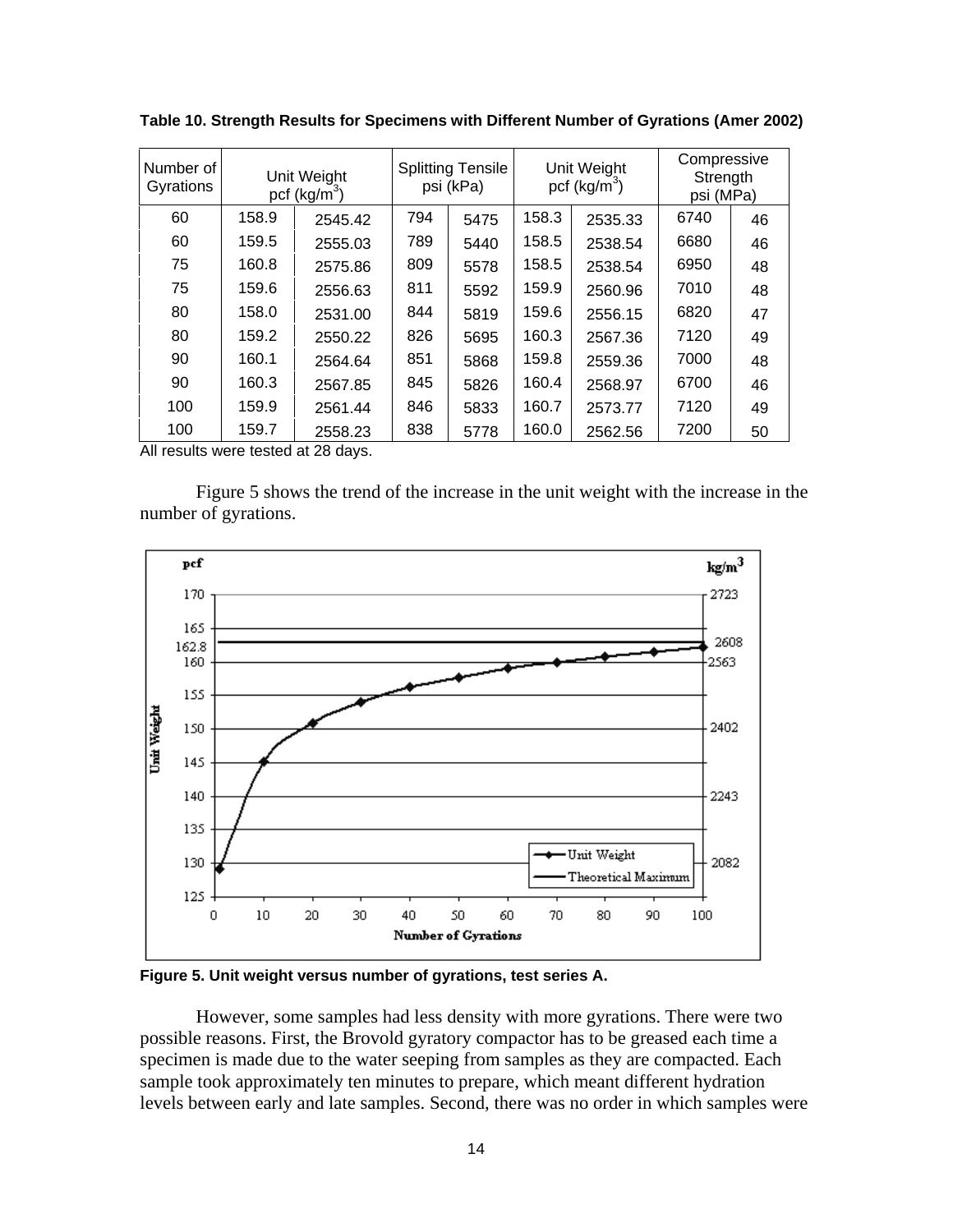compacted. To achieve the desired trend of having higher strength with a higher number of gyrations, a more controlled system of fabrication may be followed in the future with more samples and a lower number of gyrations. Also, each group of gyration number will be fabricated from a smaller laboratory mix to ensure having the same hydration and workability conditions. Last, a more efficient gyratory compactor is recommended to reduce time of fabrication where greasing is not a hindrance. Such a gyratory compactor does exist and is available from Pine Inc. The more efficient compactor has been obtained by Cleveland State University for RCC research work.

As expected, the unit weight increases rapidly at the beginning when the material is still relatively loose. As the sample becomes denser, the rate of increase in unit weight becomes smaller until it nearly flattens out. Density levels differ according to the number of gyrations applied. Figure 6 shows the difference in surface texture between specimens compacted to different levels of compaction. By inspection, the appearance of RCC in the field generally follows the texture of specimens compacted between 50 and 75 gyrations. Trials have been carried out to test specimens with a lower number of gyrations, down to 30 gyrations. It was very hard to remove specimens with a low number of gyrations from the gyratory compactor due to the specimens not being dense enough. However, when using lower water-cement ratios, samples with 20 and 30 gyrations were fabricated successfully and tested for strength.



**Figure 6. Different surface textures for different numbers of gyrations.**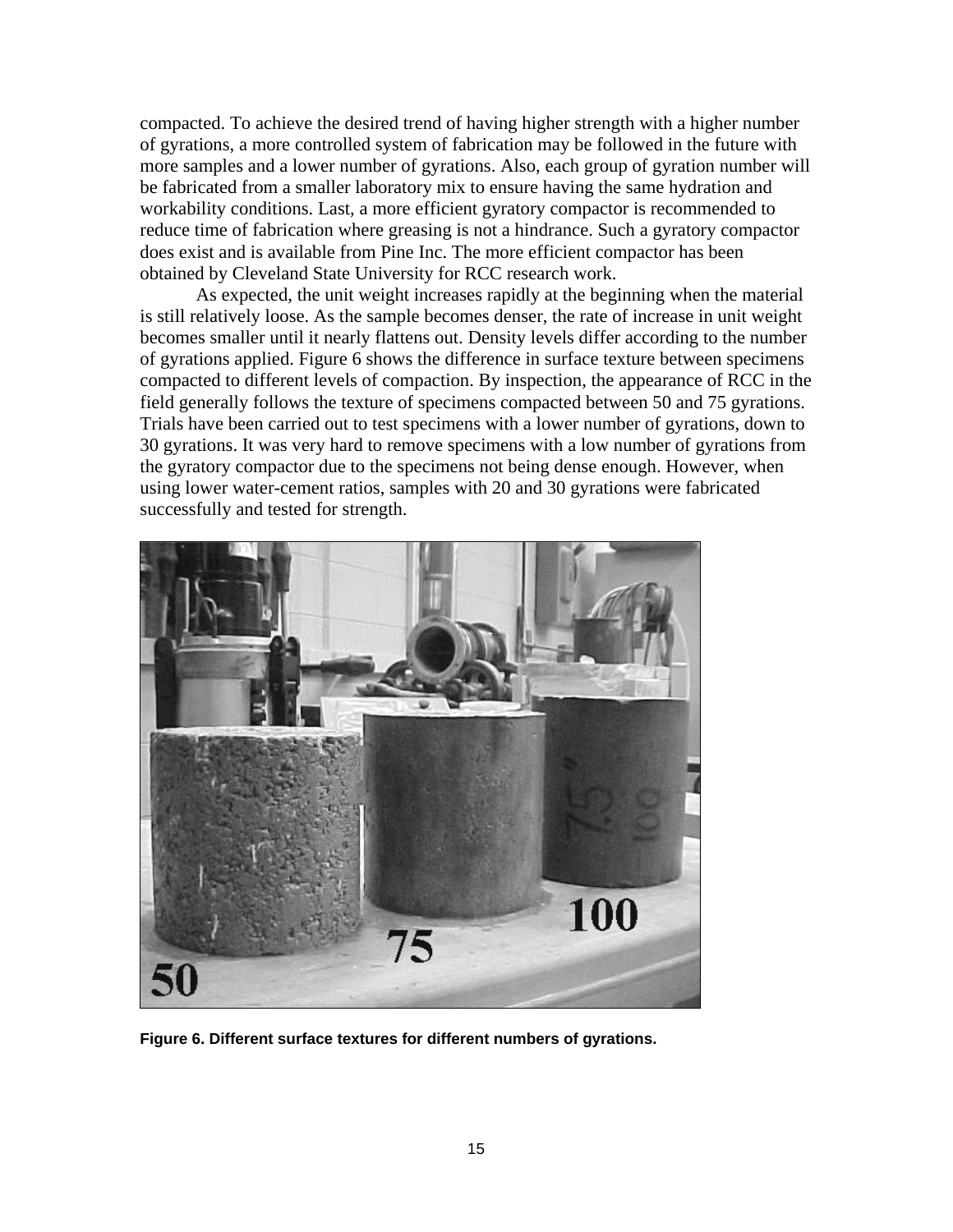# **Stage Two: Modified Mix Design and Design Curve Results**

Results of the specimens fabricated using the gyratory compactor are shown in Tables 11 through 13 and in Figure 7. It can be concluded from the results, as indicated previously, that strength increases with increasing density and with decreasing water-cement ratio.

| Water-Cement Ratio 0.40 |           |       |                      |             |     |                          |  |  |  |
|-------------------------|-----------|-------|----------------------|-------------|-----|--------------------------|--|--|--|
|                         | No. of    |       | Unit Weight          | <b>TMCD</b> |     | <b>Splitting Tensile</b> |  |  |  |
| Sample                  | Gyrations | pcf   | (kg/m <sup>3</sup> ) | ℅           | psi | (kPa)                    |  |  |  |
| 1                       | 50        | 159.6 | 2556.55              | 97%         | 520 | 3,590                    |  |  |  |
| $\overline{2}$          | 50        | 159.4 | 2553.34              | 97%         | 516 | 3,560                    |  |  |  |
| 3                       | 65        | 160.0 | 2562.95              | 98%         | 549 | 3,790                    |  |  |  |
| 4                       | 65        | 159.5 | 2554.94              | 97%         | 559 | 3,850                    |  |  |  |
| 5                       | 65        | 160.4 | 2569.36              | 98%         | 550 | 3,790                    |  |  |  |
| 6                       | 65        | 160.4 | 2569.36              | 98%         | 550 | 3,790                    |  |  |  |
| 7                       | 90        | 161.6 | 2588.58              | 99%         | 620 | 4,270                    |  |  |  |
| 8                       | 90        | 161.7 | 2590.19              | 99%         | 611 | 4,210                    |  |  |  |
| 9                       | 90        | 161.4 | 2585.38              | 98%         | 617 | 4,250                    |  |  |  |
| 10                      | 90        | 161.3 | 2583.78              | 98%         | 607 | 4,190                    |  |  |  |

### **Table 11. Splitting Tensile Results for W/C Ratio of 0.40**

| Water-Cement Ratio 0.45 |           |       |                      |             |                          |       |  |  |  |
|-------------------------|-----------|-------|----------------------|-------------|--------------------------|-------|--|--|--|
|                         | No. of    |       | Unit Weight          | <b>TMCD</b> | <b>Splitting Tensile</b> |       |  |  |  |
| Sample                  | Gyrations | pcf   | (kg/m <sup>3</sup> ) |             | psi                      | (kPa) |  |  |  |
| 1                       | 50        | 159.8 | 2559.75              | 98%         | 501                      | 3,450 |  |  |  |
| 2                       | 50        | 159.7 | 2558.15              | 98%         | 509                      | 3,510 |  |  |  |
| 3                       | 50        | 160.3 | 2567.76              | 98%         | 514                      | 3,540 |  |  |  |
| 4                       | 65        | 160.4 | 2569.36              | 98%         | 544                      | 3,750 |  |  |  |
| 5                       | 65        | 160.7 | 2574.17              | 98%         | 536                      | 3,700 |  |  |  |
| 6                       | 65        | 160.3 | 2567.76              | 98%         | 550                      | 3,790 |  |  |  |
| 7                       | 65        | 159.7 | 2558.15              | 98%         | 554                      | 3,820 |  |  |  |
| 8                       | 90        | 161.6 | 2588.58              | 99%         | 568                      | 3,920 |  |  |  |
| 9                       | 90        | 161.9 | 2593.39              | 99%         | 557                      | 3,840 |  |  |  |
| 10                      | 90        | 161.8 | 2591.79              | 99%         | 555                      | 3,830 |  |  |  |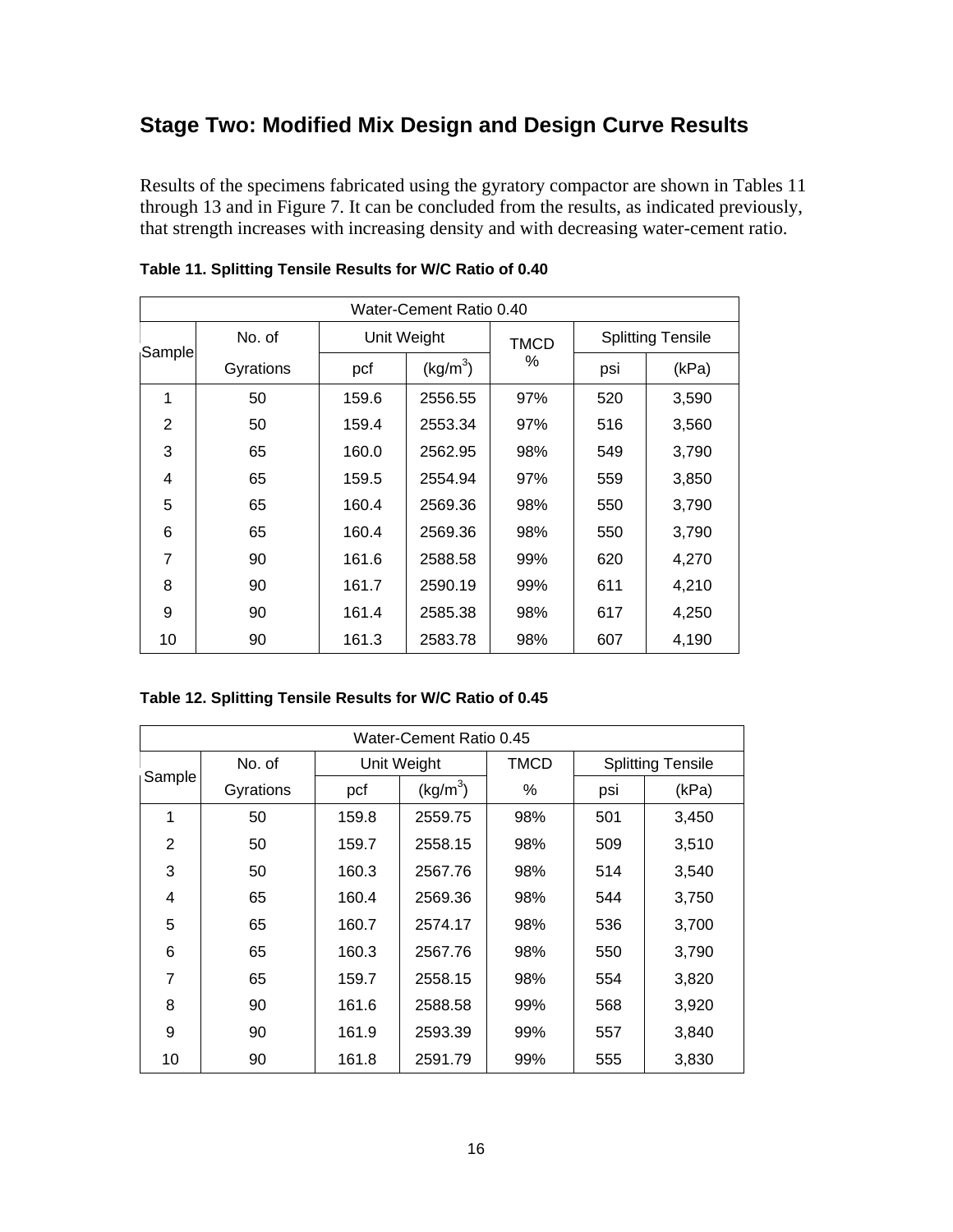| Water-Cement Ratio 0.50 |           |              |                      |             |                          |       |  |  |  |
|-------------------------|-----------|--------------|----------------------|-------------|--------------------------|-------|--|--|--|
|                         | No. of    |              | Unit Weight          | <b>TMCD</b> | <b>Splitting Tensile</b> |       |  |  |  |
| Sample                  | Gyrations | pcf<br>159.7 | (kg/m <sup>3</sup> ) | ℅           | psi                      | (kPa) |  |  |  |
| 1                       | 50        |              | 2558.15              | 98%         | 478                      | 3,300 |  |  |  |
| $\overline{2}$          | 50        | 159.3        | 2551.74              | 97%         | 472                      | 3,250 |  |  |  |
| 3                       | 50        | 159.3        | 2551.74              | 97%         | 479                      | 3,300 |  |  |  |
| 4                       | 65        | 159.6        | 2556.55              | 98%         | 528                      | 3,640 |  |  |  |
| 5                       | 65        | 160.3        | 2567.76              | 98%         | 487                      | 3,360 |  |  |  |
| 6                       | 65        | 160.5        | 2570.96              | 98%         | 497                      | 3,430 |  |  |  |
| 7                       | 65        | 160.7        | 2574.17              | 98%         | 493                      | 3,400 |  |  |  |
| 8                       | 90        | 161.8        | 2591.79              | 99%         | 523                      | 3,600 |  |  |  |
| 9                       | 90        | 160.4        | 2569.36              | 99%         | 519                      | 3,580 |  |  |  |
| 10                      | 90        | 162.0        | 2594.99              | 99%         | 540                      | 3,720 |  |  |  |
| 11                      | 90        | 162.4        | 2601.40              | 99%         | 529                      | 3,650 |  |  |  |

**Table 13. Splitting Tensile Results for W/C Ratio of 0.50** 



**Figure 7. Splitting tensile strength versus unit weight (1 psi = 6.89 kPa, 1 pcf = 16.0 kg/m3)**.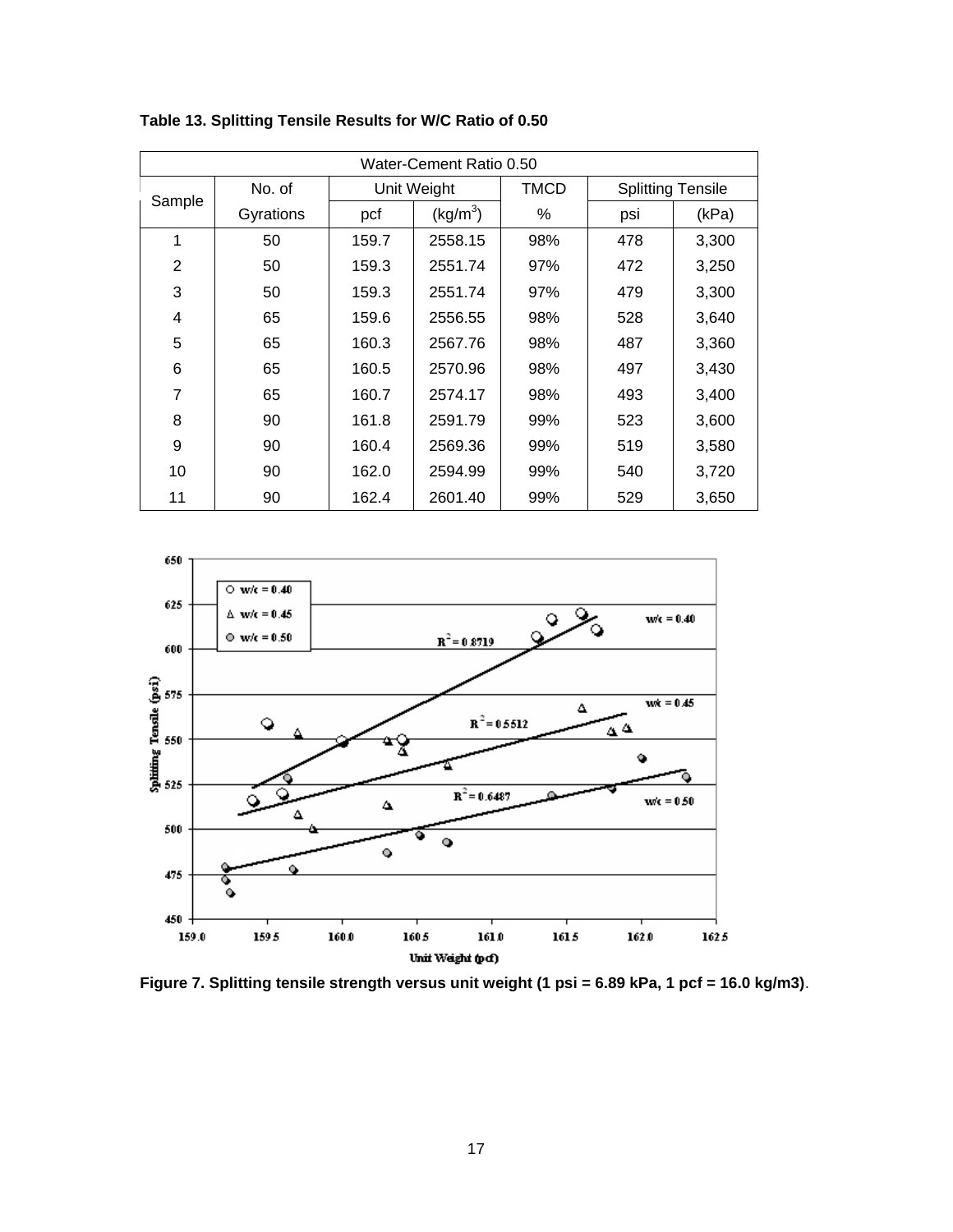Due to using a finer aggregate than that used in earlier mixes, values of the splitting tensile strength are lower than those achieved on previous testing sessions. The maximum aggregate size was 12.7 mm  $(\frac{1}{2}$  in.), compared to 19.0 mm  $(\frac{3}{4}$  in.) and 25.4 mm (1 in.) MSA often used in RCC pavement construction. The difference, however, is less than 689 kPa (100 psi), which keeps the results within the acceptable ranges of strength. Results from the three sets tested can be summarized as follows:

Set One:

- Set one had a 0.40 water-cement ratio and was compacted to 50, 65, and 90 gyrations.
- Strength ranged between 3,790 kPa and 4,550 kPa (550 and 660 psi). This range takes into account other strength results obtained from earlier test sessions in stage one in addition to stage two.
- Unit weight results increase with an increasing number of gyrations. Unit weight range is between 2,550 kg/m<sup>3</sup> and 2,590 kg/m<sup>3</sup> (159 and 162 pcf).

Set Two:

- The second set had a 0.45 water-cement ratio.
- Strength ranged between 3,510 kPa and 3,930 kPa (510 and 570 psi).
- The unit weight range was between 2,560 kg/m<sup>3</sup> and 2,580 kg/m<sup>3</sup> (160 and 161) pcf).

Set Three:

- The last set had a 0.50 water-cement ratio.
- Strength ranged between 3,380 kPa and 3,510 kPa (490 and 510 psi), which is lower than the two previous sets. This is expected when increasing the watercement ratio.
- The unit weight ranges are between 2,550 kg/m<sup>3</sup> and 2,580 kg/m<sup>3</sup> (159 and 161) pcf).

In summary, with a higher number of gyrations and a lower water-cement ratio, the density and strength of the specimen will increase. The increase is between 280 and 689 kPa (40 and 100 psi) depending on the water-cement ratio.

For the mixes evaluated in this research, about 75% to 85% of RCC is aggregate. Therefore, it is important to select a well-graded aggregate that will perform adequately. To achieve this, aggregates used in this research were brought from an RCC industrial pavement project at the Mercedes-Benz Plant located near Vance, Alabama. Figure 8 shows the gradation for the aggregates used compared to typical specifications for RCC.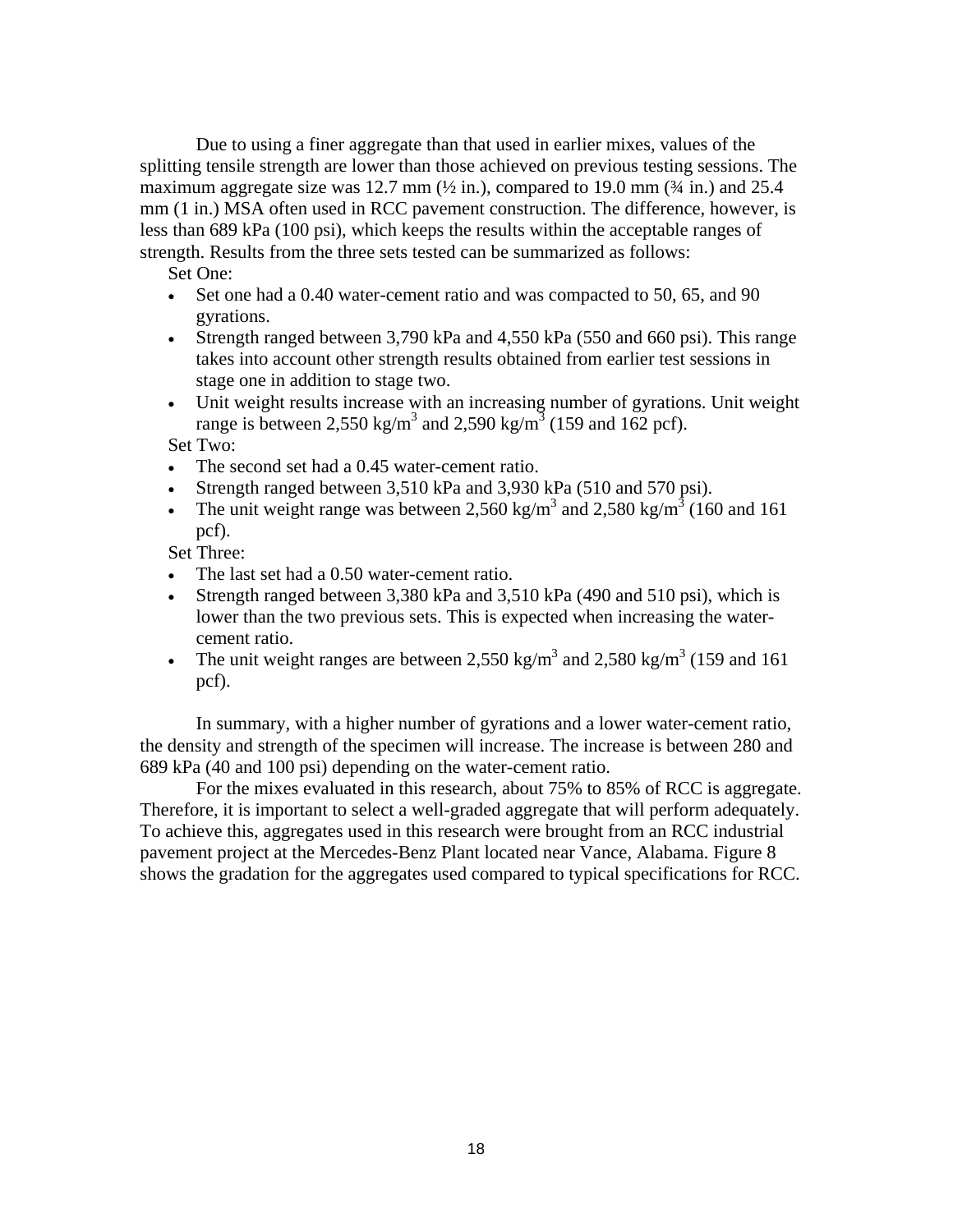

#### **Figure 8. Combined aggregate gradation for RCC**.

The aggregate consisted of a preblended combination of manufactured fine and #78 coarse particles. The particles were made up of crushed limestone with a fineness modulus of 4.21. The aggregate has an NMSA of 12.7 mm  $\frac{1}{2}$  in.). The research aggregate is finer than the typical specification for RCC. Finer aggregate produces a smoother surface and is easier to compact. Strength, however, may be lower.

**Modified Proctor results.** Six specimens were tested for modified Proctor and gave an average dry density of 2,347 kg/m<sup>3</sup> (146.5 pcf) with a standard deviation of 37.6 kg/m<sup>3</sup> (2.35 pcf) and a coefficient of variation of 1.6 %. The corresponding wet density was  $2,470 \text{ kg/m}^3$  (154.1 pcf) at 5.2% moisture by weight. This means that these specimens' densities are 103% and 105% of the modified Proctor density. These values do not necessarily represent the optimum moisture content, as the tests were done with one moisture content. This is acceptable as previous research shows that with excellent field compaction, densities can reach approximately 2,550 kg/m<sup>3</sup> (159 pcf) that is 103% of modified Proctor (Amer 2002).

### **Stage Three: Freeze-Thaw Durability of Gyrated RCC Specimens**

Prisms are used when testing for freeze-thaw durability. The gyratory compactor can only produce 6-in. cylinders, which means prisms have to be cut from those cylinders. The typical sizes for prisms as specified in ASTM C 666 are three and five in. for the width and depth, and between 11 and 16 in. in length. Due to having a maximum length of 7.5 in. for the gyrated cylinder, the length range cannot be achieved. However, the depth and width were according to standards with  $3 \times 4$  in. A Norton stationary wet concrete saw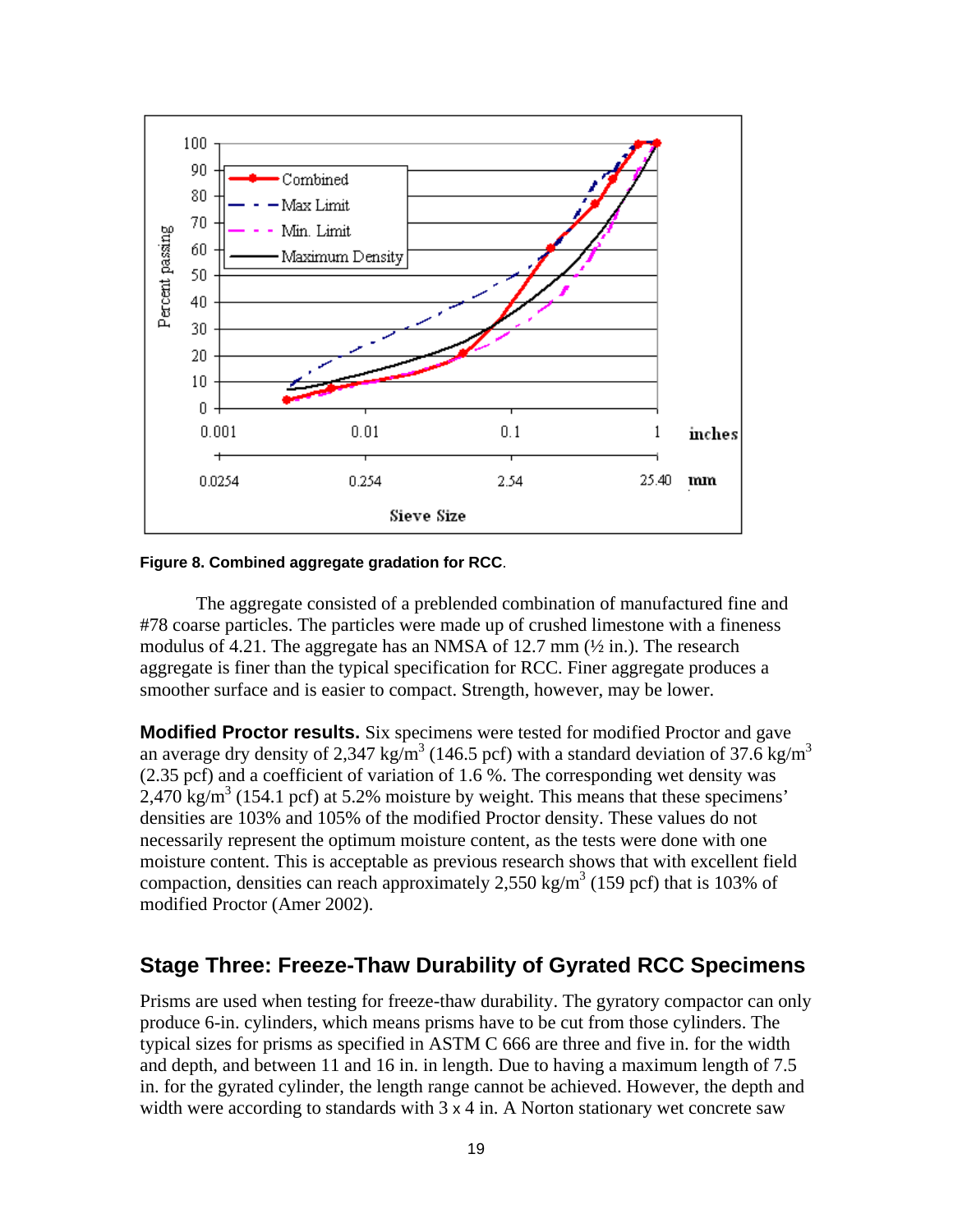was used along with fabricated jigs to saw the prisms. Figure 9 shows the jigs with one side of the specimen sawn.



**Figure 9. Photo of jigs with one side sawn of an RCC specimen**.

All specimens were cut after 14 days of fabrication in the gyratory compactor. Specimens were cured for 7 days in a water tank. After cutting the specimen from all four sides, the final product is a 3 x 4-in. prism. Figure 10 shows the finished prisms in the freezer to go through the freezing cycle. The length varied from one specimen to the other, depending on the cylinder's height achieved from compaction. In other words, the length of the prism is the final height of the cylinder prepared in the gyratory compactor. Table 14 gives the final dimensions for all prisms.

The measurement of the unit weight is essential because of its relation to strength. As seen in Table 15, the specimens with 90 gyrations had higher unit weight than those with 50 gyrations. It was also noted that as the water-cement ratio decreased, the unit weight decreased. This is the reason why the unit weights of the pavement series had larger values than the dam series, due to having more cement with the lower watercement ratio.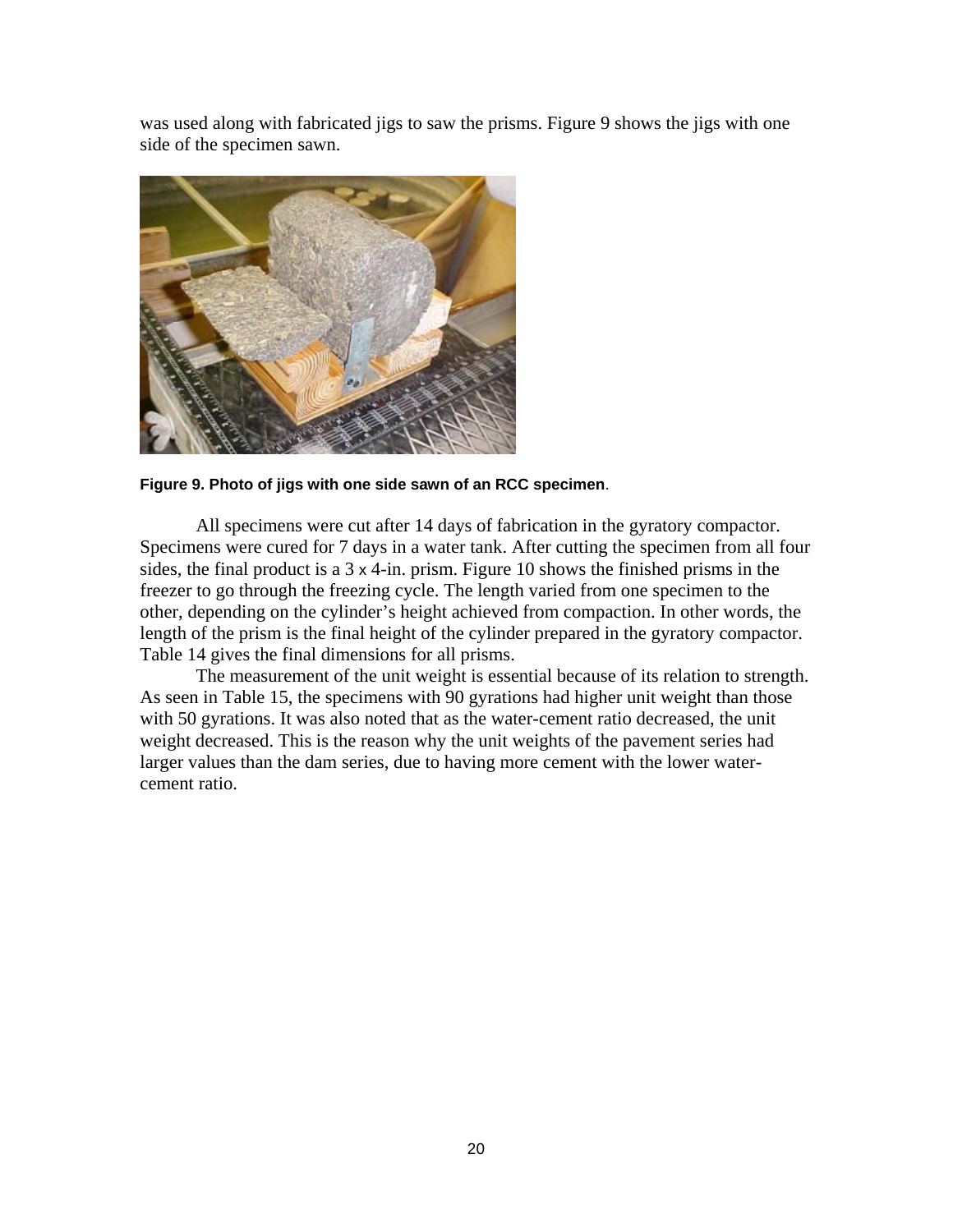| Specimen       | Weight |      |      | Length | Width |        | Depth |       |
|----------------|--------|------|------|--------|-------|--------|-------|-------|
| ID             | Ib     | kg   | in.  | (mm)   | in.   | (mm)   | in.   | (mm)  |
| 1              | 6.73   | 3.06 | 6.39 | 162.31 | 4.00  | 101.60 | 2.99  | 75.95 |
| $\overline{2}$ | 6.69   | 3.04 | 6.19 | 157.23 | 4.05  | 102.87 | 3.01  | 76.45 |
| 3              | 6.71   | 3.05 | 6.28 | 159.51 | 4.02  | 102.11 | 3.01  | 76.45 |
| 4              | 6.34   | 2.88 | 5.82 | 147.83 | 4.01  | 101.85 | 2.99  | 75.95 |
| 5              | 6.57   | 2.98 | 6.31 | 160.27 | 4.04  | 102.62 | 2.91  | 73.91 |
| 6              | 6.63   | 3.01 | 6.45 | 163.83 | 4.01  | 101.85 | 3.03  | 76.96 |
| $\overline{7}$ | 6.69   | 3.04 | 6.36 | 161.54 | 4.02  | 102.11 | 3.01  | 76.45 |
| 8              | 6.71   | 3.05 | 6.37 | 161.80 | 4.01  | 101.85 | 2.99  | 75.95 |
| 9              | 6.69   | 3.04 | 6.31 | 160.27 | 4.05  | 102.87 | 3.03  | 76.96 |
| 10             | 6.71   | 3.05 | 6.32 | 160.53 | 4.08  | 103.63 | 3.07  | 77.98 |
| 11             | 6.61   | 3.00 | 6.29 | 159.77 | 4.03  | 102.36 | 2.95  | 74.93 |
| 12             | 6.57   | 2.98 | 6.15 | 156.21 | 4.02  | 102.11 | 3.02  | 76.71 |
| 13             | 6.94   | 3.15 | 6.59 | 167.39 | 4.02  | 102.11 | 3.01  | 76.45 |
| 14             | 6.53   | 2.96 | 6.19 | 157.23 | 4.03  | 102.36 | 2.95  | 74.93 |
| 15             | 6.53   | 2.96 | 6.21 | 157.73 | 4.05  | 102.87 | 2.96  | 75.18 |
| 16             | 6.62   | 3.01 | 6.26 | 159.00 | 4.02  | 102.11 | 3.01  | 76.45 |
| 17             | 6.91   | 3.14 | 6.76 | 171.70 | 3.98  | 101.09 | 2.98  | 75.69 |
| 18             | 6.24   | 2.83 | 6.07 | 154.18 | 4.05  | 102.87 | 2.99  | 75.95 |
| 19             | 6.82   | 3.10 | 6.45 | 163.83 | 4.01  | 101.85 | 3.01  | 76.45 |
| 20             | 6.74   | 3.06 | 6.33 | 160.78 | 4.01  | 101.85 | 3.02  | 76.71 |
| 21             | 6.53   | 2.96 | 6.19 | 157.23 | 4.12  | 104.65 | 3.01  | 76.45 |
| 22             | 6.68   | 3.03 | 6.41 | 162.81 | 4.02  | 102.11 | 3.02  | 76.71 |
| 23             | 6.91   | 3.14 | 6.54 | 166.12 | 4.04  | 102.62 | 3.04  | 77.22 |
| 24             | 6.94   | 3.15 | 6.55 | 166.37 | 4.04  | 102.62 | 3.02  | 76.71 |

**Table 14. Measurements of RCC Test Specimens (Storey 2004)**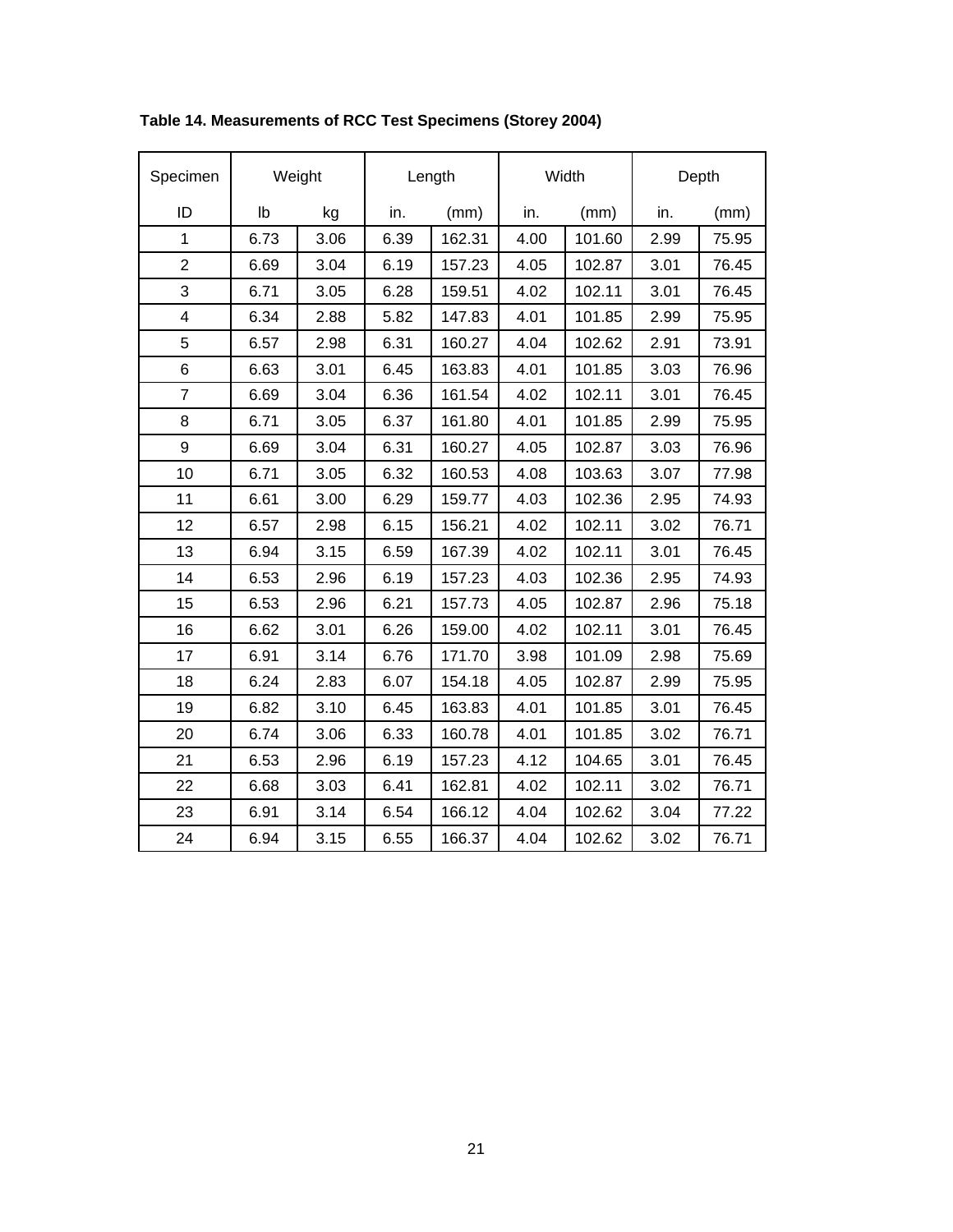

**Figure 10. Prisms in freezer before testing**.

| W/C   |       | SSD   | H <sub>20</sub> |       | Unit Weight |                      |       | Average Unit<br>Weight |
|-------|-------|-------|-----------------|-------|-------------|----------------------|-------|------------------------|
| Ratio | Ibs   | kg    | Ibs<br>kg       |       | pcf         | (kg/m <sup>3</sup> ) | pcf   | (kg/m <sup>3</sup> )   |
| 0.40  | 6.980 | 3.169 | 4.190           | 1.902 | 156.1       | 2500.7               |       |                        |
| 0.40  | 6.870 | 3.119 | 4.156           | 1.887 | 158.0       | 2531.2               | 157.0 | 2515.1                 |
| 0.40  | 6.990 | 3.173 | 4.249           | 1.929 | 159.1       | 2548.8               |       |                        |
| 0.40  | 6.520 | 2.960 | 3.972           | 1.803 | 159.7       | 2558.4               | 159.4 | 2553.6                 |
| 0.45  | 6.885 | 3.126 | 4.102           | 1.862 | 154.4       | 2473.5               |       |                        |
| 0.45  | 6.885 | 3.126 | 4.106           | 1.864 | 154.6       | 2476.7               | 154.5 | 2475.1                 |
| 0.45  | 6.915 | 3.139 | 4.159           | 1.888 | 156.6       | 2508.7               |       |                        |
| 0.45  | 6.910 | 3.137 | 4.159           | 1.888 | 156.7       | 2510.3               | 156.7 | 2510.3                 |
| 0.50  | 6.840 | 3.105 | 4.069           | 1.847 | 154.0       | 2467.1               |       |                        |
| 0.50  | 6.855 | 3.112 | 4.095           | 1.859 | 155.0       | 2483.1               | 154.5 | 2475.1                 |
| 0.50  | 6.905 | 3.135 | 4.138           | 1.879 | 155.7       | 2494.3               |       |                        |
| 0.50  | 6.795 | 3.085 | 4.086           | 1.855 | 156.5       | 2507.1               | 156.1 | 2500.7                 |
| 0.50  | 7.205 | 3.271 | 4.304           | 1.954 | 155.0       | 2483.1               |       |                        |
| 0.50  | 6.740 | 3.060 | 4.037           | 1.833 | 155.6       | 2492.7               | 155.3 | 2487.9                 |
| 0.50  | 6.860 | 3.114 | 4.120           | 1.870 | 156.2       | 2502.3               |       |                        |
| 0.50  | 6.915 | 3.139 | 4.148           | 1.883 | 155.9       | 2497.5               | 156.1 | 2500.7                 |
| 0.60  | 7.290 | 3.310 | 4.344           | 1.972 | 154.4       | 2473.5               | 154.6 | 2476.7                 |
| 0.60  | 6.515 | 2.958 | 3.889           | 1.766 | 154.8       | 2479.9               |       |                        |
| 0.60  | 7.100 | 3.223 | 4.251           | 1.930 | 155.5       | 2491.1               |       |                        |
| 0.60  | 6.970 | 3.164 | 4.180           | 1.898 | 155.9       | 2497.5               | 155.7 | 2494.3                 |
| 0.70  | 6.565 | 2.981 | 3.892           | 1.767 | 153.3       | 2455.9               |       |                        |
| 0.70  | 6.840 | 3.105 | 4.059           | 1.843 | 153.5       | 2459.1               | 153.4 | 2457.5                 |
| 0.70  | 7.095 | 3.221 | 4.247           | 1.928 | 155.5       | 2491.1               |       |                        |
| 0.70  | 7.085 | 3.217 | 4.243           | 1.926 | 155.6       | 2492.7               | 155.5 | 2491.1                 |

**Table 15. RCC Specimen Unit Weights for Freeze-Thaw Durability Test** 

All specimens were tested at 14 days.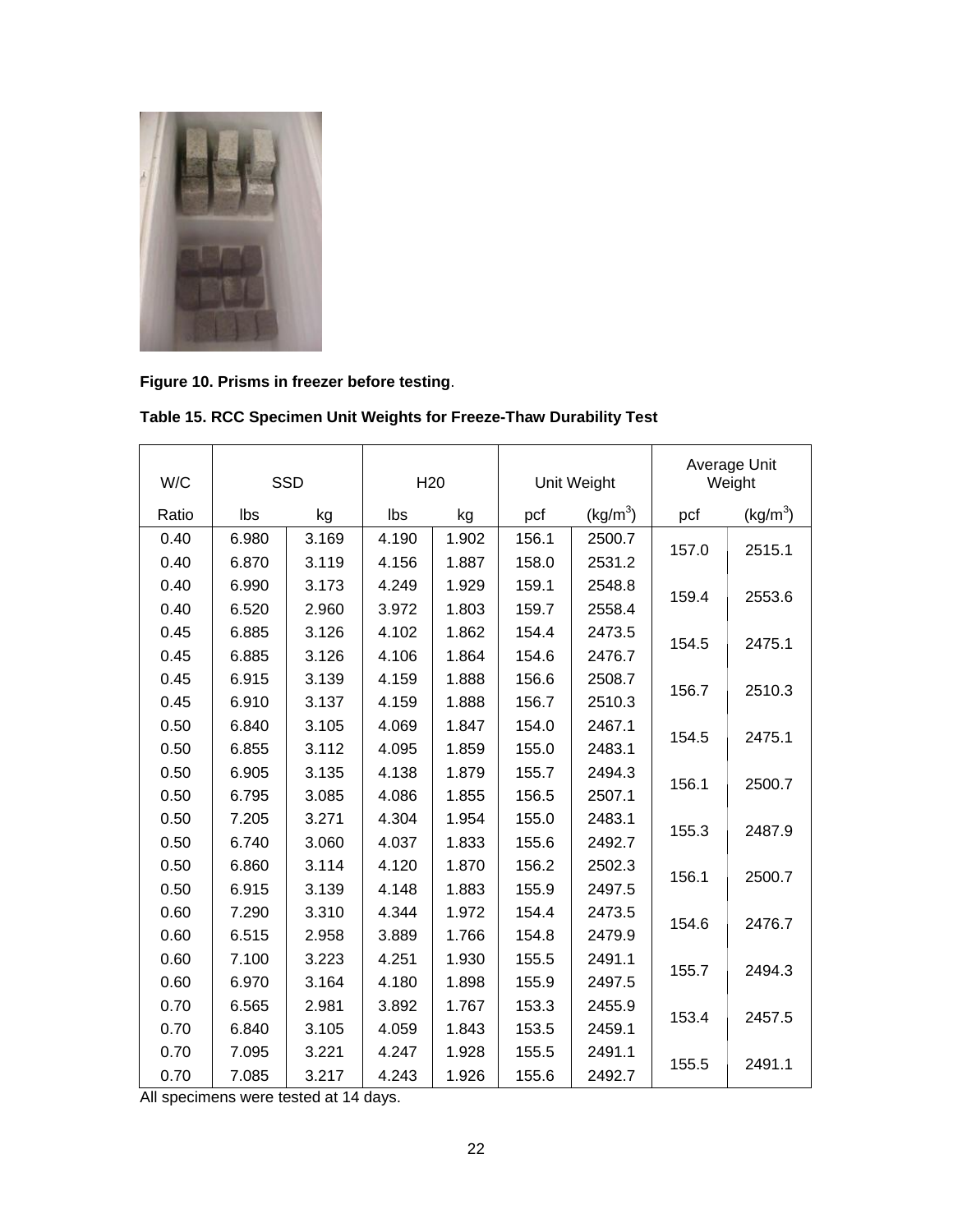**Fundamental frequency testing.** To determine the fundamental frequency for RCC prisms, a Geotest Sonometer was used to convert the voltage into vibrations using a frequency oscillator. Figure 11 shows the sonometer used.



**Figure 11. Sonometer testing device**.

The resulting vibrations help in determining the fundamental resonant frequency of concrete. As the concrete is damaged by the freeze-thaw cycles, it will give a lower frequency that can be measured by the sonometer. According to ASTM C 215, the fundamental transverse vibrations frequency (FTF) was determined as seen in Table 16 on the next page. Other vibration types and detailed schematic drawings of the FTF are available in ASTM C 215 (ASTM C 215, Storey 2004).

In order to measure durability through freeze-thaw testing, some relations need to be found or evaluated. First the dynamic Young's modulus of elasticity was evaluated. It ranges between 3 and 5.5 million psi (20.7 and 37.9 GPa) for RCC dams (USACE 2000). Values in this research came out to be 0.06 and 0.15 million psi (414 and 1,034 MPa), very low compared to typical ranges. Therefore, back calculation was used along with Equation 3 to come up with a 3 million psi Young's modulus of elasticity. This value is associated with a 6488 Hz transverse frequency (Storey 2004).

$$
E = C \cdot W \cdot n^2
$$
 Equation (3)

From ASTM C 215, C equals  $0.00245*(L^3T/bt^3)$  for a prism (L is the length of the specimen in inches; T is a correction factor based on radius of gyration, length of specimen, and Poisson's ratio, approximately 0.20 for RCC; b and t are the dimensions of the cross section in inches); W is the weight of the specimen in pounds; and n is the FTF of the specimen in Hertz (ASTM C 215 1985)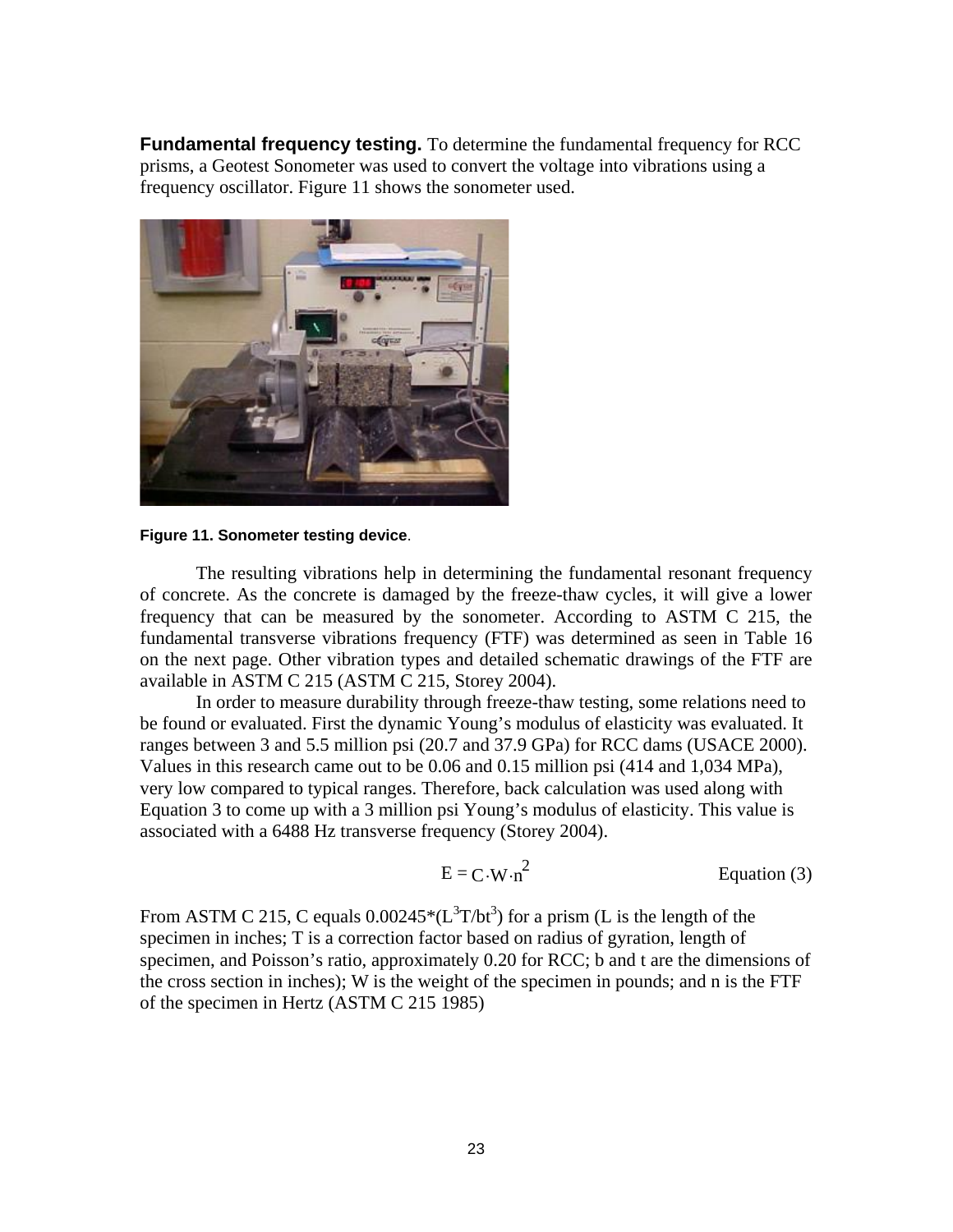| Specimen ID      | 0<br>kHz | 36<br>kHz | 70<br>kHz | 103<br>kHz | 133<br>kHz | 166<br>kHz | 202<br>kHz               | 236<br>kHz               | 268<br>kHz               | FTF At FTF At FTF At FTF At FTF At FTF At FTF At FTF At FTF At FTF At FTF At<br>302<br>Cycles, Cycles, Cycles, Cycles, Cycles, Cycles, Cycles, Cycles, Cycles, Cycles, C<br>kHz |
|------------------|----------|-----------|-----------|------------|------------|------------|--------------------------|--------------------------|--------------------------|---------------------------------------------------------------------------------------------------------------------------------------------------------------------------------|
| $\mathbf{1}$     | 1.35     | 1.11      | 1.36      | 1.14       | 1.01       | 1.07       | 1.03                     | 1.25                     | 0.93                     | 1.01                                                                                                                                                                            |
| $\boldsymbol{2}$ | 1.06     | 1.13      | 1.23      | 1.13       | 1.12       | 1.11       | 0.99                     | 0.93                     | 0.90                     | 0.85                                                                                                                                                                            |
| 3                | 1.51     | 1.13      | 1.01      | 1.14       | 1.16       | 0.90       | 1.10                     | 1.04                     | 0.99                     | 1.00                                                                                                                                                                            |
| 4                | 1.01     | 1.08      | 1.31      | 1.11       | 0.99       | 1.23       | 1.06                     | 1.11                     | 1.00                     | 1.01                                                                                                                                                                            |
| 5                | 1.10     | 1.04      | 1.39      | 1.14       | 1.02       | 1.19       | $\overline{\phantom{a}}$ | ٠                        |                          |                                                                                                                                                                                 |
| 6                | 1.05     | 1.09      | 1.13      | 1.17       | 1.18       | 1.08       | 1.25                     |                          |                          |                                                                                                                                                                                 |
| $\overline{7}$   | 1.11     | 1.02      | 1.05      | 1.16       | 1.06       | 1.10       | 0.92                     | $\overline{\phantom{a}}$ | $\overline{\phantom{a}}$ |                                                                                                                                                                                 |
| 8                | 1.06     | 1.06      | 1.00      | 1.12       | 1.12       | 1.07       | 0.91                     | ٠                        | $\overline{\phantom{0}}$ |                                                                                                                                                                                 |
| 9                | 1.31     | 1.19      | 0.74      | 1.00       | 1.15       |            |                          |                          |                          |                                                                                                                                                                                 |
| 10               | 1.33     | 1.14      | 1.14      | 1.11       | 1.02       |            |                          |                          |                          |                                                                                                                                                                                 |
| 11               | 1.15     | 1.04      | 1.06      | 1.13       | 0.79       |            |                          |                          |                          |                                                                                                                                                                                 |
| 12               | 1.14     | 1.02      | 0.99      | 1.24       |            |            |                          |                          |                          |                                                                                                                                                                                 |
| 13               | 1.27     | 1.03      | 0.99      | 1.12       | 1.07       | 1.22       | 1.01                     | 1.17                     | 1.02                     | 1.25                                                                                                                                                                            |
| 14               | 1.12     | 1.11      | 1.01      | 1.10       | 1.14       | 1.14       | 1.02                     | 0.97                     | 0.93                     | 0.95                                                                                                                                                                            |
| 15               | 1.35     | 1.33      | 0.96      | 1.13       | 1.12       | 1.26       | 0.99                     | 1.10                     | 0.91                     | 1.03                                                                                                                                                                            |
| 16               | 1.02     | 1.12      | 0.89      | 1.19       | 1.15       | 1.12       | 0.94                     | 1.04                     | 0.92                     | 1.00                                                                                                                                                                            |
| 17               | 1.15     | 1.14      | 1.08      | 1.12       | 1.18       | 1.25       |                          |                          |                          |                                                                                                                                                                                 |
| 18               | 1.21     | 1.03      | 1.14      | 1.05       | 0.93       | 1.31       |                          | ٠                        | ٠                        |                                                                                                                                                                                 |
| 19               | 1.08     | 1.19      | 1.00      | 0.96       | 1.03       | 1.23       |                          |                          |                          |                                                                                                                                                                                 |
| 20               | 1.20     | 1.06      | 0.99      | 0.91       | 0.94       | 1.09       |                          |                          |                          |                                                                                                                                                                                 |
| 21               | 1.13     | 1.09      | 1.16      | 1.09       |            |            |                          | ٠                        | ۰                        |                                                                                                                                                                                 |
| 22               | 1.11     | 1.02      | 1.07      |            |            |            |                          |                          |                          |                                                                                                                                                                                 |
| 23               | 1.12     | 1.01      | 1.10      | 0.97       |            |            |                          |                          |                          |                                                                                                                                                                                 |
| 24               | 1.08     | 1.01      | 1.15      |            |            |            |                          |                          |                          |                                                                                                                                                                                 |

**Table 16. Fundamental Transverse Frequency (FTF) at Each Set of Cycles** 

Notes: ( - ) No transverse frequency reading due to specimen failure

To apply the freeze cycles, a Gilson automatic freeze-thaw apparatus was used. Rapid freeze-thaw testing followed the ASTM C 666 procedure. Pictures of this model and details of placing the samples are discussed in detail elsewhere (Storey 2004). The parameters for evaluating the effect of freeze-thaw cycles are weight, length, width, depth, transverse frequency, and visual appearance of prisms. Every 36 cycles or fewer, the cycling ends to take measurements of these parameters after the prisms thaw completely.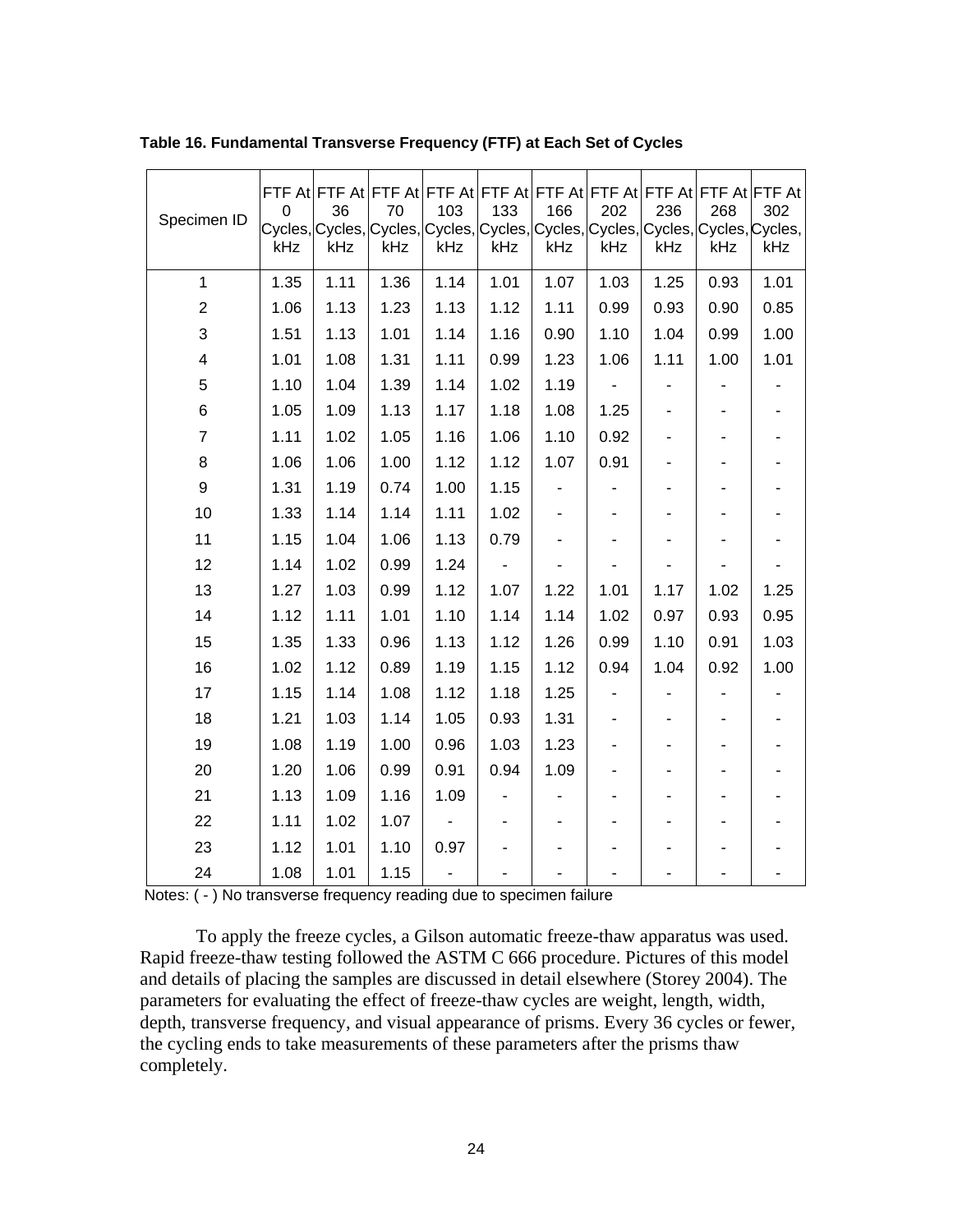Tables 17 and 18 show the first and last data collected for the freeze-thaw testing between 0 and 302 cycles. The rest of the data in between can be found in appendices  $\widetilde{C}$ and D in (Storey 2004).

| S.N.           | Width<br>Weight<br>Length<br>(mm)<br>lb<br>kg<br>in<br>(mm)<br>in |      |      | Depth<br>(mm)<br>in |      | Sonometer<br>Reading<br>(kHz) | Dynamic<br>Modulus of<br>Elasticity<br>(million psi) |       |      |      |        |
|----------------|-------------------------------------------------------------------|------|------|---------------------|------|-------------------------------|------------------------------------------------------|-------|------|------|--------|
| 1              | 6.73                                                              | 3.06 | 6.39 | 162.31              | 4.00 | 101.60                        | 2.99                                                 | 75.95 | 1.35 | 0.13 | 0.8964 |
| $\overline{2}$ | 6.69                                                              | 3.04 | 6.19 | 157.23              | 4.05 | 102.87                        | 3.01                                                 | 76.45 | 1.06 | 0.07 | 0.4827 |
| 3              | 6.71                                                              | 3.05 | 6.28 | 159.51              | 4.02 | 102.11                        | 3.01                                                 | 76.45 | 1.51 | 0.15 | 1.0343 |
| 4              | 6.34                                                              | 2.88 | 5.82 | 147.83              | 4.01 | 101.85                        | 2.99                                                 | 75.95 | 1.01 | 0.06 | 0.4137 |
| 5              | 6.57                                                              | 2.98 | 6.31 | 160.27              | 4.04 | 102.62                        | 2.91                                                 | 73.91 | 1.10 | 0.08 | 0.5516 |
| 6              | 6.63                                                              | 3.01 | 6.45 | 163.83              | 4.01 | 101.85                        | 3.03                                                 | 76.96 | 1.05 | 0.08 | 0.5516 |
| $\overline{7}$ | 6.69                                                              | 3.04 | 6.36 | 161.54              | 4.02 | 102.11                        | 3.01                                                 | 76.45 | 1.11 | 0.08 | 0.5516 |
| 8              | 6.71                                                              | 3.05 | 6.37 | 161.80              | 4.01 | 101.85                        | 2.99                                                 | 75.95 | 1.06 | 0.08 | 0.5516 |
| 9              | 6.69                                                              | 3.04 | 6.31 | 160.27              | 4.05 | 102.87                        | 3.03                                                 | 76.96 | 1.31 | 0.12 | 0.8274 |
| 10             | 6.71                                                              | 3.05 | 6.32 | 160.53              | 4.08 | 103.63                        | 3.07                                                 | 77.98 | 1.33 | 0.12 | 0.8274 |
| 11             | 6.61                                                              | 3.00 | 6.29 | 159.77              | 4.03 | 102.36                        | 2.95                                                 | 74.93 | 1.15 | 0.09 | 0.6206 |
| 12             | 6.57                                                              | 2.98 | 6.15 | 156.21              | 4.02 | 102.11                        | 3.02                                                 | 76.71 | 1.14 | 0.08 | 0.5516 |

| Table 17. Pavement Series Freeze-Thaw Data at 0 Cycles |
|--------------------------------------------------------|
|--------------------------------------------------------|

\*Visual appearance for all specimens was "original condition"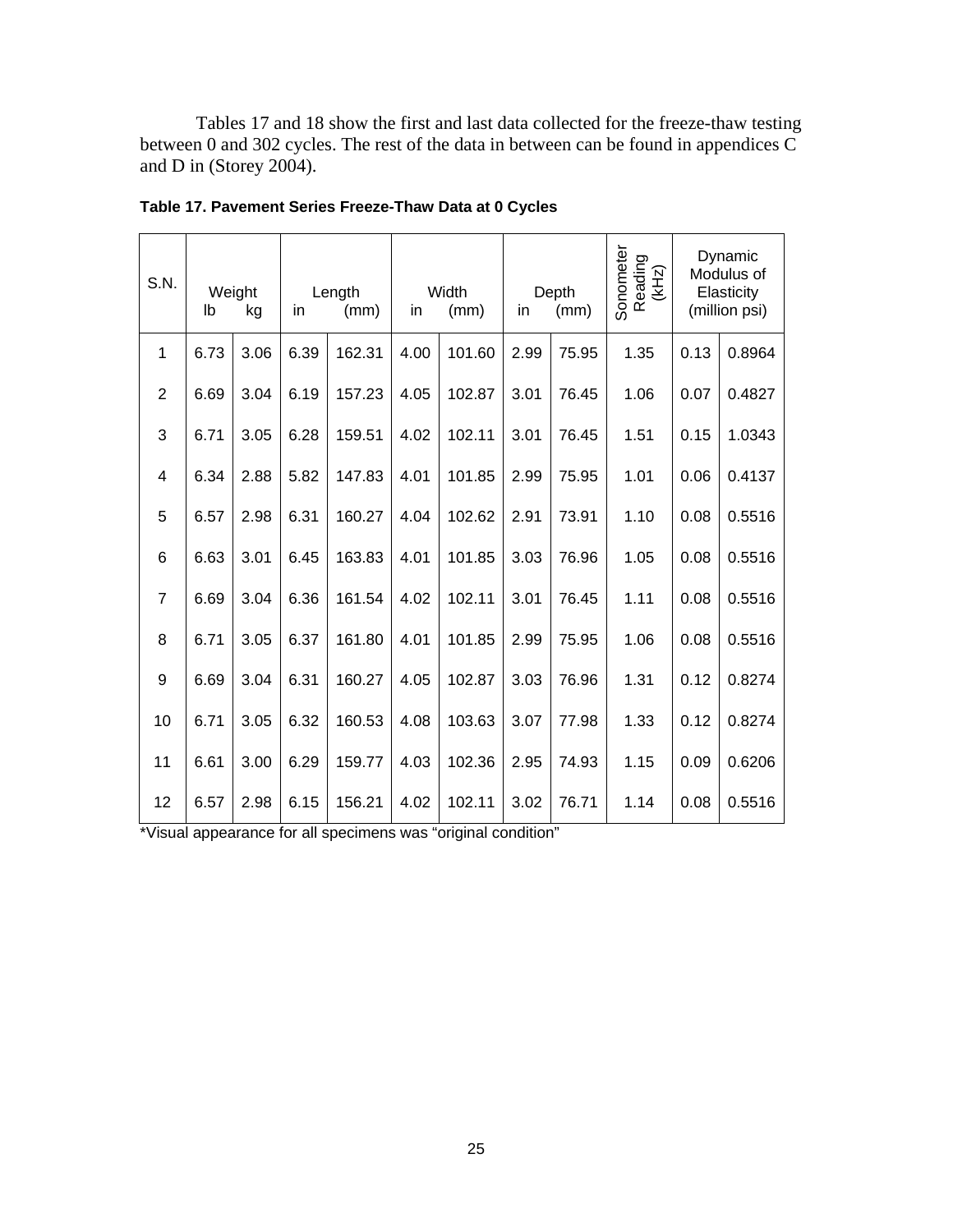| S.N. | Weight<br>lb<br>kg |      | Width<br>Depth<br>Length |  | Transverse<br>Frequency<br>(kHz) | Visual Appearance       |
|------|--------------------|------|--------------------------|--|----------------------------------|-------------------------|
| 13   | 6.22               | 2.82 |                          |  | 1.01                             | Major crumbling on ends |
| 14   | 6.25               | 2.83 |                          |  | 0.85                             | Major crumbling on ends |
| 15   | 6.22               | 2.82 |                          |  | 1.00                             | Major crumbling on ends |
| 16   | 5.78               | 2.62 |                          |  | 1.01                             | Major crumbling on ends |
| 17   |                    |      |                          |  |                                  | Specimen Failed         |
| 18   |                    |      |                          |  |                                  | Specimen Failed         |
| 19   |                    |      |                          |  |                                  | Specimen Failed         |
| 20   |                    |      |                          |  |                                  | Specimen Failed         |
| 21   |                    |      |                          |  |                                  | Specimen Failed         |
| 22   |                    |      |                          |  |                                  | Specimen Failed         |
| 23   |                    |      |                          |  |                                  | Specimen Failed         |
| 24   |                    |      |                          |  |                                  | Specimen Failed         |

**Table 18. Pavement Series Freeze-Thaw Data at 302 Cycles** 

Note: ( - ) No data available due to specimen failure

The second important relation to be noted is  $P_c$ , which can be calculated at the end of every 36 cycles using Equation 4 (ASTM 1992 b):

$$
P_c = \left(\frac{n1^2}{n^2}\right) \cdot 100
$$
 Equation (4)

where, P<sub>c</sub> equals the relative dynamic modulus of elasticity, after (c) cycles of freezing and thawing; n equals the fundamental transverse frequency at 0 cycles of freezing and thawing; and n1 equals the fundamental transverse frequency at (c) cycles of freezing and thawing. After calculating  $P_c$ , the samples are placed back in the freeze-thaw machine for additional cycles. This process continues until one the following conditions is met:

- Specimen completes 300 cycles.
- Mass loss reaches 10% or more.
- Relative dynamic modulus of elasticity is at or below 60% of initial modulus.

The last important relation to finalize the freeze-thaw evaluation was calculating the durability factor (DF) for each test specimen. This is achieved using Equation 5 found in ASTM C 666 (ASTM 1992 b):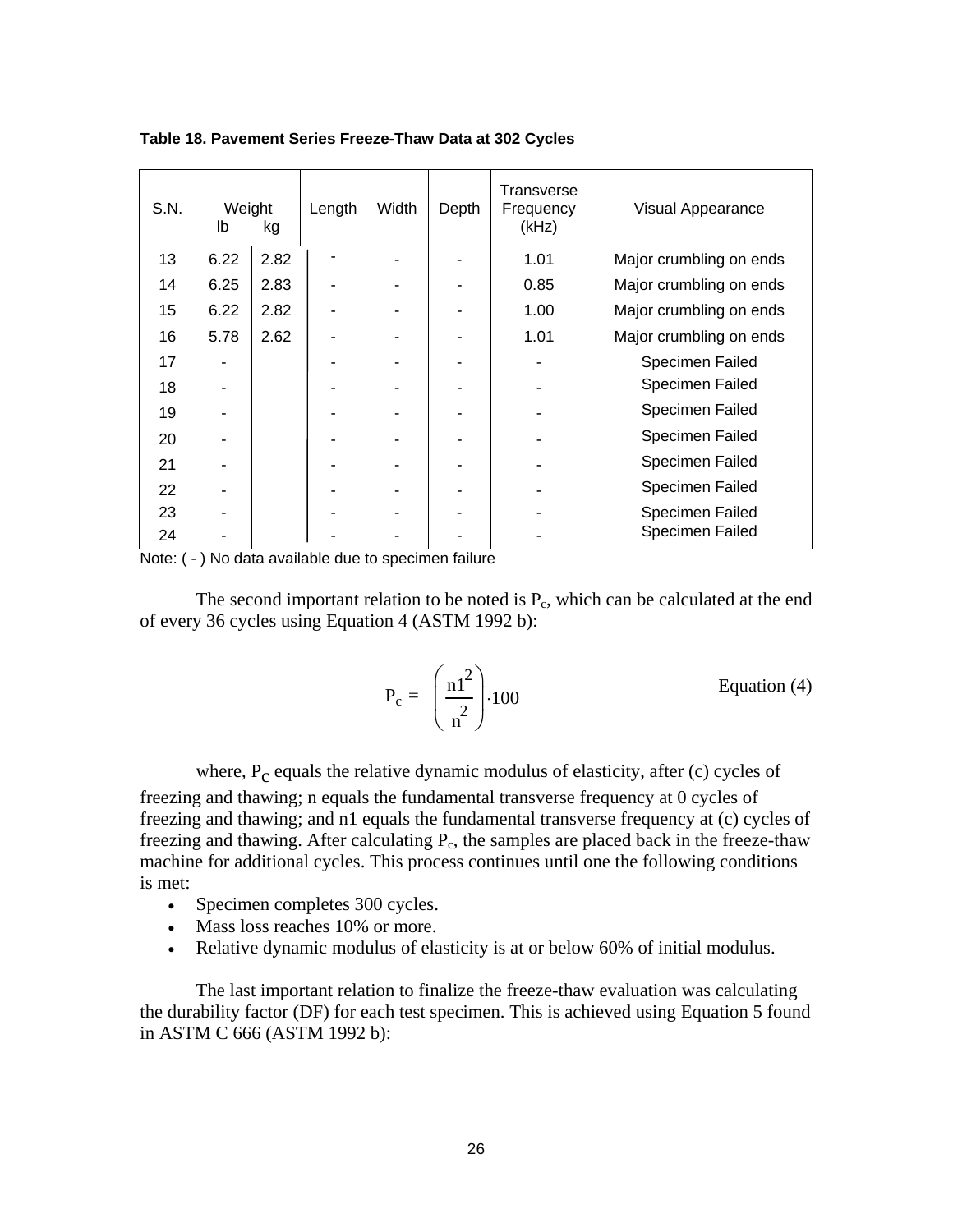Equation (5)

$$
DF = \frac{(P \cdot N)}{M}
$$
Equatio

Where, DF equals the durability factor of the test specimen; P equals the relative dynamic modulus of elasticity at N cycles, percent; N equals the number of cycles at which P reaches the specified minimum value for discontinuing the test or the specified number of cycles at which the exposure is to be terminated, whichever is less; and M equals the specified number of cycles at which the exposure is to be terminated

Finally, the relative dynamic modulus of elasticity (RDME) was calculated using Equation 4. Tables 19 and 20 show the results that compare the RDME values for different mixes. Results were not consistent for some samples, as the RDME percentages seen for sample 1 in Table 19 were 68% then 102% after 36 and 70 cycles respectfully, while the visual inspection showed no change.

|  |                | <b>RDME</b> | <b>RDME</b>  | <b>RDME</b> | <b>RDME</b> | <b>RDME</b> | RDME    | <b>RDME</b> | <b>RDME</b> | RDME    |
|--|----------------|-------------|--------------|-------------|-------------|-------------|---------|-------------|-------------|---------|
|  |                | After 36    | After 70     | After       | After       | After       | After   | After       | After       | After   |
|  | Specimen ID    | Cycles,     | Cycles,<br>% | 103         | 133         | 166         | 202     | 236         | 268         | 302     |
|  |                | %           |              | Cycles,     | Cycles,     | Cycles,     | Cycles, | Cycles,     | Cycles,     | Cycles, |
|  |                |             |              | %           | %           | %           | ℅       | ℅           | %           | ℅       |
|  | 1              | 67.6        | 101.5        | 71.3        | 56.0        | 62.8        | 58.2    | 85.7        | 47.5        | 56.0    |
|  | $\overline{2}$ | 113.6       | 134.6        | 113.6       | 111.6       | 109.7       | 87.2    | 77.0        | 72.1        | 64.3    |
|  | 3              | 56.0        | 44.7         | 57.0        | 59.0        | 35.5        | 53.1    | 47.4        | 43.0        | 43.9    |
|  | 4              | 114.3       | 168.2        | 120.8       | 96.1        | 148.3       | 110.1   | 120.8       | 98.0        | 100.0   |
|  | 5              | 89.4        | 159.7        | 107.4       | 86.0        | 117.0       |         |             |             |         |
|  | 6              | 107.8       | 115.8        | 124.2       | 126.3       | 105.8       | 141.7   |             |             |         |
|  | 7              | 84.4        | 89.5         | 109.2       | 91.2        | 98.2        | 68.7    |             |             |         |
|  | 8              | 100.0       | 89.0         | 111.6       | 111.6       | 101.9       | 73.7    |             |             |         |
|  | 9              | 82.5        | 31.9         | 58.3        | 77.1        |             |         |             |             |         |
|  | 10             | 73.5        | 73.5         | 69.7        | 58.8        |             |         |             |             |         |
|  | 11             | 81.8        | 85.0         | 96.6        | 47.2        |             |         |             |             |         |
|  | 12             | 80.1        | 75.4         | 118.3       |             |             |         |             |             |         |

|  |  |  | Table 19. RDME Values for the Pavement Series |
|--|--|--|-----------------------------------------------|
|--|--|--|-----------------------------------------------|

Note: ( - ) No data due to specimen failure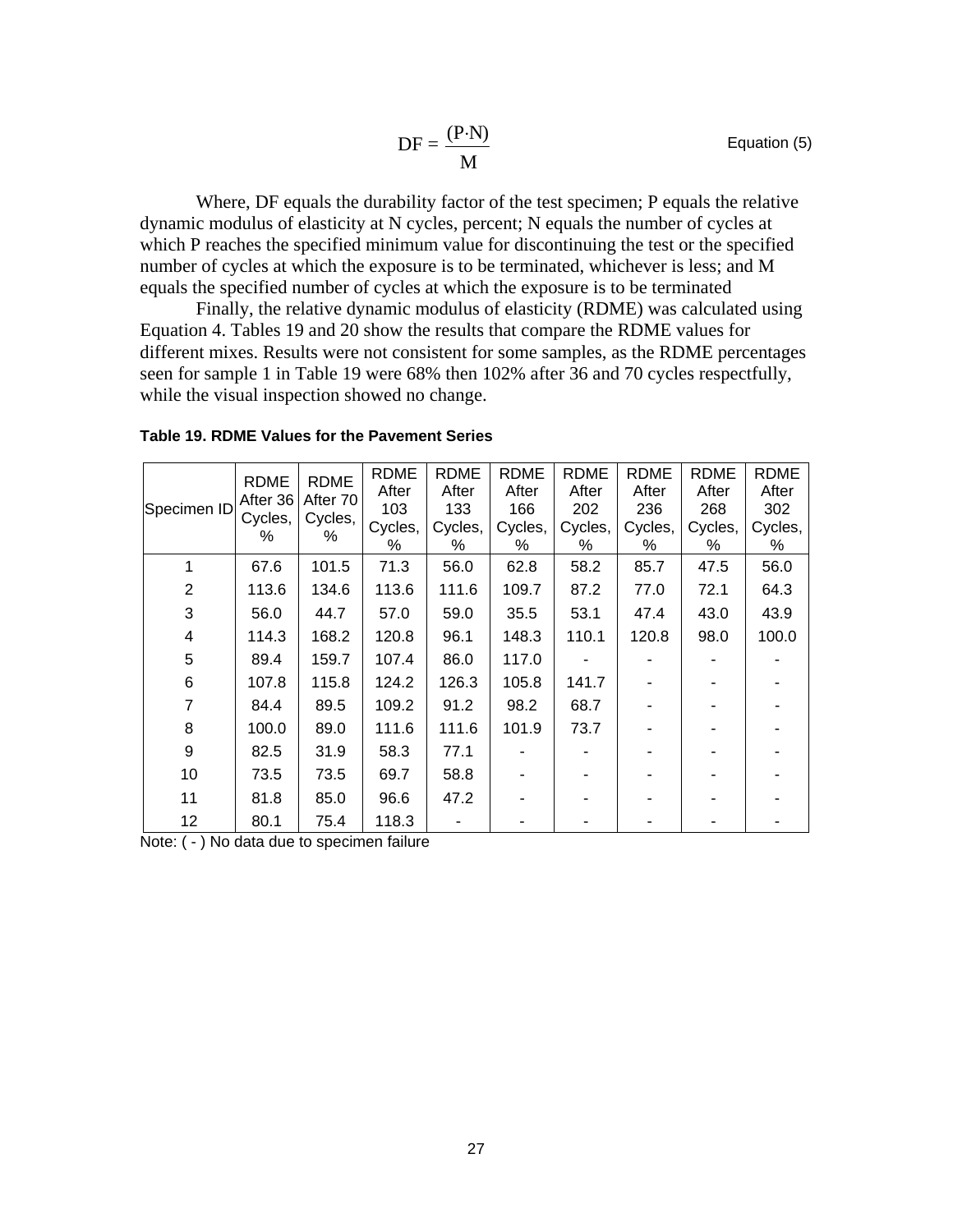**Table 20. RDME Values for the Dam Series** 

| Specimen ID                    | <b>RDME</b><br>After 36<br>Cycles, | <b>RDME</b><br>After 70<br>Cycles,<br>% | <b>RDME</b><br>After<br>103 | RDME<br>After<br>133 | <b>RDME</b><br>After<br>166 | <b>RDME</b><br>After<br>202 | <b>RDME</b><br>After<br>236 | <b>RDME</b><br>After<br>268 | <b>RDME</b><br>After<br>302 |
|--------------------------------|------------------------------------|-----------------------------------------|-----------------------------|----------------------|-----------------------------|-----------------------------|-----------------------------|-----------------------------|-----------------------------|
|                                | %                                  |                                         | Cycles,<br>%                | Cycles,<br>%         | Cycles,<br>%                | Cycles,<br>%                | Cycles,<br>℅                | Cycles,<br>%                | Cycles,<br>%                |
| 13                             | 65.8                               | 60.8                                    | 77.8                        | 71.0                 | 92.3                        | 63.2                        | 84.9                        | 64.5                        | 96.9                        |
| 14                             | 98.2                               | 81.3                                    | 96.5                        | 103.6                | 103.6                       | 82.9                        | 75.0                        | 68.9                        | 71.9                        |
| 15                             | 97.1                               | 50.6                                    | 70.1                        | 68.8                 | 87.1                        | 53.8                        | 66.4                        | 45.4                        | 58.2                        |
| 16                             | 120.6                              | 76.1                                    | 136.1                       | 127.1                | 120.6                       | 84.9                        | 104.0                       | 81.4                        | 96.1                        |
| 17                             | 98.3                               | 88.2                                    | 94.9                        | 105.3                | 118.1                       |                             |                             |                             |                             |
| 18                             | 72.5                               | 88.8                                    | 75.3                        | 59.1                 | 117.2                       |                             |                             |                             |                             |
| 19                             | 121.4                              | 85.7                                    | 79.0                        | 91.0                 | 129.7                       |                             |                             |                             |                             |
| 20                             | 78.0                               | 68.1                                    | 57.5                        | 61.4                 | 82.5                        |                             |                             |                             |                             |
| 21                             | 93.0                               | 105.4                                   | 93.0                        |                      |                             |                             |                             |                             |                             |
| 22                             | 84.4                               | 92.9                                    |                             |                      |                             |                             |                             |                             |                             |
| 23                             | 81.3                               | 96.5                                    | 75.0                        |                      |                             |                             |                             |                             |                             |
| 24<br>$\cdots$<br>$\mathbf{v}$ | 87.5                               | 113.4                                   | $\sim$ $\sim$               |                      |                             |                             |                             |                             |                             |

Note: ( - ) No data due to specimen failure

Tables 21 and 22 show the values obtained for the durability factor based on ASTM C 666. The DF value will be zero if the specimen failed before completing 300 cycles.

| Table 21. Durability Factors for the Pavement Series Specimens |  |  |  |
|----------------------------------------------------------------|--|--|--|
|                                                                |  |  |  |

| Specimen<br>ID | at which RDME<br>reaches 50 %, or<br>300 Cycles | Number of Cycles<br>Number of Cycles<br>Expected to be<br>Completed | <b>Durability Factor</b> |  |  |
|----------------|-------------------------------------------------|---------------------------------------------------------------------|--------------------------|--|--|
| 1              | 268                                             | 300                                                                 | 42                       |  |  |
| 2              | 300                                             | 300                                                                 | 64                       |  |  |
| 3              | 70                                              | 300                                                                 | 10                       |  |  |
| 4              | 300                                             | 300                                                                 | 98                       |  |  |
| 5              | 166                                             | 300                                                                 | 65                       |  |  |
| 6              | 202                                             | 300                                                                 | 95                       |  |  |
| 7              | 202                                             | 300                                                                 | 46                       |  |  |
| 8              | 202                                             | 300                                                                 | 50                       |  |  |
| 9              | 70                                              | 300                                                                 | 7                        |  |  |
| 10             | 133                                             | 300                                                                 | 26                       |  |  |
| 11             | 133                                             | 300                                                                 | 21                       |  |  |
| 12             | 103                                             | 300                                                                 | 41                       |  |  |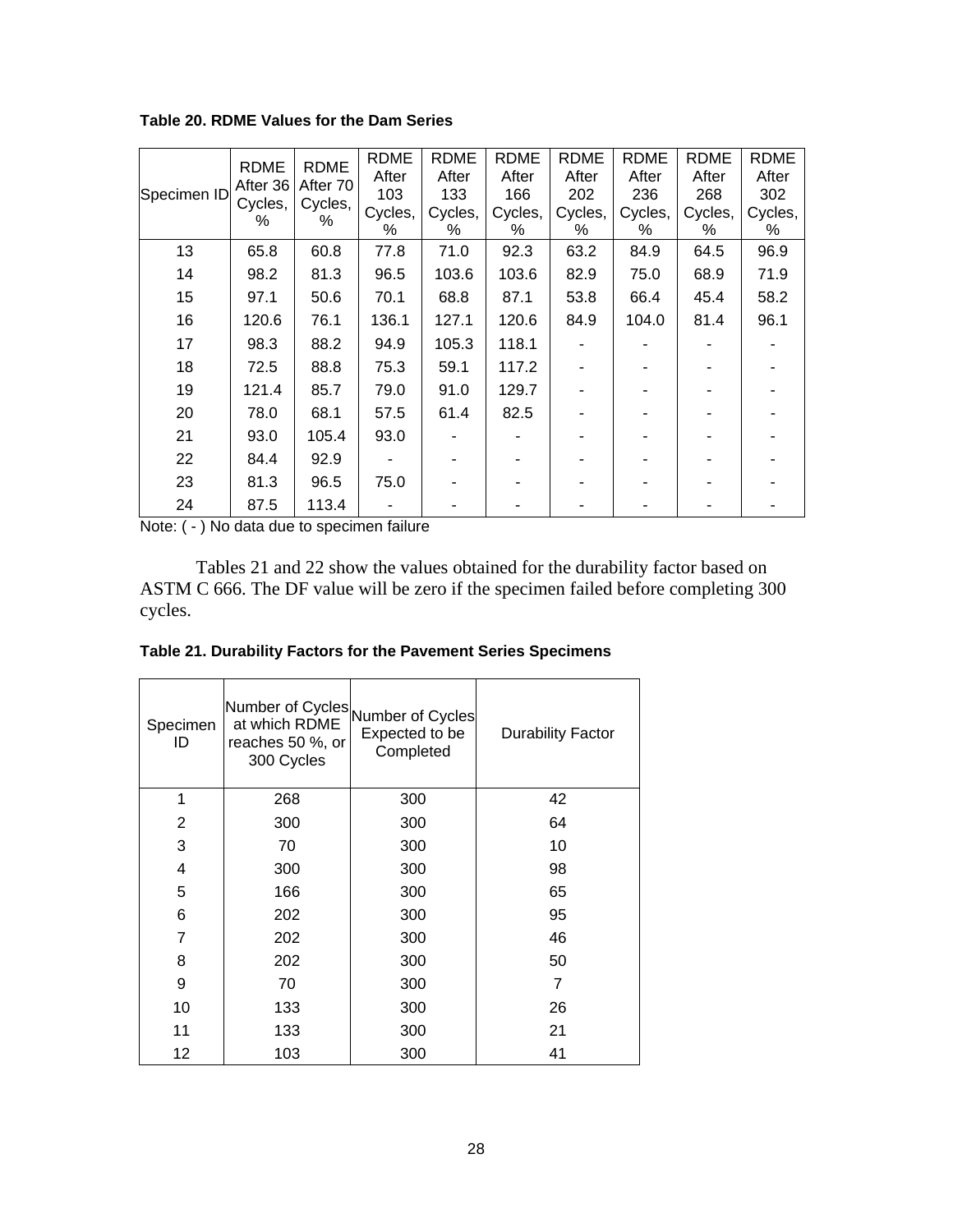|  |  |  | Table 22. Durability Factors for the Dam Series Specimens |
|--|--|--|-----------------------------------------------------------|
|  |  |  |                                                           |

| Specimen<br>ID | Number of Cycles<br>at which RDME<br>reaches 50 %, or 300<br>Cycles | Number of Cycles<br>Expected to be<br>Completed | Durability<br>Factor |  |  |
|----------------|---------------------------------------------------------------------|-------------------------------------------------|----------------------|--|--|
| 13             | 300                                                                 | 300                                             | 97                   |  |  |
| 14             | 300                                                                 | 300                                             | 72                   |  |  |
| 15             | 268                                                                 | 300                                             | 41                   |  |  |
| 16             | 300                                                                 | 300                                             | 96                   |  |  |
| 17             | 166                                                                 | 300                                             | 65                   |  |  |
| 18             | 166                                                                 | 300                                             | 65                   |  |  |
| 19             | 166                                                                 | 300                                             | 72                   |  |  |
| 20             | 166                                                                 | 300                                             | 46                   |  |  |
| 21             | 103                                                                 | 300                                             | 32                   |  |  |
| 22             | 70                                                                  | 300                                             | 22                   |  |  |
| 23             | 103                                                                 | 300                                             | 26                   |  |  |
| 24             | 70                                                                  | 300                                             | 26                   |  |  |

The interpretation of the durability factor values is explained as follows (Ragan 1990):

- DF less than 40 is unsatisfactory for freeze-thaw durability.
- DF between 40 and 60 has an unreliable performance in freeze-thaw conditions.
- DF greater than 60 is somewhat satisfactory.

The borderline for mass loss in this research was taken to be 10% where more than this value would mean failure of the specimen. Beyond this percentage, specimens were seen to be brittle and hard to measure. Figure 12 is an example of how severe the mass loss for these specimens can get after 236 cycles. Tables 23 and 24 show the mass loss results for the two types of mixes.



**Figure 12. Dam series specimen number 20 at 236 cycles**.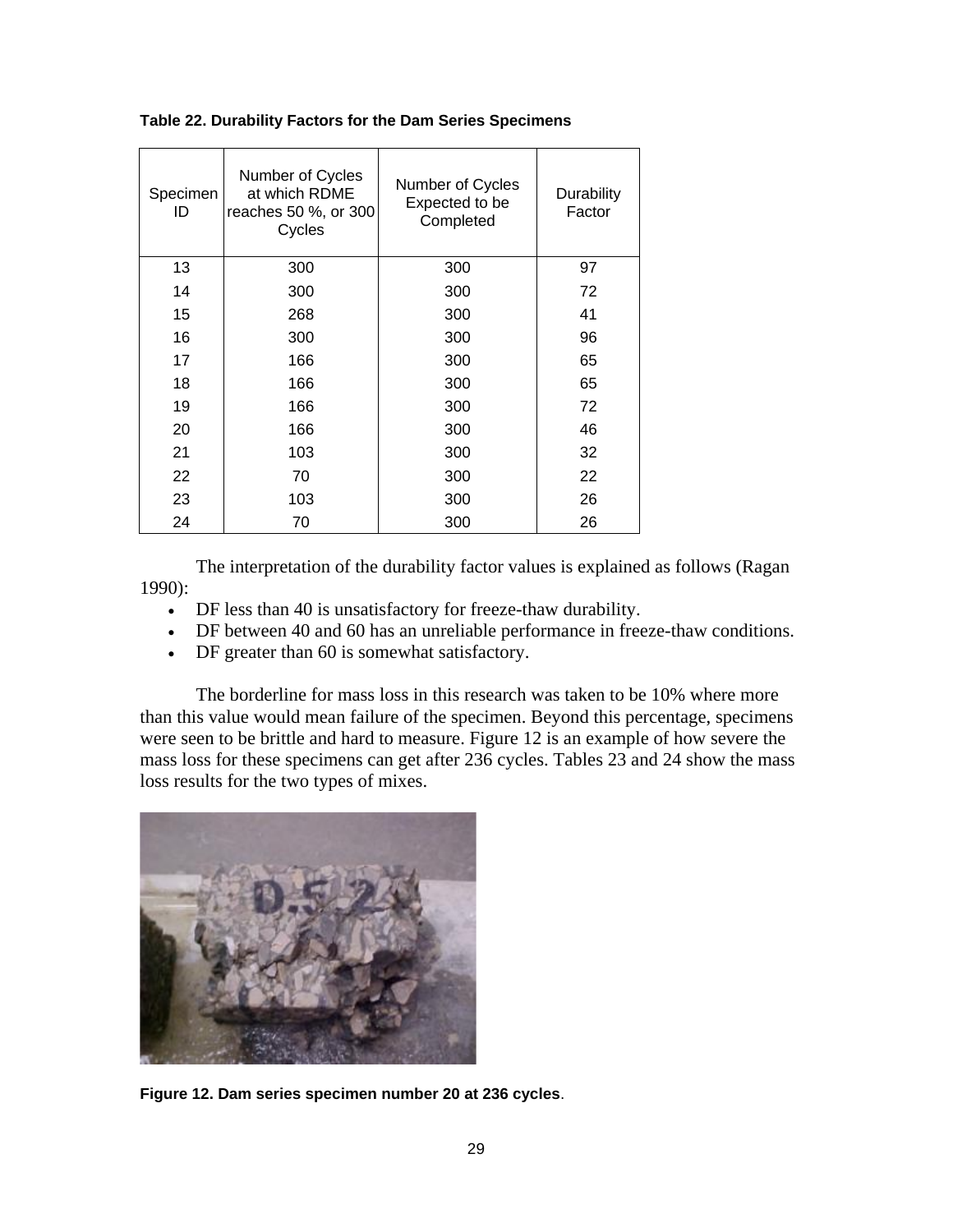**Table 23. Mass Loss of Specimens for Pavement Series** 

|                | Mass     | Mass    | Mass    | Mass    | Mass    | Mass    | Mass    | Mass    | Mass    |
|----------------|----------|---------|---------|---------|---------|---------|---------|---------|---------|
| Specimen       | loss at  | loss at | loss at | loss at | loss at | loss at | loss at | loss at | loss at |
| ID             | 36       | 70      | 103     | 133     | 166     | 202     | 236     | 268     | 302     |
|                | cycles,  | cycles, | cycles, | cycles, | cycles, | cycles, | cycles, | cycles, | cycles, |
|                | %        | %       | %       | %       | %       | %       | %       | %       | %       |
| 1              | 0        | 0.15    | 0.15    | 1.34    | 1.93    | 3.12    | 4.01    | 6.09    | 7.58    |
| $\overline{2}$ | 0        | 0       | 0.45    | 0.45    | 1.2     | 1.94    | 3.44    | 5.08    | 6.58    |
| 3              | 0        | 0       | 0.15    | 0.15    | 0.75    | 1.49    | 3.73    | 4.32    | 7.3     |
| 4              | 0        | 0       | 0.16    | 0.32    | 0.32    | 0.79    | 1.89    | 4.42    | 8.83    |
| 5              | $\Omega$ | 0.15    | 1.07    | 4.72    | 7.76    | 15.68   | 22.07   |         |         |
| 6              | 0        | 0.45    | 1.96    | 3.17    | 4.68    | 14.03   | 22.62   |         |         |
| $\overline{7}$ | 0        | 0.45    | 0.75    | 1.79    | 5.53    | 10.91   | 20.93   |         |         |
| 8              | 0        | 0.45    | 1.04    | 1.94    | 4.92    | 9.24    | 15.65   |         |         |
| 9              | 0.3      | 2.24    | 4.33    | 10.01   | 26.76   |         |         |         |         |
| 10             | 0        | 0.45    | 2.09    | 10.58   | 22.8    |         |         |         |         |
| 11             | 0        | 0.45    | 2.27    | 6.81    | 12.25   |         |         |         |         |
| 12             | 0        | 0.46    | 2.44    | 11.11   |         |         |         |         |         |

Note: - Specimen failed, no data to report

**Table 24. Mass Loss of Specimens for Dam Series** 

|          | Mass     | Mass    | Mass    | Mass    | Mass    | Mass    | Mass    | Mass    | Mass    |
|----------|----------|---------|---------|---------|---------|---------|---------|---------|---------|
| Specimen | loss at  | loss at | loss at | loss at | loss at | loss at | loss at | loss at | loss at |
| ID       | 36       | 70      | 103     | 133     | 166     | 202     | 236     | 268     | 302     |
|          | cycles,  | cycles, | cycles, | cycles, | cycles, | cycles, | cycles, | cycles, | cycles, |
|          | %        | %       | %       | ℅       | %       | %       | %       | %       | %       |
| 13       | 0        | 0       | 0.29    | 0.29    | 0.58    | 0.86    | 1.44    | 1.73    | 3.17    |
| 14       | 0.15     | 0.15    | 0.46    | 0.46    | 0.46    | 0.61    | 0.61    | 0.77    | 1.38    |
| 15       | 0        | 0.31    | 0.46    | 0.61    | 0.77    | 1.07    | 1.07    | 1.07    | 1.23    |
| 16       | 0        | 0.3     | 0.3     | 0.45    | 0.6     | 0.6     | 0.91    | 0.91    | 1.21    |
| 17       | 0.14     | 0.43    | 0.87    | 2.17    | 3.62    | 6.95    | 10.85   |         |         |
| 18       | 0        | 0.32    | 0.8     | 0.96    | 1.92    | 5.13    | 16.67   |         |         |
| 19       | 0        | 0       | 0.29    | 1.61    | 3.37    | 14.81   |         |         |         |
| 20       | $\Omega$ | 0.59    | 0.89    | 1.19    | 2.08    | 5.93    | 17.21   |         |         |
| 21       | 0        | 0.46    | 3.22    |         |         |         |         |         |         |
| 22       | 0        | 0.45    | 4.49    |         |         |         |         |         |         |
| 23       | 0        | 0.87    | 2.17    |         |         |         |         |         |         |
| 24       | 0        | 1.44    |         |         |         |         |         |         |         |

Note: - Specimen failed, no data to report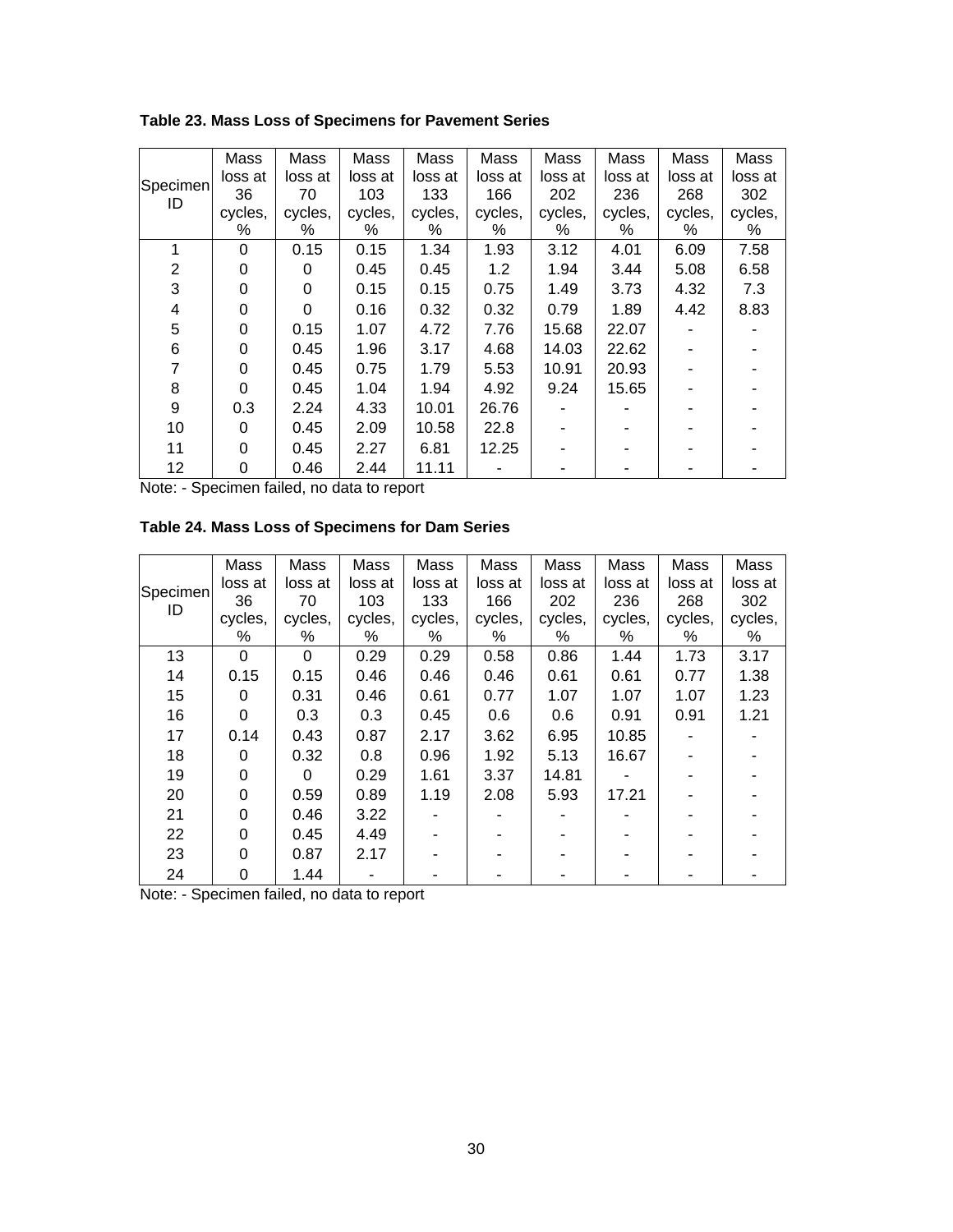## **DISCUSSION**

### **RCC Properties with Different Number of Gyrations**

**Strength increase with increasing compaction.** Results obtained throughout the testing stages indicate that strength increases with increasing compaction. Surface texture and strength results also show that a lower number of gyrations may duplicate field conditions better than higher numbers. The increase in density caused a compressive strength increase of 6.3% and a splitting tensile strength increase of 6% when the density increased from approximately 97.5% to 98.3% of the TMCD. This applies to specimens gyrated between 60 and 100 gyrations. Figures 13 and 14 summarize the relation between strength and the number of gyrations (Delatte 2003).



**Figure 13. Compressive strength development with an increasing number of gyrations**.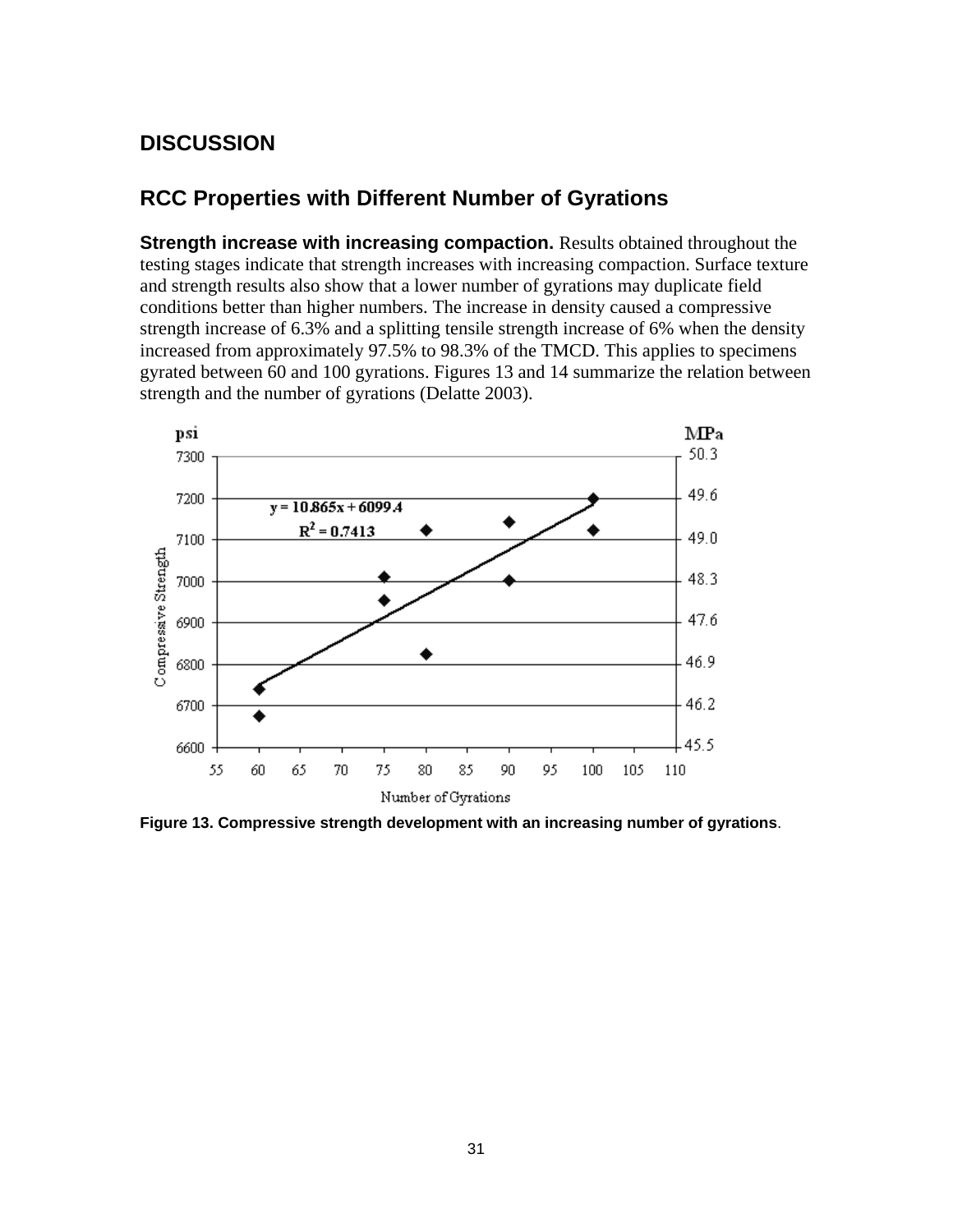

**Figure 14. Splitting tensile strength development with an increasing number of gyrations**.

**Strength increase with age.** One of the advantages of using RCC is the ability to carry traffic on the pavement a short time after construction. That is why the compressive and splitting tensile strengths of the RCC were tested at 1, 3, 7, 14, and 28 days. Results are shown in Table 25 and Figures 15 and 16 for specimens compacted to 75 and 100 gyrations. Density and strength are slightly higher for 100 gyrations compared to 75. In each case, the RCC achieved a splitting tensile strength of over 2.07 MPa (300 psi) at one day and over 3.45 MPa (500 psi) at three days (Amer 2002).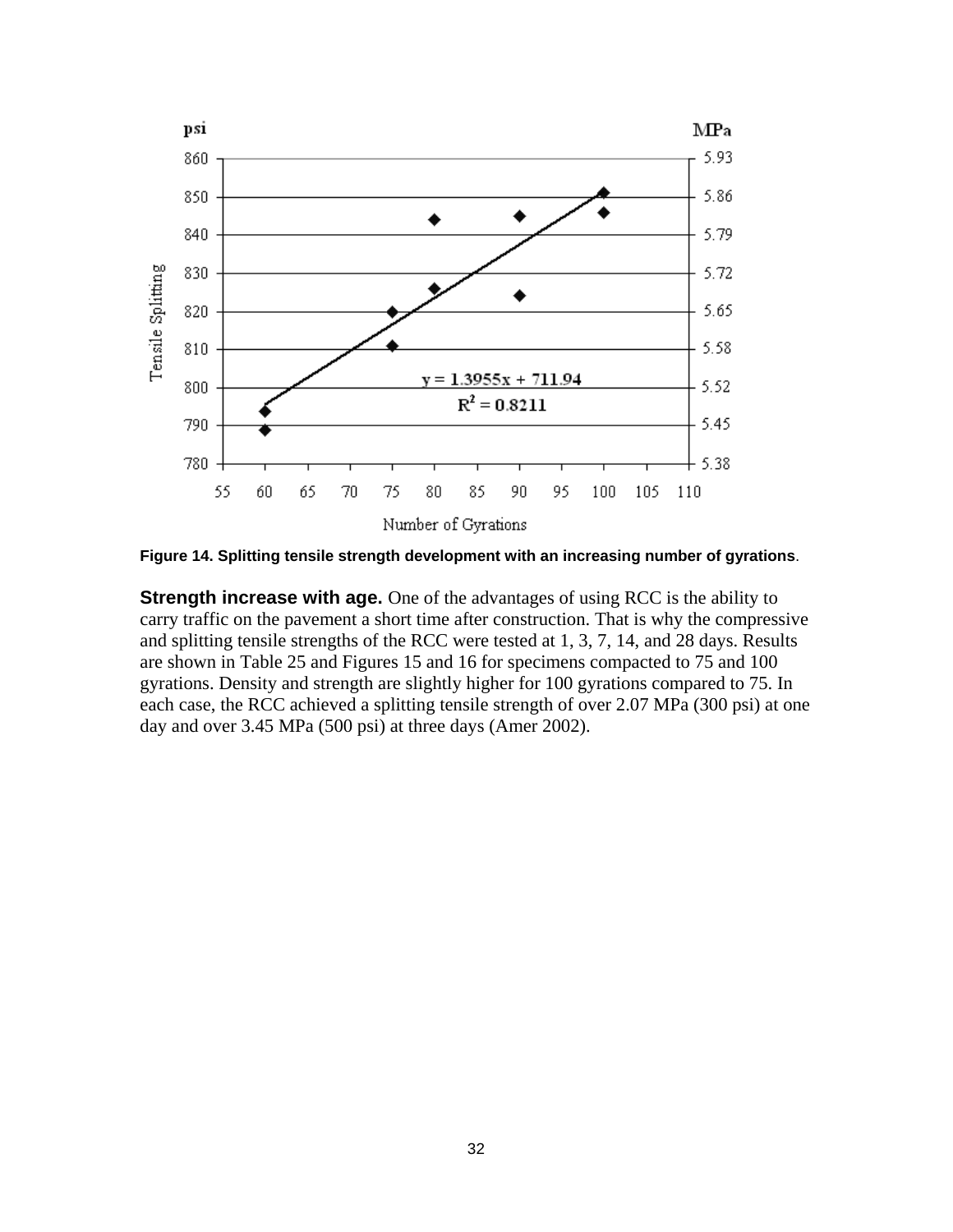| Age<br>(Days)        | Density              |                   | Compressive<br>Strength |      | Density |                   | <b>Splitting Tensile</b> |     |
|----------------------|----------------------|-------------------|-------------------------|------|---------|-------------------|--------------------------|-----|
|                      | pcf                  | kg/m <sup>3</sup> | psi                     | MPa  | pcf     | kg/m <sup>3</sup> | psi                      | MPa |
|                      | <b>Test Series A</b> |                   |                         |      |         |                   |                          |     |
| 1                    | 161.2                | 2582.4            | 2,800                   | 19.3 | 159.1   | 2545.9            | 327                      | 2.3 |
| 1                    | 158.8                | 2544.0            | 2,680                   | 18.5 | 161.0   | 2576.3            | 365                      | 2.5 |
| 3                    | 162.3                | 2600.0            | 4,250                   | 29.3 | 160.1   | 2561.9            | 526                      | 3.6 |
| 3                    | 162.1                | 2596.8            | 4,620                   | 31.9 | 161.5   | 2584.3            | 483                      | 3.3 |
| $\overline{7}$       | 162.1                | 2596.8            | 6,050                   | 41.7 | 162.1   | 2593.9            | 625                      | 4.3 |
| $\overline{7}$       | 161.0                | 2579.2            | 6,120                   | 42.2 | 162.9   | 2606.7            | 639                      | 4.4 |
| 14                   | 161.7                | 2590.4            | 6,620                   | 45.6 | 161.7   | 2587.5            | 748                      | 5.2 |
| 14                   | 162.4                | 2601.6            | 6,600                   | 45.5 | 161.6   | 2585.9            | 754                      | 5.2 |
| 28                   | 162.7                | 2606.5            | 7,740                   | 53.4 | 161.9   | 2590.7            | 770                      | 5.3 |
| 28                   | 162.0                | 2595.2            | 7,110                   | 49.0 | 163.2   | 2611.5            | 823                      | 5.7 |
| <b>Test Series B</b> |                      |                   |                         |      |         |                   |                          |     |
| 1                    | 158.2                | 2534.4            | 2020                    | 13.9 | 157.6   | 2524.7            | 340                      | 2.3 |
| 1                    | 159.2                | 2550.4            | 2070                    | 14.3 | 158.6   | 2540.7            | 354                      | 2.4 |
| 3                    | 157.5                | 2523.2            | 3750                    | 25.9 | 159.4   | 2553.5            | 440                      | 3.0 |
| 3                    | 157.6                | 2524.8            | 3960                    | 27.3 | 157.0   | 2515.1            | 476                      | 3.3 |
| $\overline{7}$       | 158.3                | 2536.0            | 5290                    | 36.5 | 158.2   | 2534.3            | 544                      | 3.8 |
| $\overline{7}$       | 158.3                | 2536.0            | 5440                    | 37.5 | 157.0   | 2515.1            | 560                      | 3.9 |
| 14                   | 157.8                | 2528.0            | 6030                    | 41.6 | 157.6   | 2524.7            | 610                      | 4.2 |
| 14                   | 157.6                | 2524.8            | 5800                    | 40.0 | 157.5   | 2523.1            | 648                      | 4.5 |
| 28                   | 157.1                | 2516.7            | 7030                    | 48.5 | 157.9   | 2529.5            | 688                      | 4.7 |
| 28                   | 158.6                | 2540.8            | 6990                    | 48.2 | 158.8   | 2543.9            | 705                      | 4.9 |

**Table 25. Summary of Strength and Density Results**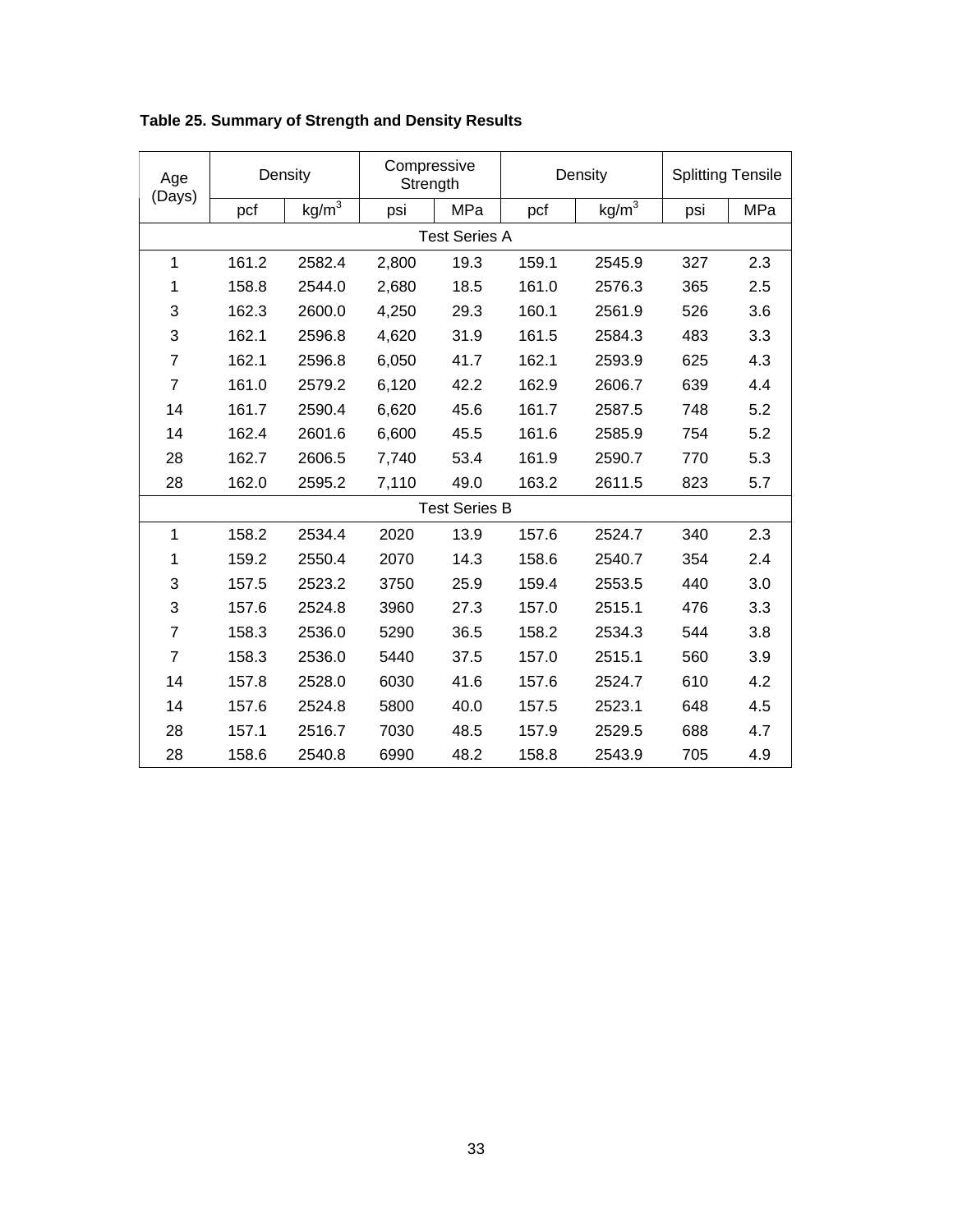

**Figure 15. Compressive strength development with age**.



Age of Specimen, Days **Figure 16. Splitting tensile strength development with age**.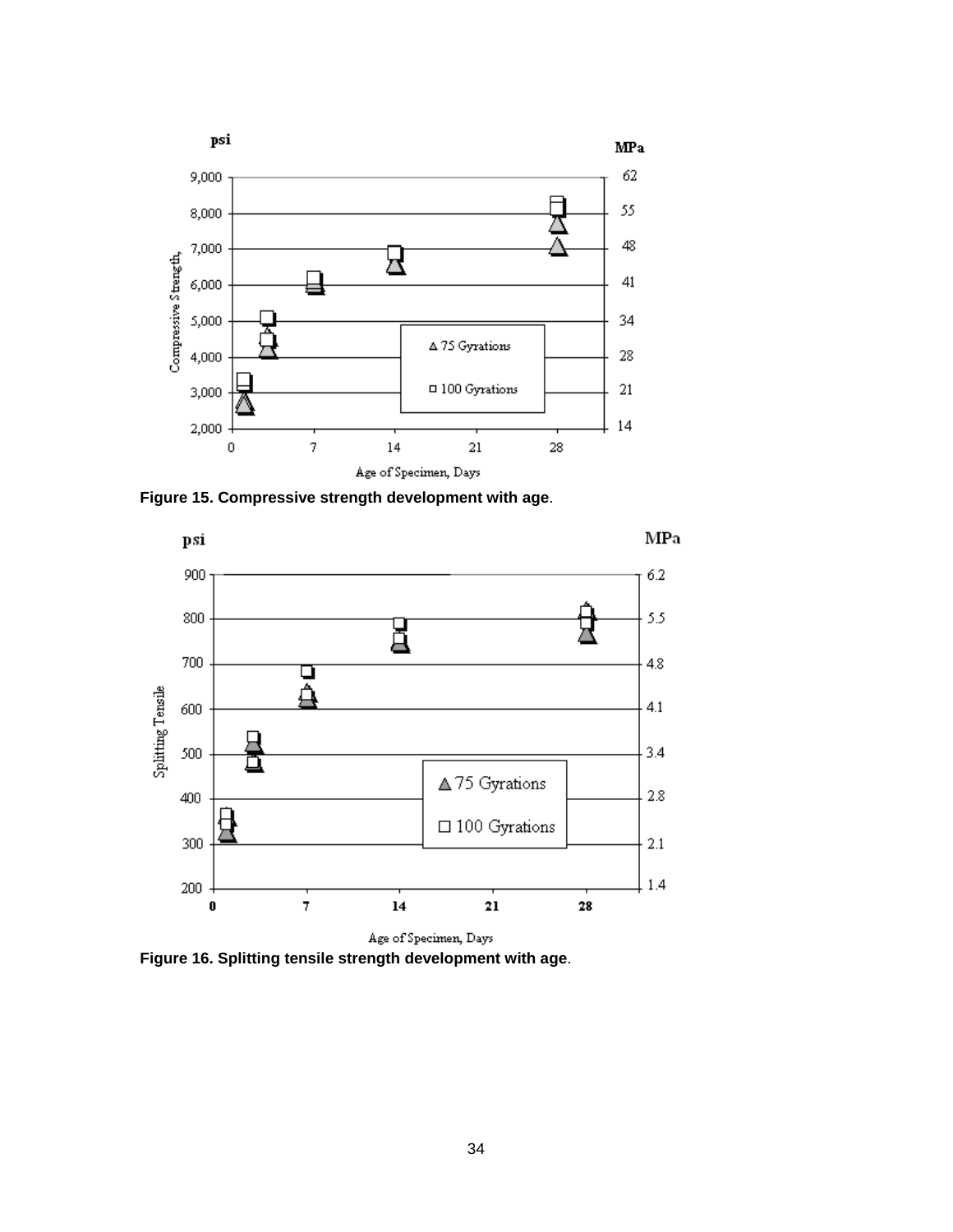**Effect of length to height ratio on strength.** For unconfined compressive strength testing, concrete cylinders typically have a length to height ratio of two. ASTM C 39 provides reduction factors for aspect ratios between 1 and 1.8 (USACE 2000). The gyratory compactor is typically used to produce hot mix asphalt specimens with a length to height ratio of less than one. For hot mix asphalt, the length to height ratio is of no consequence, since the specimens are not tested for strength.

With the compactor used in this research, the maximum practical length to height ratio is approximately 1.17, unless the specimen is made in two layers. Therefore, specimens with varying length to height ratios were fabricated to investigate the appropriateness of the ASTM C 39 reduction factors. Figure 17 shows the strength and density results for RCC specimens with different length to height ratios, with and without applying the correction factors. The ASTM C 39 correction factors are appropriate, and specimens with a minimum length to height ratio of one should be used for RCC compression testing, with the correction factor of 0.87.



**Figure 17. Effect of aspect ratio on compressive strength**.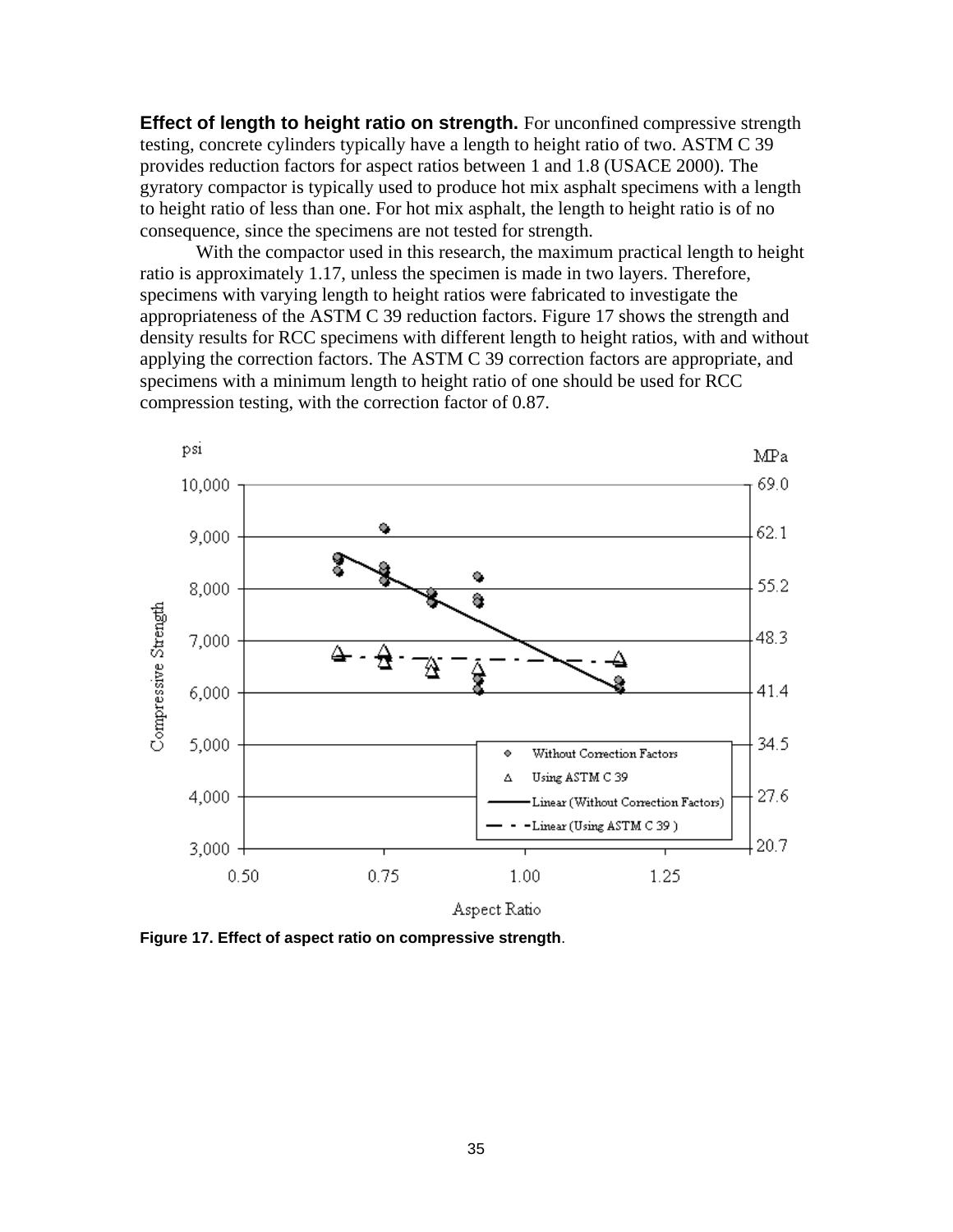**Comparison between compressive and splitting tensile strength.** With the consistency of the results for the test specimens, it is possible to develop correlations between splitting tensile and compressive strengths. From the 40 specimens tested in test series A, this comparison is shown in Figure 18. A strong correlation may be developed between splitting tensile strength and the square root of compressive strength. The ratio between splitting tensile and compressive strength for concrete was in the range of 0.08 and 0.14, typical for concrete (ACI 325.10R 1995).



Square root of compressive strength

**Figure 18. Comparison between compressive and splitting tensile strength**.

**Comparison with field results.** The reported strength and dry density results from two industrial paving projects were obtained. These projects had been used to obtain the materials and mix proportions for test series A and B. Strength results in both test series were very close. In test series A the unconfined compressive strength results were about 1.5% higher in the field at 28 days. The splitting tensile strength was only 0.04% higher. In test series B, the unconfined compressive strength difference was 4.7% between the lab and the field, but the splitting tensile difference was less than 2%. The average Proctor dry density achieved in the field was 2,330 kg/m<sup>3</sup> (145.6 pcf). For laboratory specimens, the wet density average, for the same test series, was  $2{,}520$  kg/m<sup>3</sup> (157.4 pcf). Dry density may be obtained using the following relation (Delatte and Amer 2003):

$$
\gamma_{d} = \text{TMCD} \times \gamma_{w} \qquad \qquad \text{Equation (6)}
$$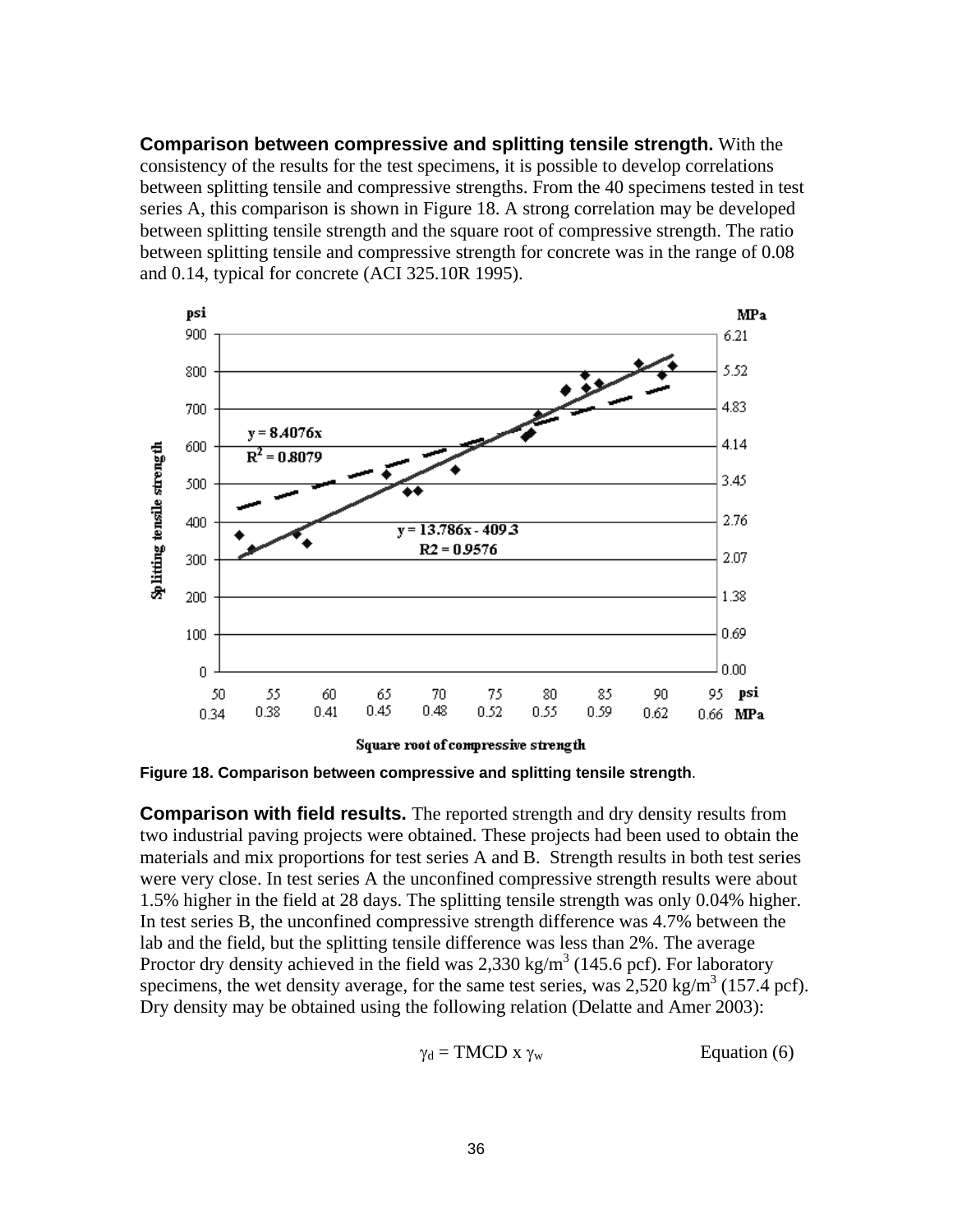where  $\gamma_d$  is the dry density and  $\gamma_w$  is the wet density, and w is the water content. Therefore, the dry density of the laboratory specimens is  $2,360 \text{ kg/m}^3$  (147.5 pcf), which is only 1.3% higher than the field density.

For the project represented by test series B, a large number of broken flexural strength test beams were obtained from the testing laboratory. Some had been sawn from a test strip, and others had been fabricated using an impact hammer. These were drilled with a 95 mm (3.75-in.) core bit, and more than 50 cores were obtained. The cores were tested for density and either unconfined compressive or splitting tensile strength. Results are shown in Figures 19 and 20, along with best-fit lines and 28-day, 75 gyration specimens from test series B.



**Figure 19. Density versus compressive strength of cores**.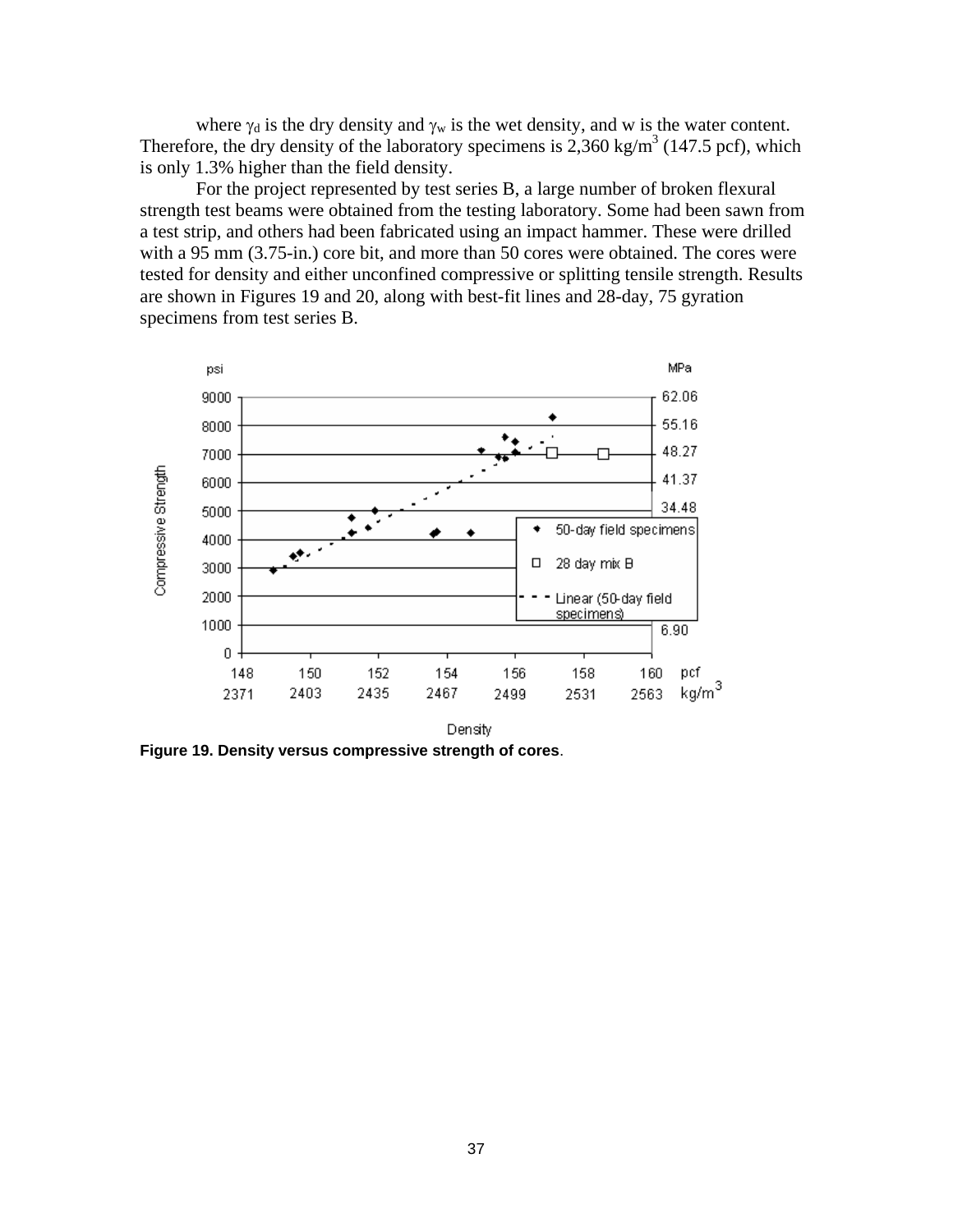

**Figure 20. Density versus splitting tensile strength of cores**.

The laboratory specimens are consistent with the densest and strongest specimens. However, it seems clear that specimens in the 50 to 60 gyration range would provide a better approximation of the field properties from this test strip.

**Mass loss versus unit weight in freeze-thaw testing.** Unit weight can be related to mass loss through an approximate relation. Figures 21 through 24 show this relation for the pavement and dam series at 103 and 133 cycles, and at 133 and 166 cycles, respectively. Results indicate that the higher the number of gyrations, and the better the compaction, the lower the mass loss.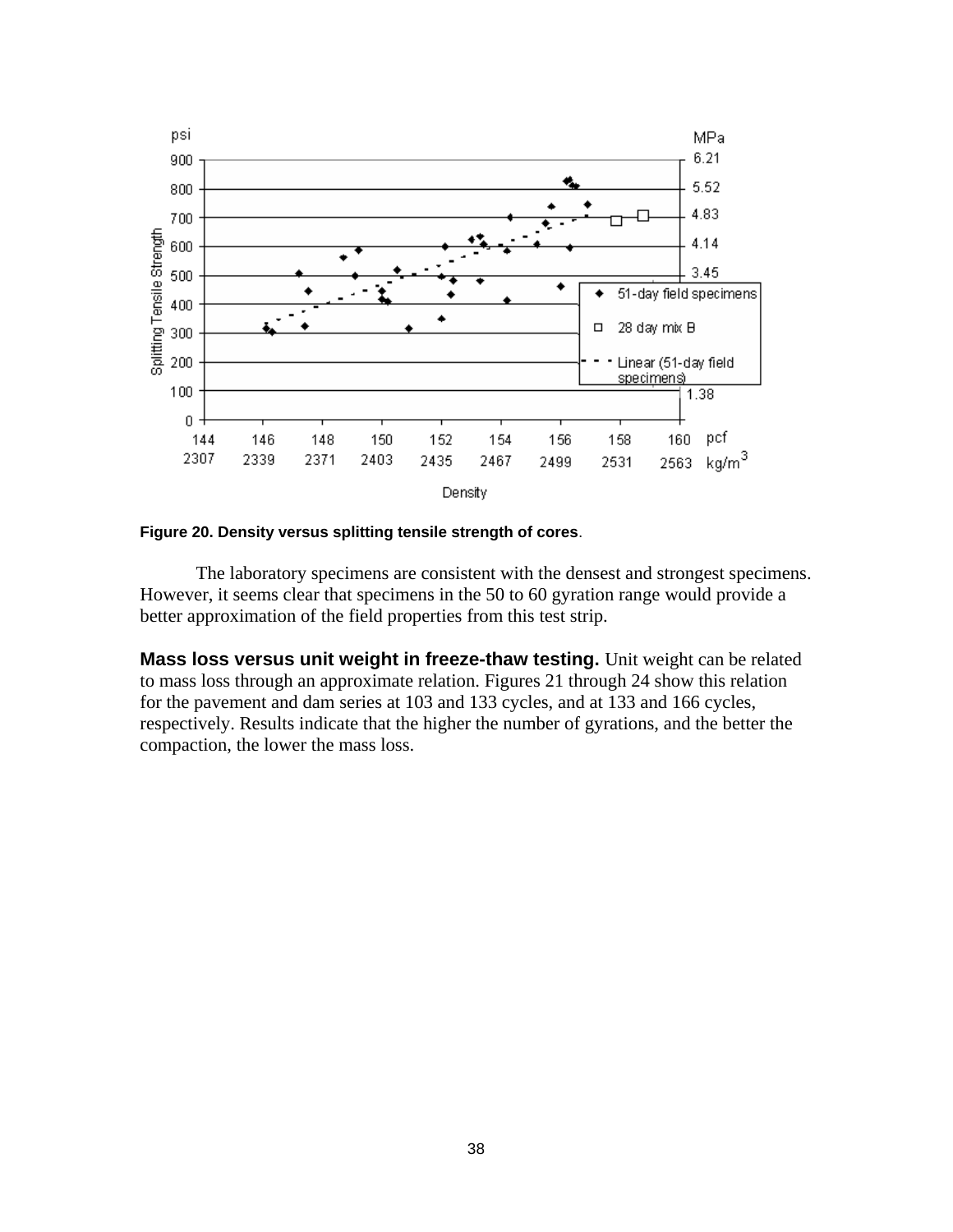![](_page_43_Figure_0.jpeg)

**Figure 21. Mass loss (103 cycles) versus unit weight (pavement series)**.

![](_page_43_Figure_2.jpeg)

**Figure 22. Mass loss (133 cycles) versus unit weight (pavement series)**.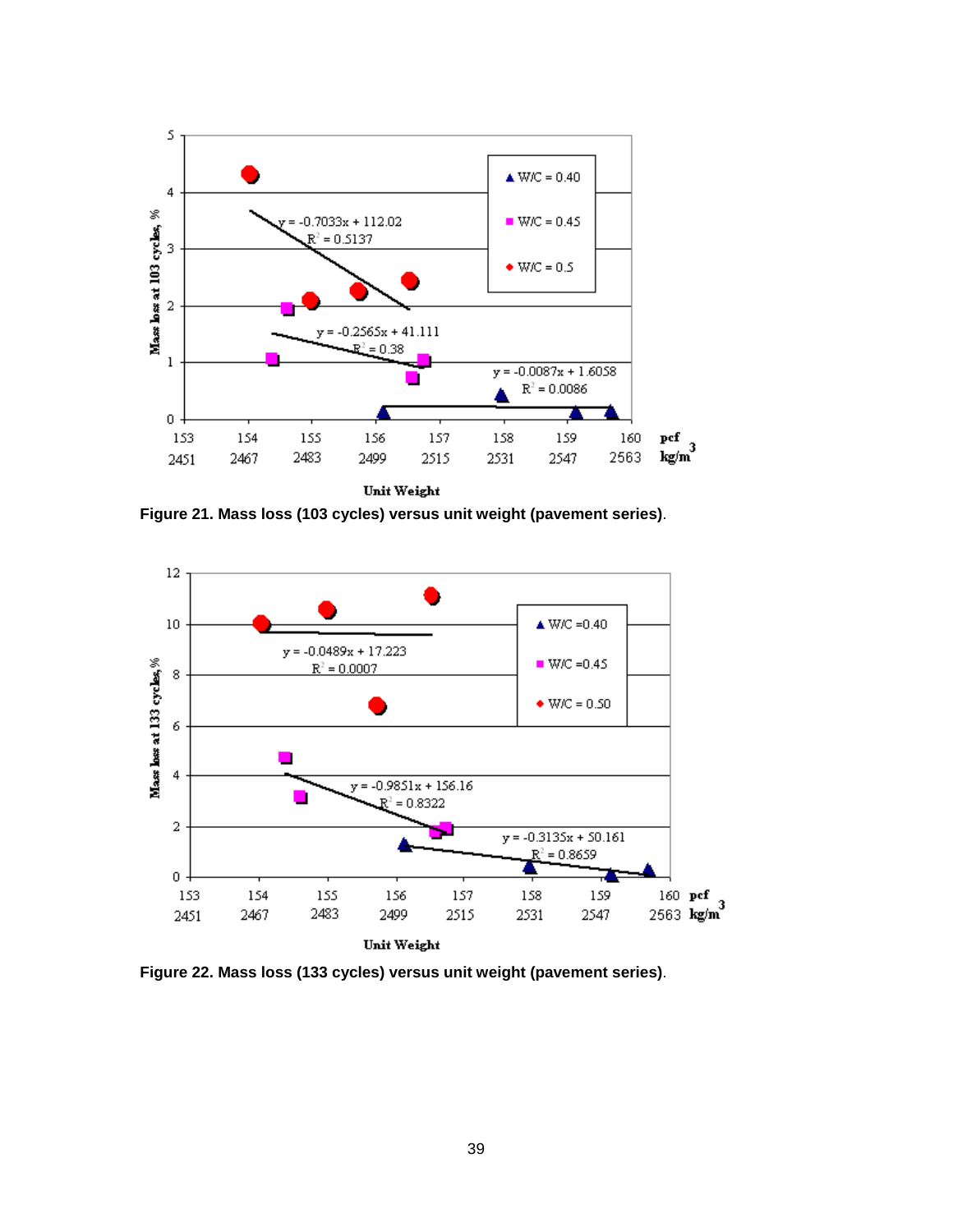![](_page_44_Figure_0.jpeg)

**Figure 23. Mass loss (133 cycles) versus unit weight for (dam series)**.

![](_page_44_Figure_2.jpeg)

**Figure 24. Mass loss (166 cycles) versus unit weight for (dam series)**.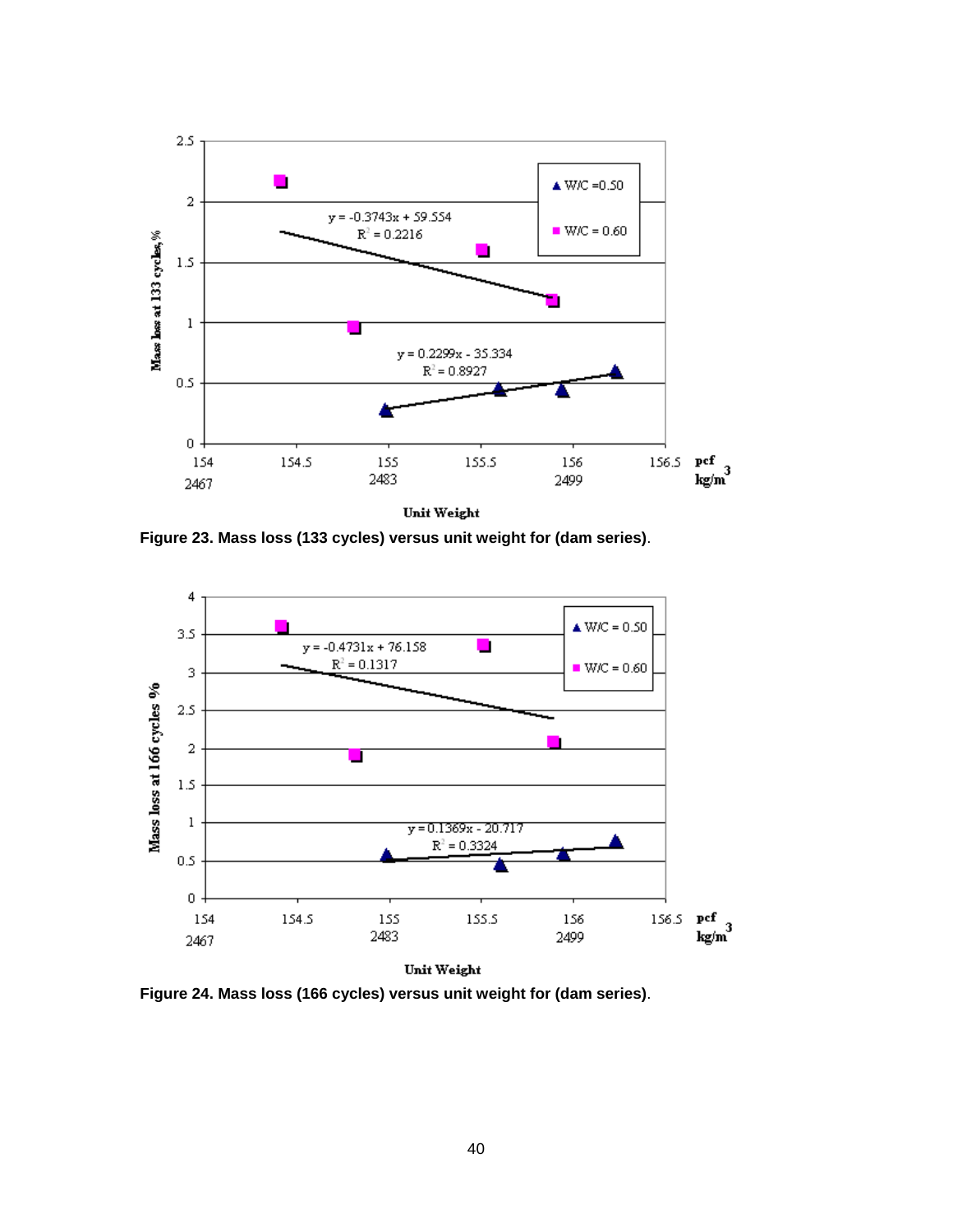**Mass loss versus water-cement ratio in freeze-thaw testing.** Figures 25 through 28 show the relation between water-cement ratio and mass loss for the pavement and dam series at 103 and 133 cycles, and at 133 and 166 cycles, respectively. In general, it is noted that as the water-cement ratio increases, the mass loss increases in RCC mixtures.

![](_page_45_Figure_1.jpeg)

**Figure 25. Mass loss (103 cycles) versus W/C ratio (pavement series)**.

![](_page_45_Figure_3.jpeg)

**Figure 26. Mass loss (133 cycles) versus W/C ratio (pavement series)**.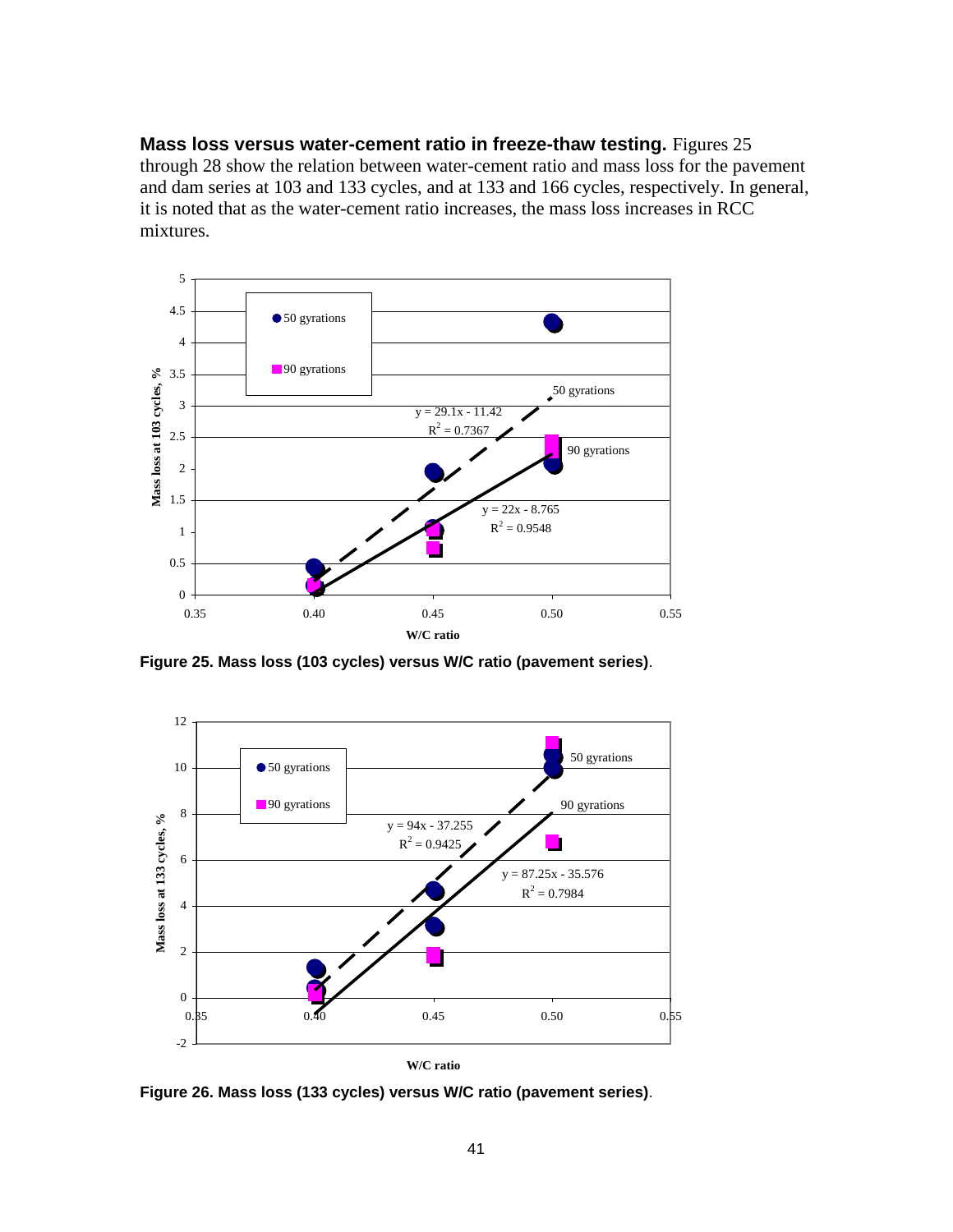![](_page_46_Figure_0.jpeg)

**Figure 27. Mass loss (133 cycles) versus W/C ratio (dam series)**.

![](_page_46_Figure_2.jpeg)

**Figure 28. Mass loss (166 cycles) versus W/C ratio (dam series)**.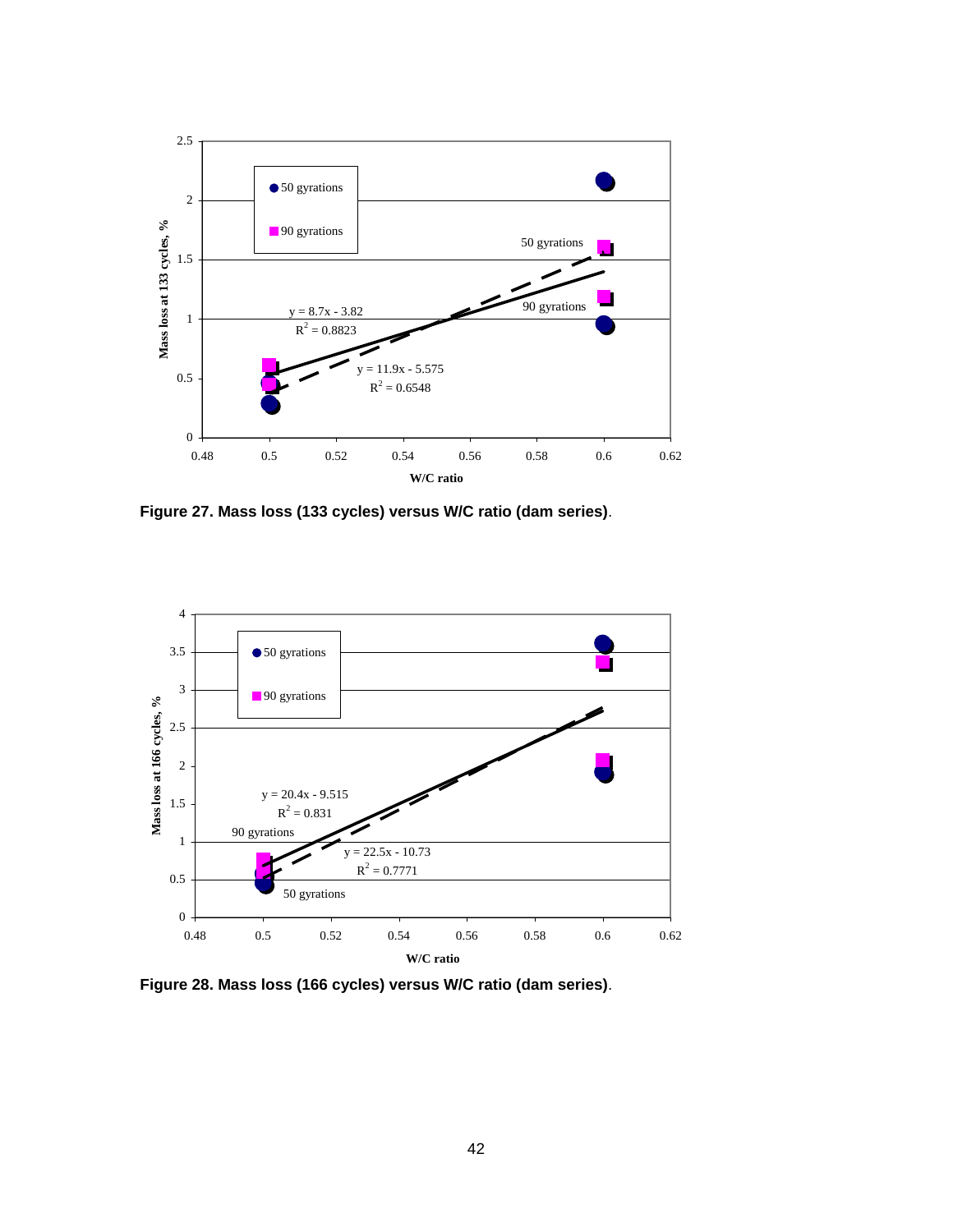**Mass loss versus cement content by weight for freeze-thaw testing.** Figures 29 through 32 illustrate the relationship between the amount of cement in RCC mixes and mass loss due to freeze-thaw testing. As expected from the relation between watercement ratio and mass loss, having more cement in RCC mixtures will generally reduce mass loss due to freeze-thaw.

![](_page_47_Figure_1.jpeg)

**Figure 29. Mass loss (103 cycles) versus cement by weight (pavement series)**.

![](_page_47_Figure_3.jpeg)

**Cement by weight, %**

**Figure 30. Mass loss (133 cycles) versus cement by weight (pavement series)**.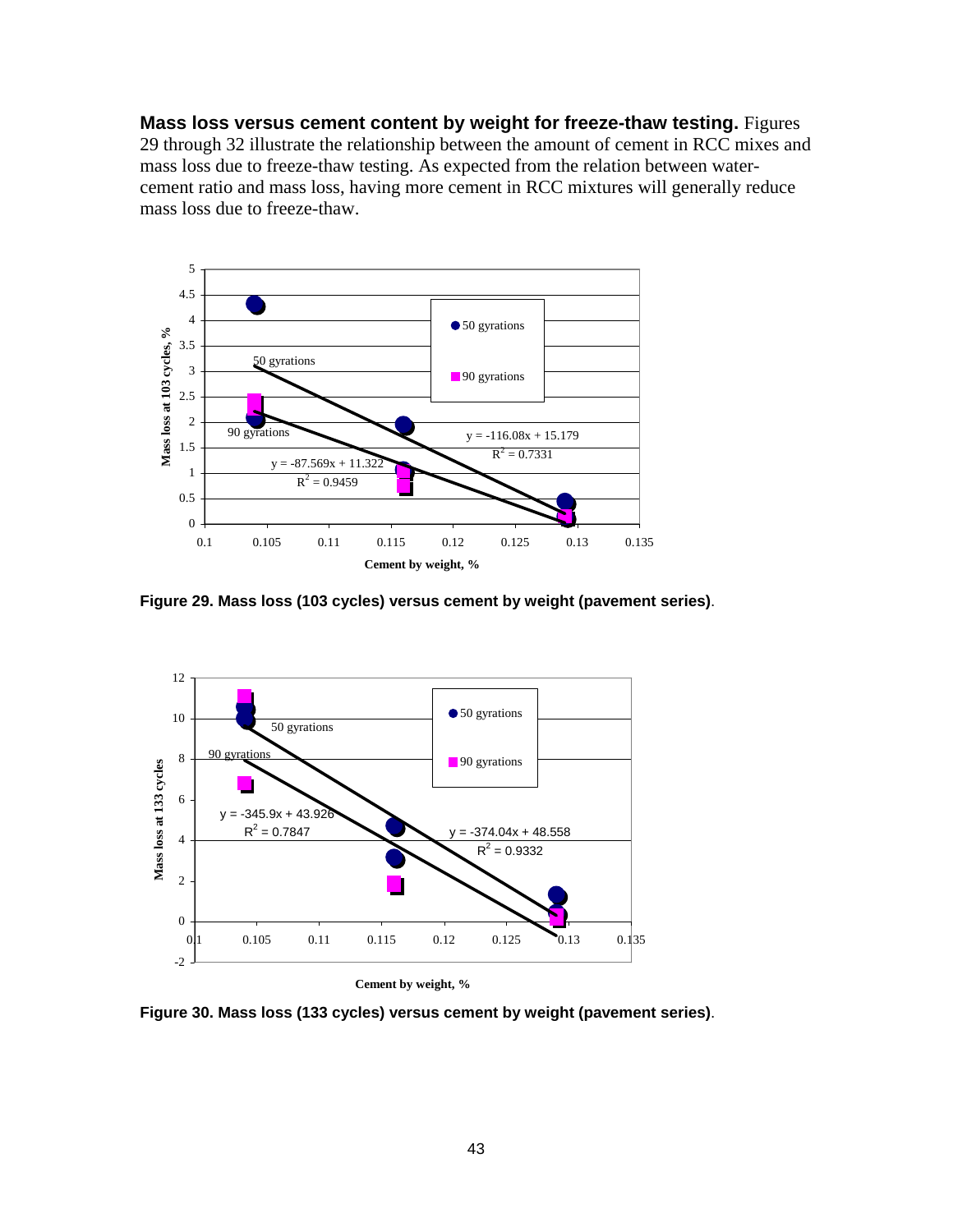![](_page_48_Figure_0.jpeg)

**Figure 31. Mass loss (133 cycles) versus cement by weight (dam series)**.

![](_page_48_Figure_2.jpeg)

**Figure 32. Mass loss (166 cycles) versus cement by weight (dam series)**.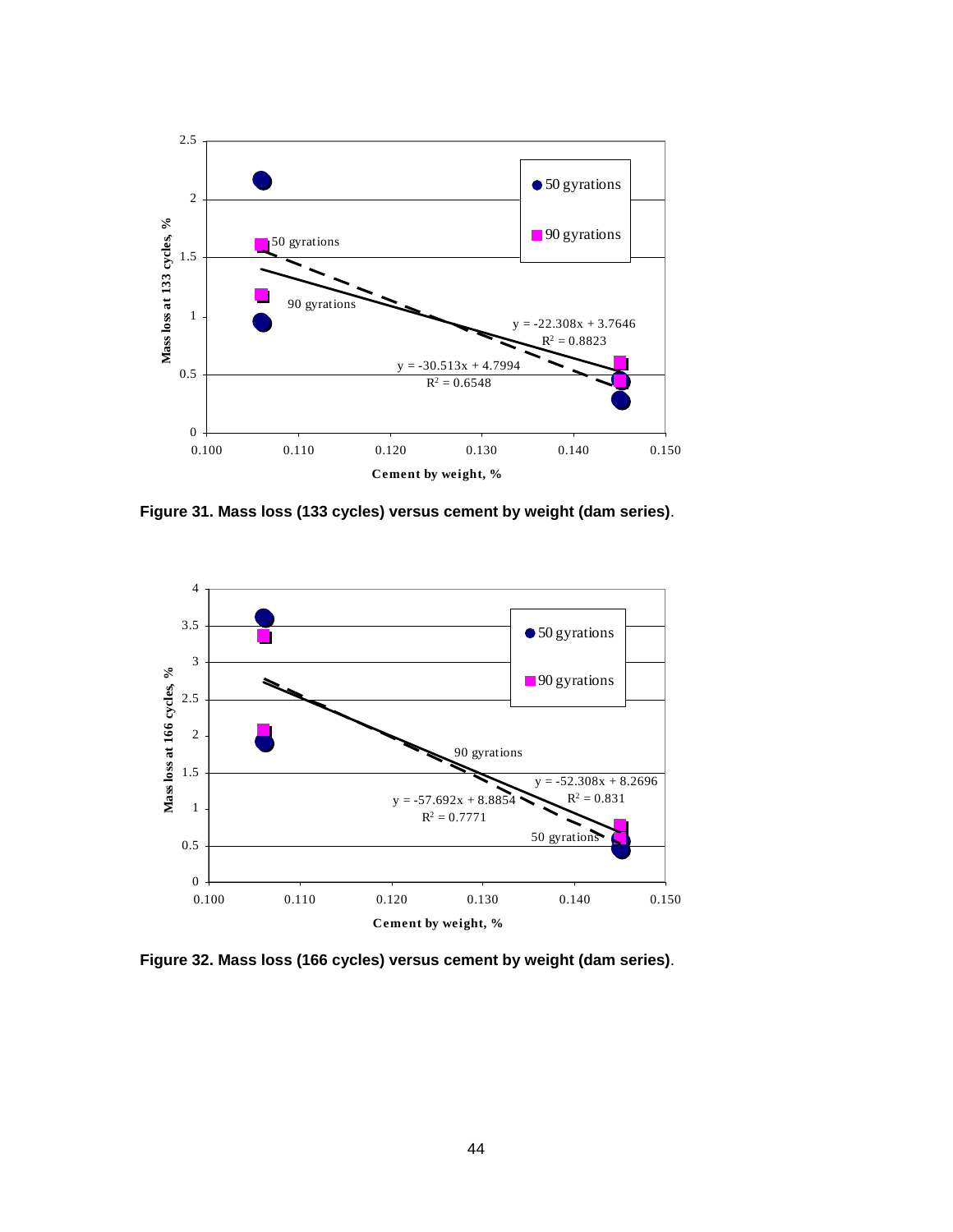### **CONCLUSIONS**

### **Proof of Concept and Design Curves**

One important obstacle to increased use of RCC has been the difficulty of fabricating laboratory specimens to accurately replicate field mechanical properties. In the past, it has been difficult to predict the mechanical properties and performance of a given RCC mixture. This impediment to the further development of RCC may be overcome by using a gyratory compactor to fabricate specimens to a desired density.

Strength and density results for RCC specimens fabricated using the gyratory compactor were consistent. Satisfactory agreement with field results was obtained. Therefore, the feasibility of using the gyratory compactor for RCC has been demonstrated. The appropriate number of gyrations will depend on the degree of compaction obtained with the equipment used for the project, but will probably be in the range of 50 to 75 to replicate fair and excellent compaction, respectively.

For the immediate future, the gyratory compactor will probably be more useful as a research tool for RCC, and for optimizing mixture proportions for large projects. It will probably take more time for gyratory compaction to be routinely adopted for quality control and quality assurance of RCC construction. Further details about this research are provided in Delatte et al. (2003).

Tests performed on RCC materials from three different projects gave close results to either field results or to properties reported in documents from the ACI and USACE (ACI 207.5R 1999, USACE 2000). Compacting the RCC specimens between 50 and 100 gyrations gave consistent results for density. With the gyratory compactor, it may be possible to produce specimens with densities approximately 96% to 100% of the theoretical maximum constituent density (TMCD). Density achieved by the gyratory compactor was highly consistent when applying either 75 or 100 gyrations. Table 26 shows the coefficient of variation and standard deviation for specimens with 75 or 100 gyrations.

| Test<br><b>Series</b> | Samples<br>Tested | <b>Average Density</b><br>pcf $(kg/m3)$ | Standard<br>Deviation<br>pcf $(kg/m3)$ | Coefficient of<br>Variation<br>(COV) | <b>TMCD</b><br>pcf $(kg/m^3)$ | Average<br><b>Compaction</b><br>$\%$ |
|-----------------------|-------------------|-----------------------------------------|----------------------------------------|--------------------------------------|-------------------------------|--------------------------------------|
| Α                     | 40                | 162.3 (2600)                            | 1.08(17.3)                             | 0.66                                 | 162.9 (2609)                  | 99.6%                                |
| B                     | 20                | 156.7 (2510)                            | 1.54(24.7)                             | 0.99                                 | 157.4 (2521)                  | 99.5%                                |
| С                     | 6                 | 152.7 (2446)                            | 1.79(28.7)                             | 1.19                                 | 154.8 (2480)                  | 98.6%                                |

| Table 26. Compaction Percentage at 75 and 100 Gyrations |  |  |
|---------------------------------------------------------|--|--|
|---------------------------------------------------------|--|--|

In current practice, it is common to construct a test strip on site with the materials, proportions, and construction equipment that will be used on the project. Test specimens are also fabricated, typically using an impact hammer, and compared to drilled cores and sawn beams from the test strip. Correlation factors between laboratory and field specimens may then be established for project control. This procedure is accurate but has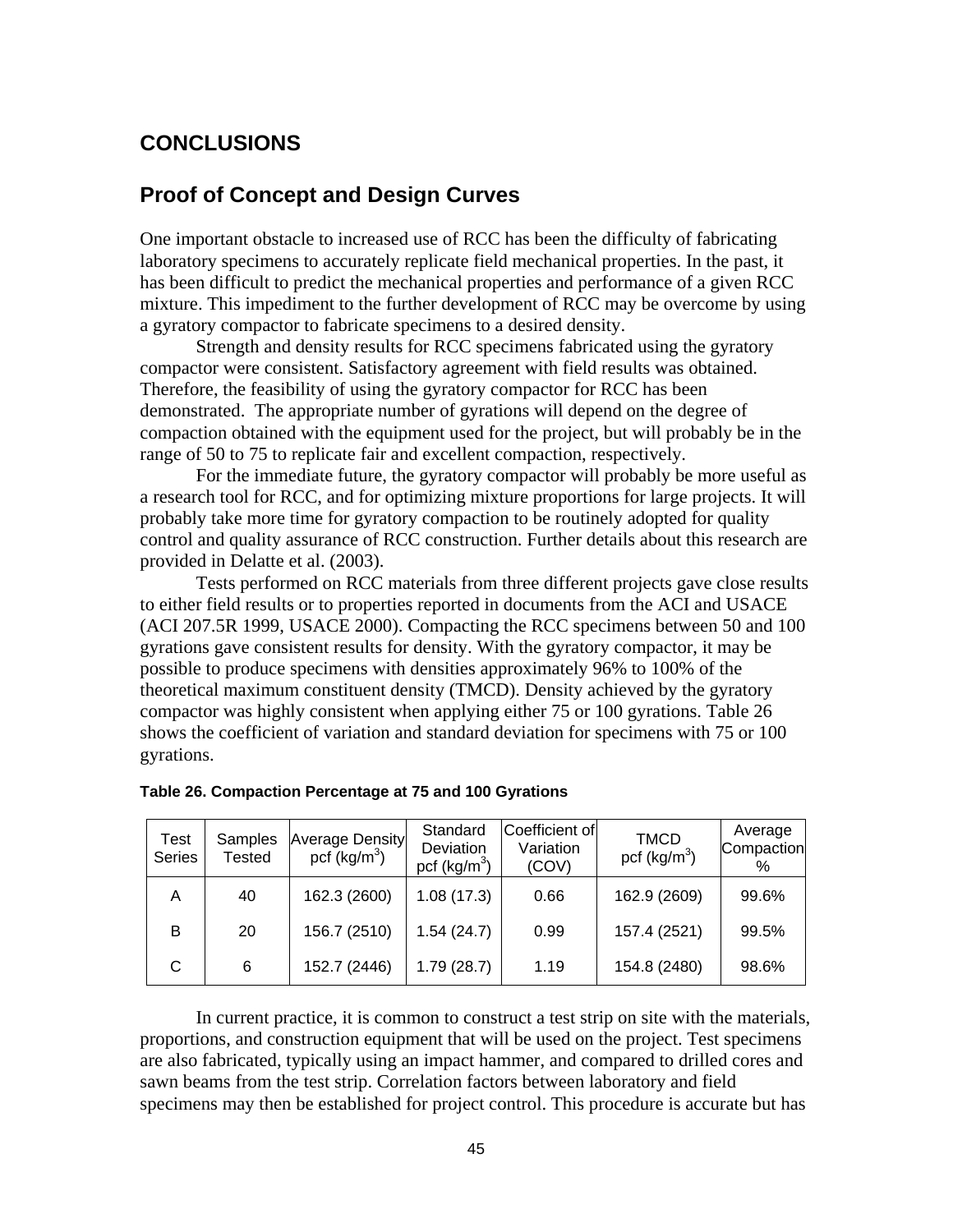one serious drawback – it is difficult to investigate a range of materials and mixtures with a single test strip. Therefore, the gyratory compactor makes it possible to investigate a range of mix designs in the laboratory before the test strip is constructed. With proper validation and calibration, test strips may become unnecessary.

In this report, an important modification to existing RCC mixture design and proportioning methods has been proposed. By developing a test matrix of water-cement ratios and compaction, it is possible to select the appropriate cement content to deliver the required strength for a specific RCC pavement project. Since RCC construction in the field is often controlled on the basis of density, this method also makes it possible to determine the actual strength pavement achieved on site.

An example of using this procedure follows. From Figure 33, if the desired strength is 3,790 kPa (550 psi) there are two ways to achieve this strength. The watercement ratio may be either 0.40 or 0.45. If 0.40 is used then the unit weight must be at least 2,560 kg/m<sup>3</sup> (160 pcf). If 0.45 is the water-cement ratio then the unit weight must be 2,590 kg/m<sup>3</sup> (161.3). Thus, there is a choice of applying less compaction with the lower water-cement ratio, which may mean less time and less effort for construction. However, having a lower water-cement ratio will mean having more cement content, which is the most expensive component in the mix. Therefore, this method allows the project engineer to balance material costs and construction methods to ensure quality. Figure 33 also shows that the RCC with the lowest water-cement ratio (0.40) benefits the most from increased compaction.

Since the method outlined will require considerable laboratory effort, it is probably most appropriate for large projects where it is possible to recover the costs of testing through the amount of cementitious material saved. It also provides an incentive to improve compaction of RCC in the field. This research also builds on a previous investigation of the use of the gyratory compactor for RCC, and illustrates the value of the apparatus for investigating the fundamental mechanical properties and behavior of RCC. It will be important to apply these methods to a wider range of RCC materials, mixtures, and practices.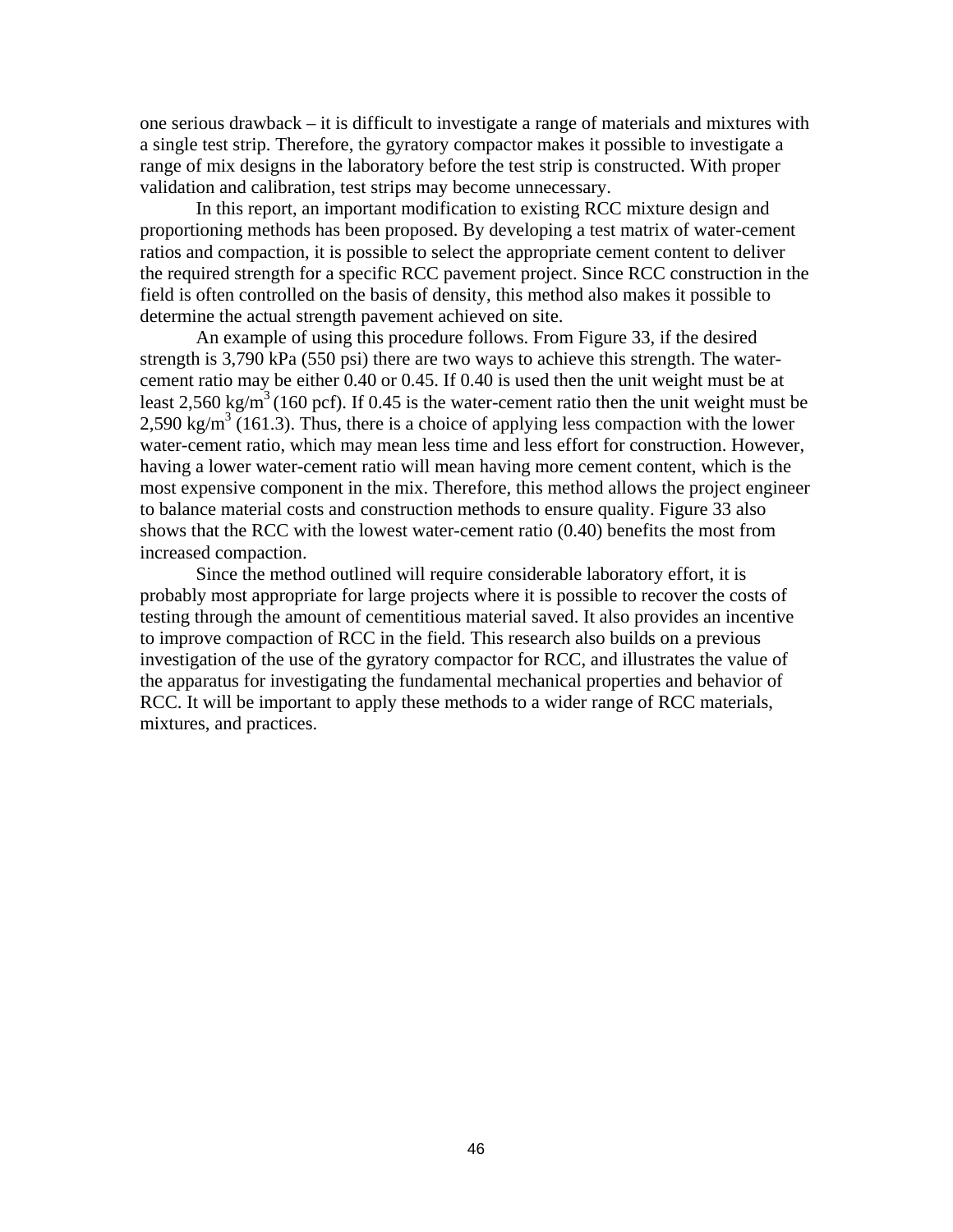![](_page_51_Figure_0.jpeg)

**Figure 33. Splitting tensile strength versus unit weight (1 psi = 6.89 kPa, 1 pcf = 16.0 kg/m3 )**.

### **Limitations of Fundamental Frequency Testing**

The maximum height of 190 mm (7.5 in.) achieved by the gyratory compactor imposed a limitation to the length of the prisms used in freeze-thaw testing. The average height actually was found to be 161 mm (6.32 in.), which is much smaller than the minimum length of 280 mm (11 in.) specified by ASTM C 666 for prisms. Section 5 of ASTM C 215 indicates that "very large or very small length to maximum transverse direction are frequently difficult to excite in the fundamental mode of vibration" (120 ASTM 1985). Therefore, the durability factor will not be a proper indication of the durability of RCC specimens. This was concluded after seeing the RDME values dropping to 40% below the initial modulus where it should show that the specimens were not affected at all by the freeze-thaw cycles. A good example of that is sample number 15, which passed 300 cycles successfully whereas the RDME indicated it failed at cycle 70 with a DF value of 41.

# **Effect of Mass Loss During Freeze-Thaw Process**

Figures 34 and 35 summarize the relation between mass loss and water-cement ratio. Pavement series gyrated with 50 gyrations had a higher rate of mass loss than those compacted to 90 gyrations. Another observation is that the mass loss rate is higher with a lower number of gyrations; however, the amount of mass loss is smaller toward the 300 cycles with a mass loss of 7.08% compared to 8.07% for the 90 gyration specimens.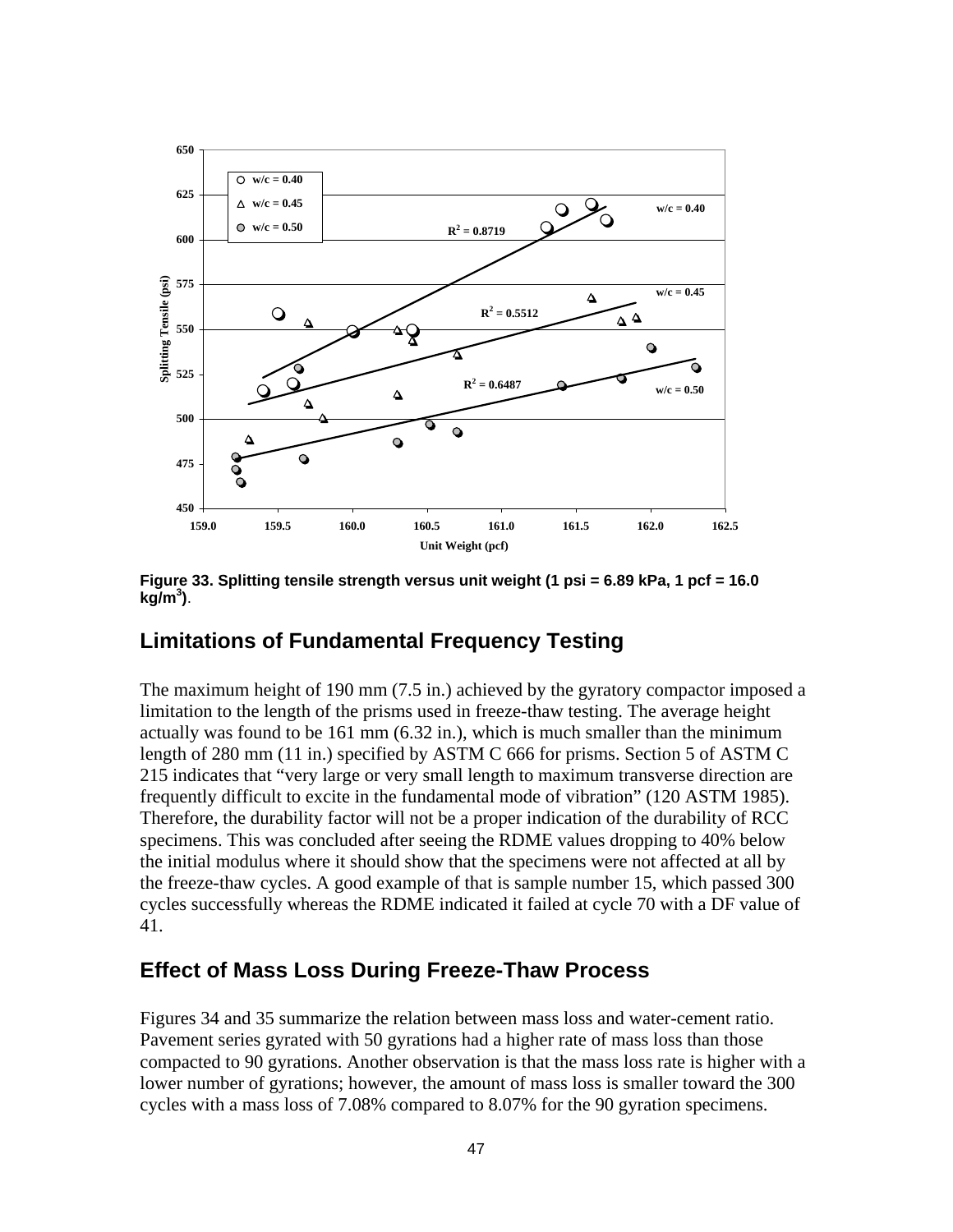![](_page_52_Figure_0.jpeg)

**Figure 34. Pavement series average mass loss versus freeze-thaw cycles**.

![](_page_52_Figure_2.jpeg)

**Figure 35. Dam series average mass loss versus freeze-thaw cycles**.

The dam series showed some different trends at different cycles. Overall, the mass losses differed, but at the 300 cycles toward the end, the 50 gyration specimens had more mass loss with an average of 2.27% compared to a 1.22% mass loss for the 90 gyration specimens.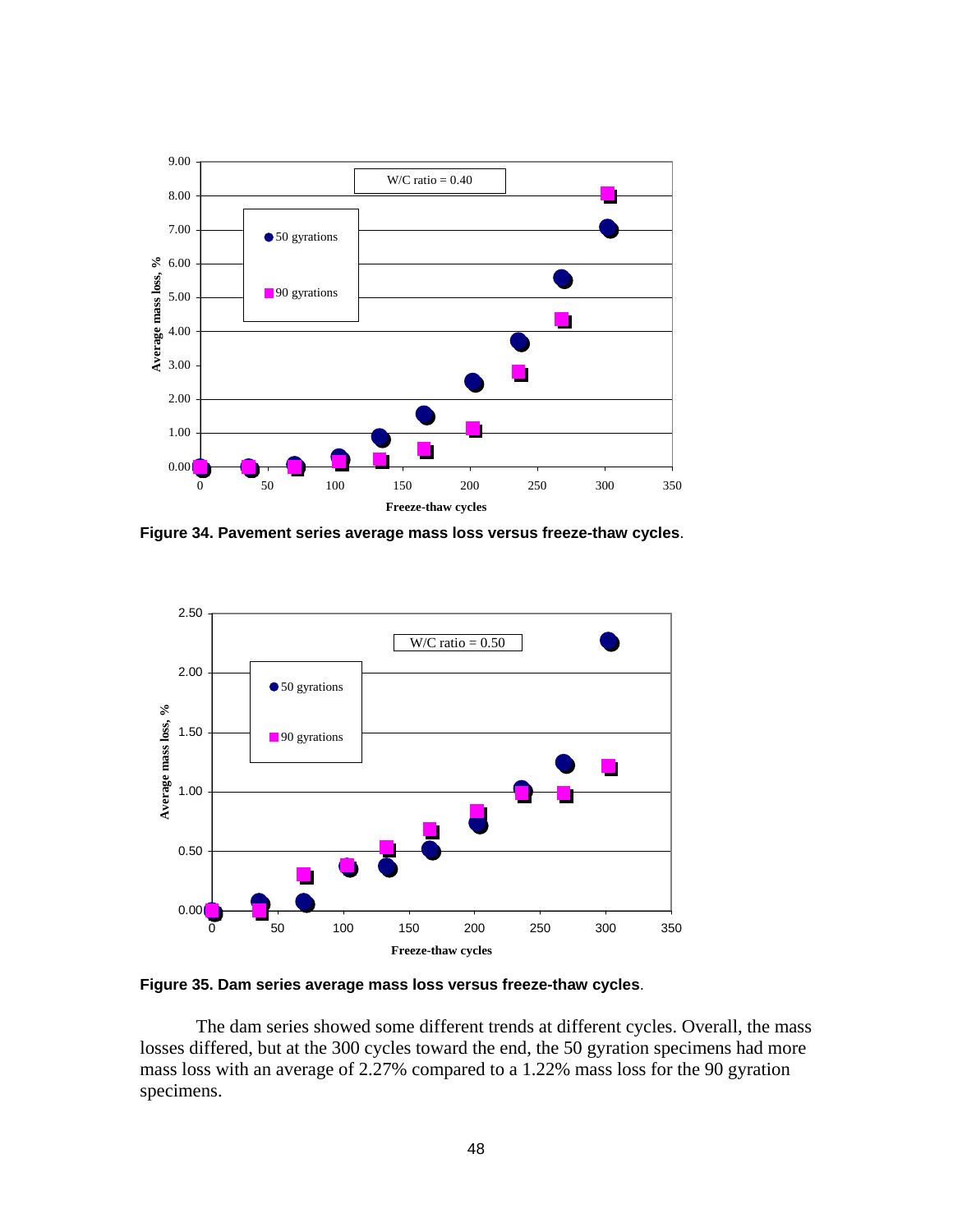### **Comparison of Pavement Series to Dam Series RCC**

Results showed that the RCC mixes with a low water-cement ratio passed the freeze-thaw testing. They completed 300 cycles successfully without going over 10% of mass loss. Table 27 summarizes the results of mass loss for the low water-cement ratios.

| Specimen ID    | W/C Ratio | Number of<br>Cycles<br>Completed | Mass<br>Loss,% | Average<br>Mass Loss,<br>℅ |  |
|----------------|-----------|----------------------------------|----------------|----------------------------|--|
| 1              | 0.40      | 302                              | 7.58           | 7.08                       |  |
| $\overline{2}$ | 0.40      | 302                              | 6.58           |                            |  |
| 3              | 0.40      | 302                              | 7.30           | 8.07                       |  |
| 4              | 0.40      | 302                              | 8.83           |                            |  |
| 5              | 0.50      | 302                              | 3.17           | 2.28                       |  |
| 6              | 0.50      | 302                              | 1.38           |                            |  |
| 7              | 0.50      | 302                              | 1.23           | 1.22                       |  |
| 8              | 0.50      | 302                              | 1.21           |                            |  |

| Table 27. Summary of mass loss for lowest W/C ratios |  |  |  |
|------------------------------------------------------|--|--|--|
|------------------------------------------------------|--|--|--|

The table shows that the dam series with a water-cement ratio performed in a better manner than the pavement series for the same water-cement ratio. One reason for that might be using more cement in the dam series, which fills the voids more efficiently in the RCC mix. This will give better permeability and higher unit weights that help resist freeze-thaw attacks. With the higher water-cement ratios, specimens did not perform well past 70 to 100 cycles. However, the ones with higher cement volume or content performed better overall (Storey 2004).

### **Comparison of Mass Loss and Stiffness Using Frequency**

An important relation of interest is shown in Equation 7 where mass loss can be compared to stiffness for RCC specimens. This comparison is achieved using transverse frequencies by calculating ( *f* ).

$$
f = \frac{1}{2 \cdot \pi} \cdot \sqrt{\frac{K}{M}}
$$
 Equation (7)

where, K is the stiffness associated with the RCC specimens; and M is the mass of the RCC specimens. Figures 36 through 39 illustrate the relation between average mass and RDME loss versus number of cycles. Figures only show results for mixes with watercement ratios of 0.40 and 0.50.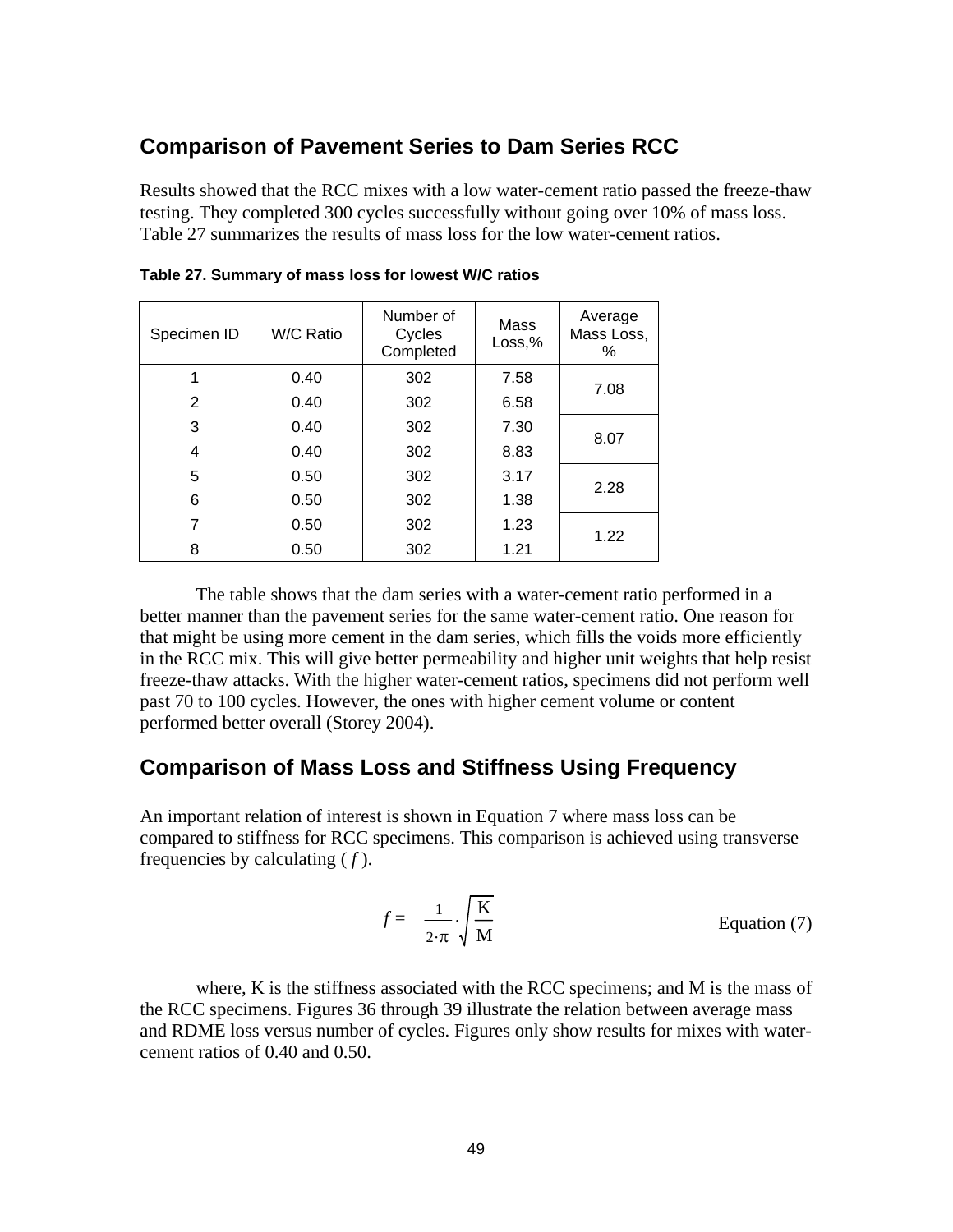![](_page_54_Figure_0.jpeg)

**Number of Cycles**

 $\overline{a}$ **Figure 36. Average mass and RDME loss vs. number of cycles (pavement)**.

![](_page_54_Figure_3.jpeg)

**Figure 37. Average mass and RDME loss vs. number of cycles (pavement)**.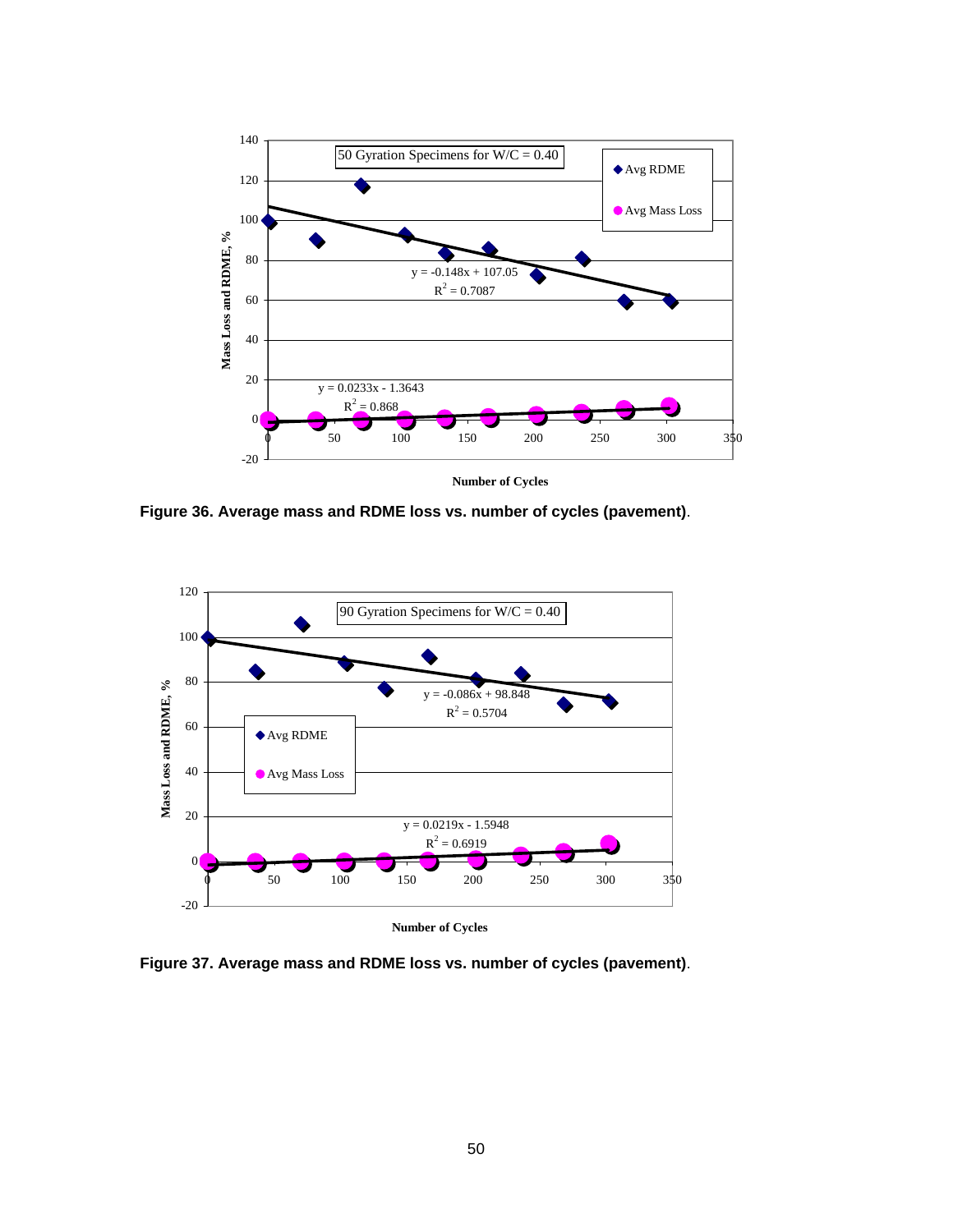![](_page_55_Figure_0.jpeg)

**Figure 38. Average mass and RDME loss vs. number of cycles (dam)**.

![](_page_55_Figure_2.jpeg)

**Figure 39. Average mass and RDME loss vs. number of cycles (dam)**.

The figures show that RDME or transverse frequency is decreasing while the mass loss is increasing with more cycles of freeze-thaw. Therefore, the stiffness of RCC specimens decreases as a result of decreasing the frequency and mass of specimens. It can be concluded that strength of the RCC specimens decreases with decreasing stiffness, which is lost in a faster rate than mass loss when the frequency decreases after 36 cycles. To summarize the findings of freeze-thaw testing the following can be concluded: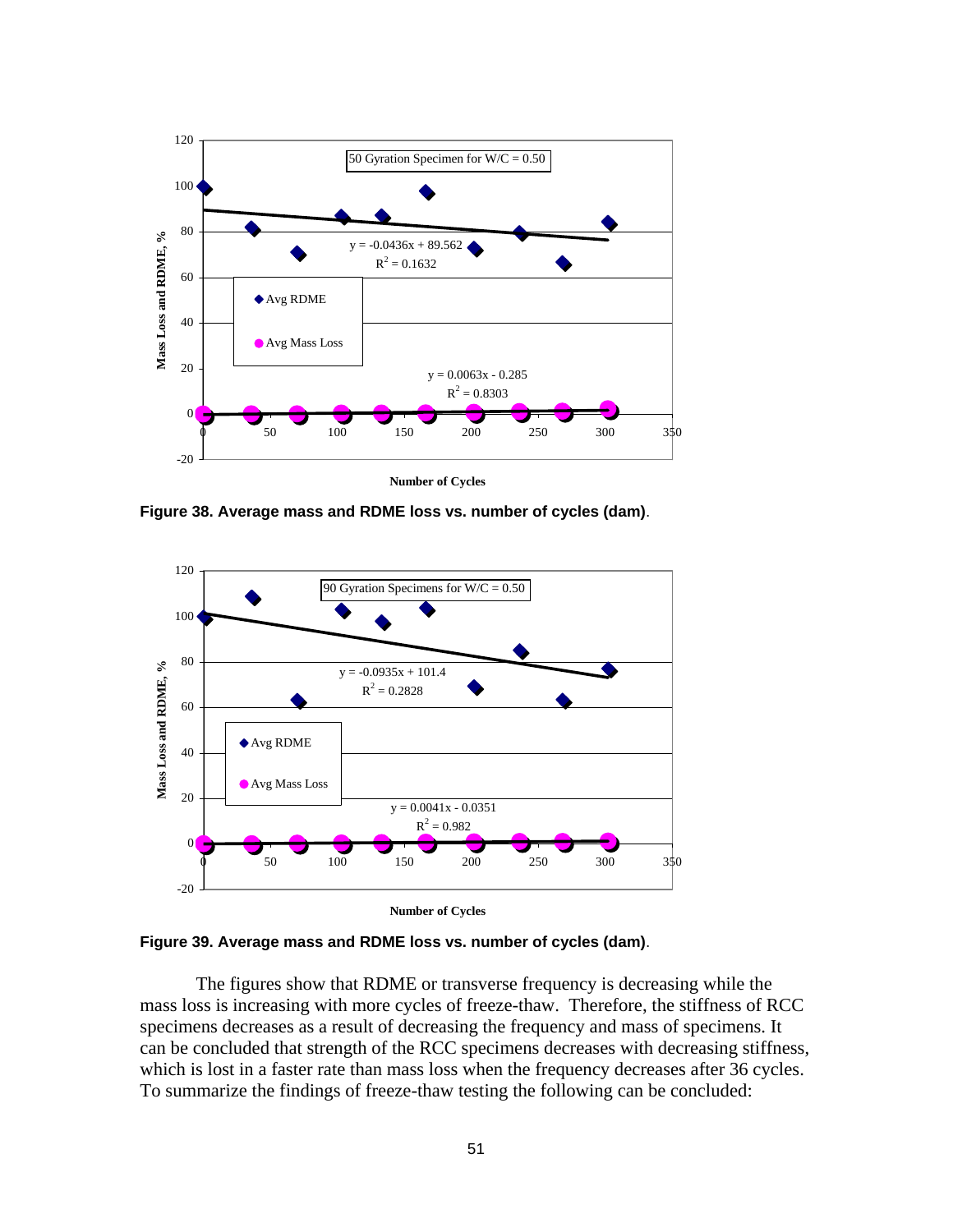- Freeze-thaw resistance increases as water-cement ratio decreases.
- Freeze-thaw resistance increases as density (compaction) increases.
- Fundamental frequency testing is not valid for the short specimens fabricated using the gyratory compactor.
- Mass loss is a reliable method to determine failure of RCC specimens fabricated using the gyratory compactor.

# **SUGGESTED FURTHER RESEARCH**

The consistency of testing and agreement with field results suggest a number of promising areas for future research. It is possible to improve the performance and reduce the cost of RCC. One possible improvement would be to use as dense an aggregate gradation as possible. Aggregates play a major role in the performance of RCC. So far, only a few aggregate gradations have been investigated. Figure 40 illustrates the combined aggregate gradation for test series (A) compared to maximum density, as well as some gradation limits developed by the South Carolina Department of Transportation (SCDOT 2001). A maximum density gradation allows the production of stronger RCC with less cement binder.

![](_page_56_Figure_6.jpeg)

#### **Figure 40. Combined aggregate gradation for RCC**.

The modified mix design using the curves should be duplicated across a range of aggregate sizes and gradations, to investigate how the water-cement ratio and density affect strength and other parameters. Strength relationships at 14, 28, and 90 days should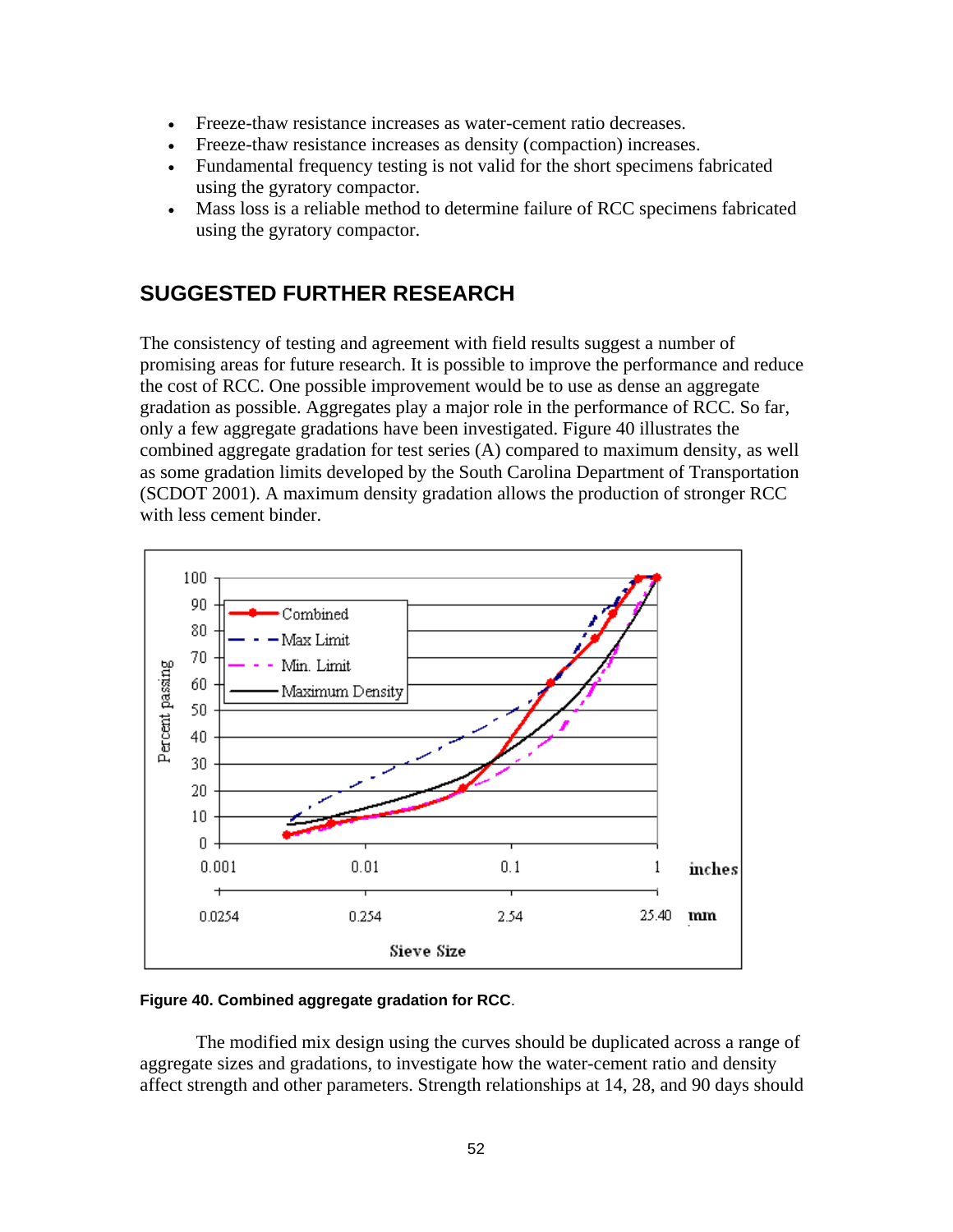be investigated. For projects that consider early traffic, strength relationships at 8, 24, 48, and 72 hours are essential.

The test strips and laboratory test series investigated during this project have produced specimens with higher density than that required by typical specifications. The SCDOT specification requires a compressive strength of 13.8 MPa (2,000 psi) at 3 days and 34.5 MPa (5,000 psi) at 28 days (SCDOT, 2001). The Canadian Portland Cement Association recommends a 28-day compressive strength of 30 MPa (4,400 psi) and a 90 day flexural strength of 4.0 MPa (580 psi) (CPCA 1995). The test results obtained during this research show that these values may be easily exceeded. Therefore, using gyratory compactor technology it is possible either to reduce the binder requirements and cost of RCC, or to take advantage of higher strength by reducing pavement thickness. It is also possible to iterate through trial batches to optimize properties, rather than relying on the results of a single test strip.

Another area of research is freeze-thaw durability of RCC. Typically freeze-thaw resistance of concrete is obtained through air entrainment, but it has proven to be very difficult to entrain air in RCC. Nevertheless, RCC has been shown to be durable in harsh environments. The gyratory compactor may be used to fabricate specimens to investigate the effect of density on freeze-thaw resistance of RCC.

Recently the SCDOT placed a 200-mm-(8-in.)-thick, 305-m (1,000-ft) RCC test section near Aiken, SC. This pavement has no asphalt overlay, and the performance has been good so far. The agency anticipates using RCC with a 100-mm (4-in.) overlay as an economical, durable pavement and is considering a larger test section. One problem remains rideability, and it is possible that further research will produce RCC mixtures that can be built more smoothly.

Experienced engineers who work with RCC have suggested some important topics of research, including curling and warping for RCC pavements, ways to improve RCC surfaces, the use of admixtures with RCC, evaluation of freeze-thaw performance, and permeability of RCC. The gyratory compactor can help in some of these research areas by allowing preparation of specimens with a range of compaction.

### **ACKNOWLEDGMENTS**

This research was sponsored by the Portland Cement Association Education Foundation through a Research Fellowship entitled "Optimized mix design for roller-compacted concrete pavements (PCA Project F02-01, code SN2940)." Special thanks are due to the steering committee consisting of Fares Abdo, Will Gray, Stuart Malley, and Robert Taylor. Special thanks are due Dr. David Luhr for his continuous support. The assistance of Jan Prusinski, David Smith, and James Utter is gratefully acknowledged. Vulcan Materials Company and Lehigh Cement provided test materials. Andrew M. Johnson of the South Carolina Department of Transportation provided valuable information about a recent highway project. The University Transportation Center for Alabama (UTCA) supported project number 01-231 "Improved Management of RCC Pavement Technology." The contents of this report reflect the views of the authors, who are responsible for the facts and accuracy of the data presented. The contents do not necessarily reflect the views of the Portland Cement Association.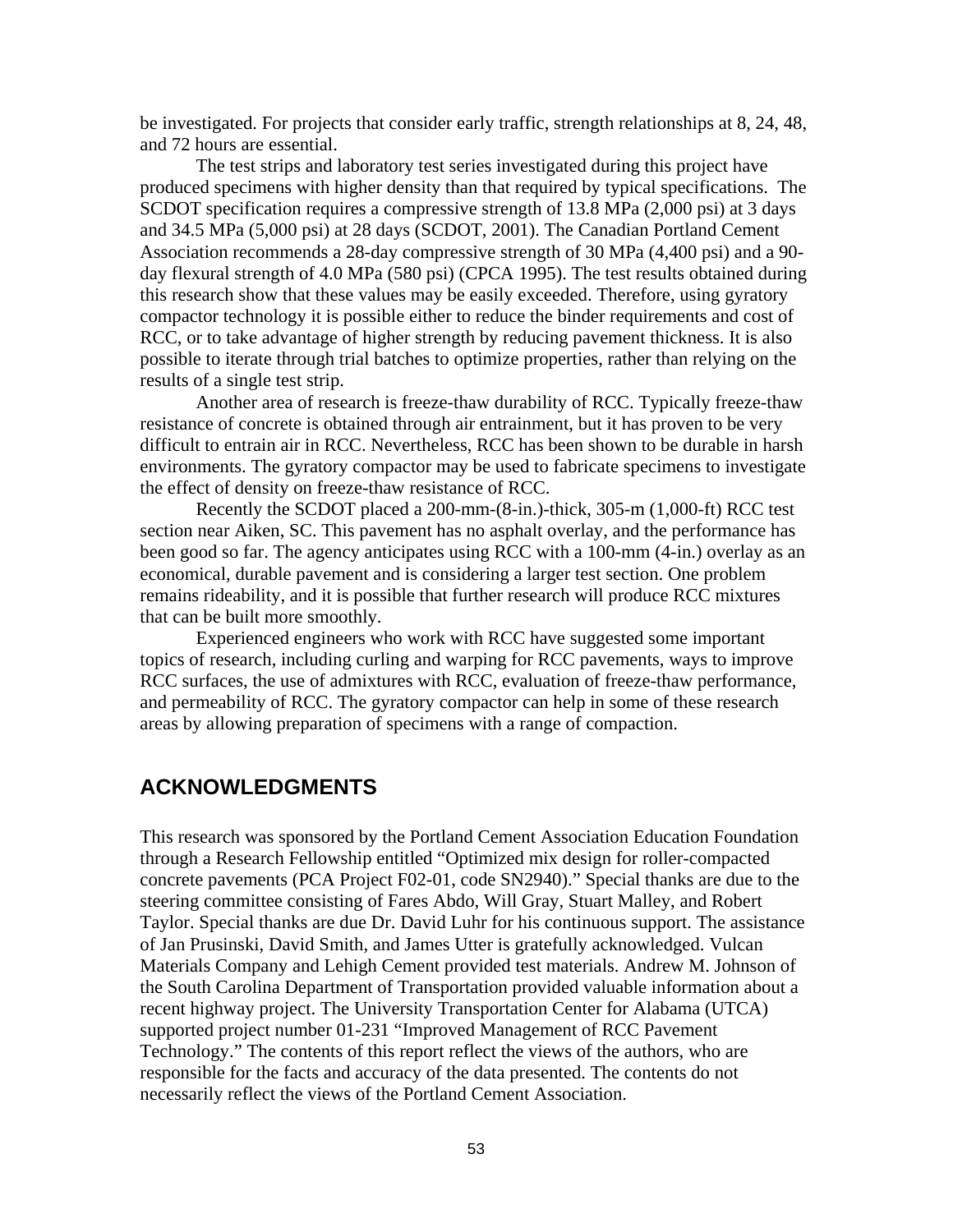# **REFERENCES**

Amer, N. Development and Validation of a New Test Method for Fabricating RCC Specimens. MS Thesis, The University of Alabama at Birmingham, August 2002.

Amer, N.; Delatte, N., and Storey, C., "Using Gyratory Compaction to Investigate Density and Mechanical Properties of Roller-Compacted Concrete." *Transportation Research Record*, Vol No. 1834, 2003, pages 77-84.

American Society for Testing and Materials. Standard Test Method for Compressive Strength of Cylindrical Concrete Specimens. C39–93a, Philadelphia, Pennsylvania 2000. Mindess, S., and Young, J. F. Concrete. Prentice Hall, Inc., Englewood Cliffs, New Jersey, USA, 1981.

American Concrete Institute Committee 207. Roller-Compacted Mass Concrete. ACI 207.5R-99, Farmington Hills, Michigan, USA, 1999.

American Concrete Institute Committee 211. "Guide for Selecting Proportions for No-Slump Concrete." ACI 211.3R-02, Farmington Hills, Michigan, USA, 2002.

American Concrete Institute Committee 325. State-of-the-Art Report on Roller-Compacted Concrete Pavements. ACI 325.10R-95, Farmington Hills, Michigan, USA, 1995.

ASTM. (1992 a). "Standard Test Method for Unit Weight, Yield, and Air Content (Gravimetric) of Concrete." *C 138-92 a*, Philadelphia, Pennsylvania, USA.

ASTM. (1992 b). "Standard Test Method for Resistance of Concrete to Rapid Freezing and Thawing." *C 666-92 b*, Philadelphia, Pennsylvania, USA.

ASTM. (1985). "Standard Test Method for Fundamental Transverse, Longitudinal, and Torsional Frequencies of Concrete Specimens." *C 215-85*, Philadelphia, Pennsylvania, USA.

Atkins, Harold N., *Highway Materials, Soils, and Concretes*, Prentice Hall, Inc., Upper Saddle River, New Jersey, USA, 1997.

Barksdale, R. D., *The Aggregate Handbook Supplement*, National Stone Association, Washington, D.C., USA, 1998.

Canadian Portland Cement Association (CPCA), Suggested Specification for Roller Compacted Concrete Paving for Municipal and Industrial Applications, CP014.01P, 1995.05.26.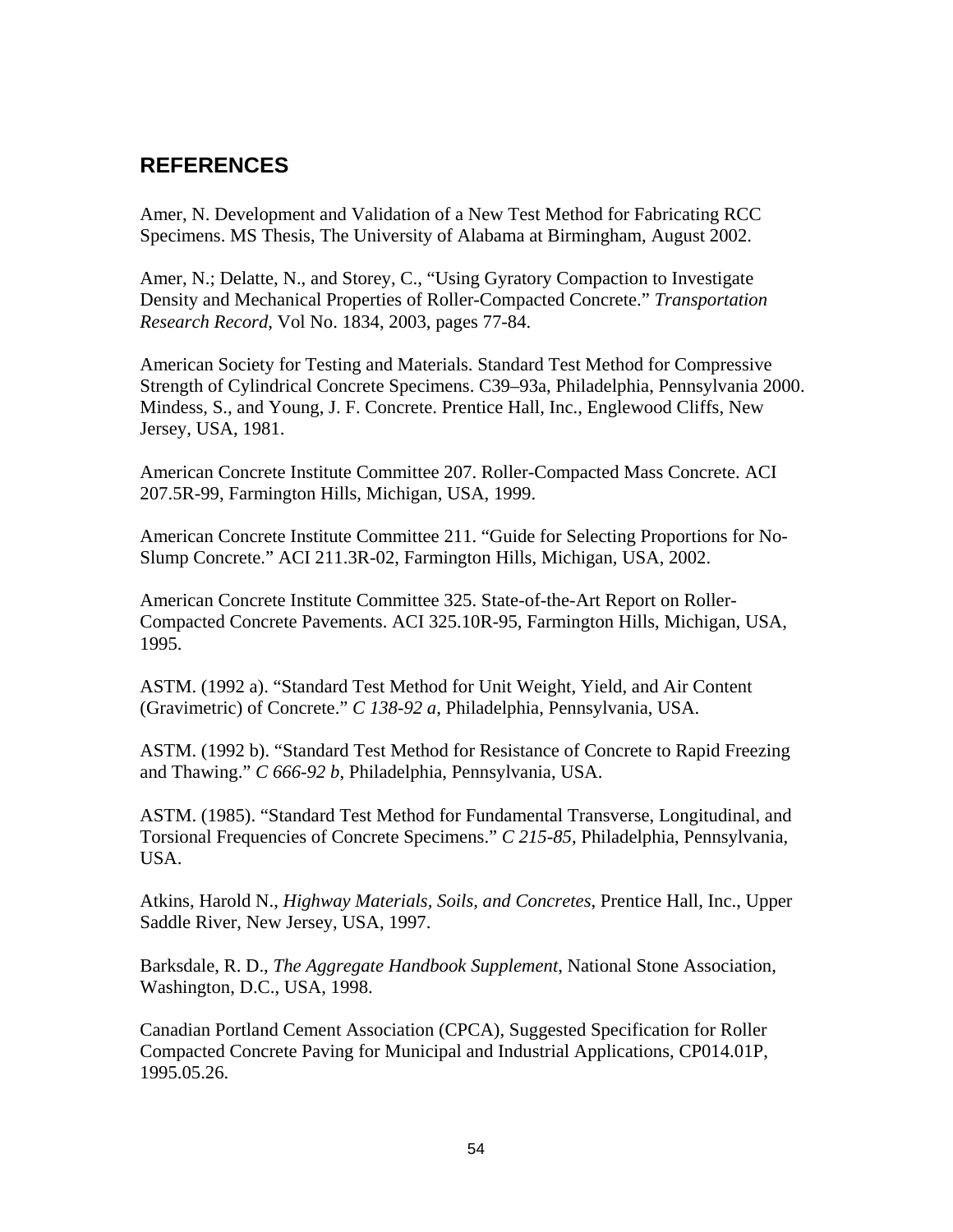Cortez, E. R., and Eaton, R. A., "Freeze-Thaw Tests of Full-Scale Roller Compacted Concrete Test Sections," Special Report 90-25 – United States Army Corps of Engineers, Hyattsville, Maryland, USA, 1990.

Delatte N.; Amer, N., and Storey C., *Improved Management of RCC Pavement Technology*, Report No. 01231, the University Transportation Center for Alabama, Birmingham, Alabama, USA, February, 2003.

Marchand, J.; Pigeon, H.; Isabelle, H. L., and Boisvert, J., "Freeze-Thaw Durability and Deicer Salt Scaling Resistance of Roller Compacted Concrete Pavements." ACI SP 122- 13 *– Paul Klieger Symposium on Performance of Concrete*, 217-236, 1990.

Mindess, S., and Young, J. F., *Concrete*, Prentice Hall, Inc., Englewood Cliffs, New Jersey, USA, 1981.

Piggott, R. W., *Roller Compacted Concrete Pavements – A Study of Long Term Performance*, RP366, Portland Cement Association, Skokie, Illinois, USA, 1999, 65 pages.

Pittman, David Wayne, *Development of a Design Procedure for Roller-Compacted Concrete (RCC) Pavements*. Volume I: Main Text. U.S. Army Corps of Engineers (USACE), Hyattsville, Maryland, USA, Technical Report GL-94-6, March 1994.

Pittman, David Wayne, *Development of a Design Procedure for Roller-compacted Concrete(RCC) Pavements.* Volume II: Appendixes A through E and References. U.S. Army Corps of Engineers (USACE), Hyattsville, Maryland, USA, Technical report GL-94-6, March 1994.

Ragan, S. A.; Pittman, D. W., and Grogan, W. P., "An Investigation of the Frost Resistance of Air-Entrained and Nonair-Entrained Roller-Compacted Concrete (RCC) Mixtures for Pavement Applications." U.S. Army Corps of Engineers: Technical Report GL-90-18, 1991, Department of the Army, Washington, D.C., USA.

Schnabel Engineering Associates, Inc., *Design Manual for Small RCC Dams*, EB225.01, Portland Cement Association, Skokie, Illinois, USA, 68 pages.

Service d'Expertise en Materiaux Inc., *Frost Durability of Roller-Compacted Concrete Pavements*, RD135, Portland Cement Association, Skokie, Illinois, USA, 2004, 148 pages.

South Carolina Department of Transportation, Roller Compacted Concrete Pavement, Supplemental Specification, May 22, 2001.

U.S. Army Corps of Engineers (USACE), "Roller Compacted Concrete," Engineer Technical Letter 1110-2-2006, Department of the Army, Washington, D.C., USA, 2000.